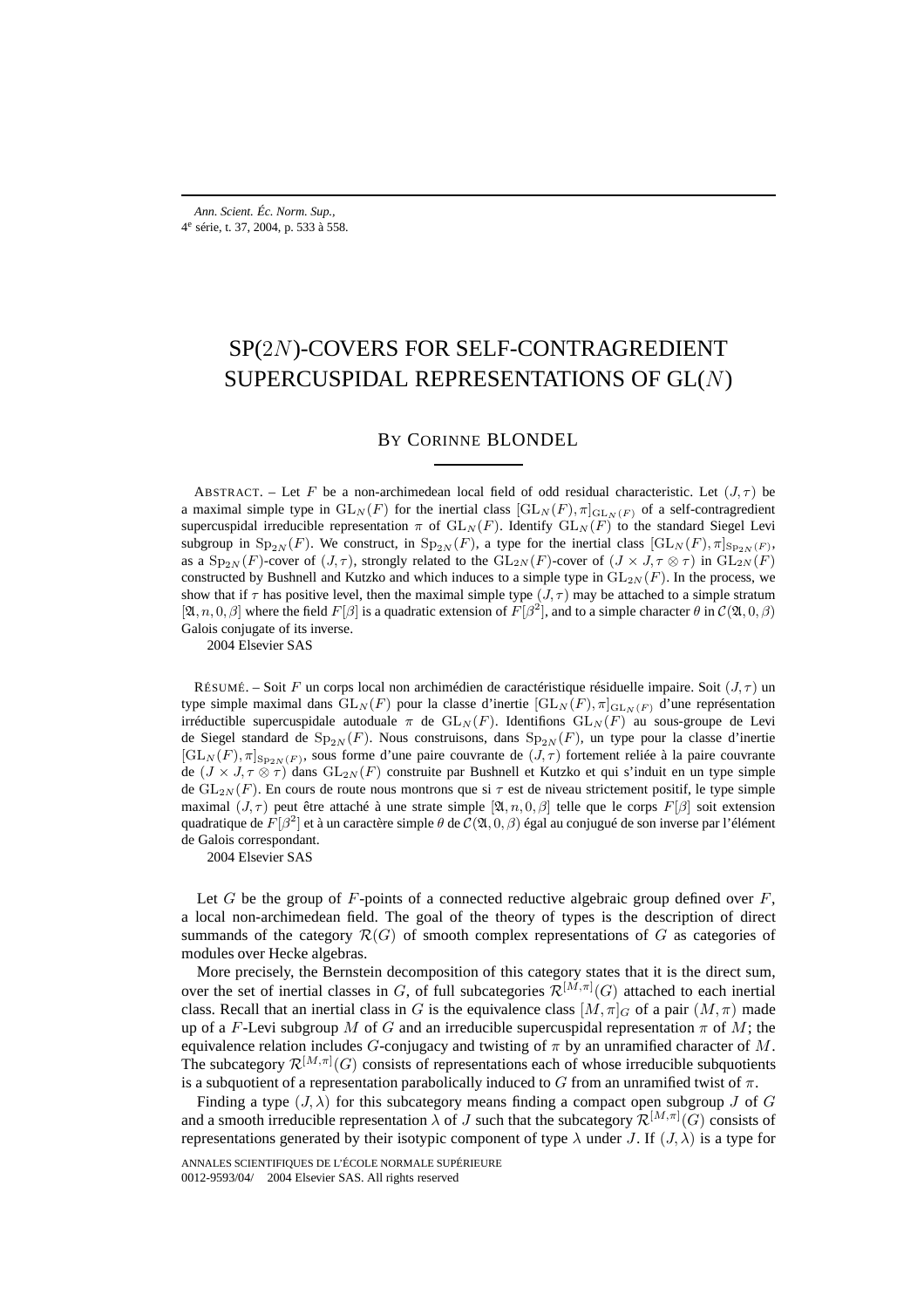$[M, \pi]_G$ , i.e. for  $\mathcal{R}^{[M, \pi]}(G)$ , this subcategory is then equivalent to the category of non-degenerate modules over the Hecke algebra  $\mathcal{H}(G, J, \lambda)$  (for all this see [12]).

The problem of finding types in G naturally breaks into two pieces which are very different in nature. One is finding types for the inertial classes of supercuspidal representations of  $G$ . The other is finding types for inertial classes  $[M, \pi]_G$  where M is a proper Levi subgroup of G. C.J. Bushnell and P.C. Kutzko in [12] have developed a method to address this second problem, based on the definition of *covers*.

We say that  $(J, \lambda)$  is a *G-cover of*  $(J_M, \lambda_M)$ , an analogous pair in M, if there is an Fparabolic subgroup P of G with unipotent radical U and Levi decomposition  $P = MU$  such that:

- (i)  $(J, \lambda)$  is a *decomposed pair with respect to*  $(M, P)$ , i.e.
	- $-J = (J \cap U^-)(J \cap M)(J \cap U)$ , where  $U^-$  is the unipotent radical of the parabolic subgroup  $P^-$  opposite of P relative to M, and
	- $\lambda$  is trivial on  $J \cap U^-$  and  $J \cap U$ ;
- (ii)  $J \cap M = J_M$  and  $\lambda | J_M \simeq \lambda_M$ ;
- (iii) for any smooth irreducible representation  $(\sigma, V)$  of G, the restriction to  $V^{\lambda}$  of the Jacquet functor  $r_U$  is injective.

Note that the definition in [12] requires those properties to hold for any such parabolic subgroup  $P$ ; nonetheless it follows from [8] that one may restrict the definition to just one parabolic subgroup.

C.J. Bushnell and P.C. Kutzko have shown that:

if 
$$
(J_M, \lambda_M)
$$
 is a type for  $[M, \pi]_M$  in M and if  $(J, \lambda)$  is a G-cover of  $(J_M, \lambda_M)$ , then  $(J, \lambda)$  is a type for  $[M, \pi]_G$  in G.

Let now  $\overline{G}$  be  $Sp_{2N}(F)$  where F has odd residual characteristic, let  $\overline{P}$  be the Siegel parabolic subgroup, and let  $\overline{M}$  be the Siegel Levi subgroup, which we identify with  $GL_N(F)$  (see Section 1). Let  $\pi$  be an irreducible supercuspidal representation of  $GL_N(F)$  and  $(J_{\overline{M}}, \lambda_{\overline{M}})$  be a Bushnell–Kutzko type for  $[\mathrm{GL}_N(F), \pi]_{\mathrm{GL}_N(F)}$  in  $\overline{M}$ . Observe that the non-trivial element s in  $N_{\overline{G}}(M)/M$  stabilizes the inertial class  $[M, \pi]_{\overline{G}}$  if and only if  $\pi$  and its contragredient representation are equivalent up to twisting by an unramified character of  $GL_N(F)$  – yet, since any unramified character of  $GL_N(F)$  is a square,  $\pi$  and its contragredient representation are in the same inertial class if and only if this class actually contains a self-contragredient representation.

If this is not the case, it should follow from [12], Theorem 12.1, that the Hecke algebra  $\mathcal{H}(\overline{G}, J, \lambda)$  of a  $\overline{G}$ -cover  $(J, \lambda)$  of  $(J_{\overline{M}}, \lambda_{\overline{M}})$  is commutative, isomorphic to  $\mathcal{H}(\overline{M}, J_{\overline{M}}, \lambda_{\overline{M}})$ , and the corresponding subcategories are equivalent. In any case, a recent result of A. Roche [19, Theorem 3.1] states, in our present setting, that parabolic induction from  $\mathcal{R}^{[M,\pi]}(\overline{M})$  to  $\mathcal{R}^{[M,\pi]}(\overline{G})$  is an equivalence of categories if and only if s does not stabilize  $[\overline{M}, \pi]_{\overline{G}}$ .

Hence, although the question of existence of  $\overline{G}$ -covers is interesting in itself, the most interesting case is the case when  $\pi$  is *self-contragredient*. Indeed, given a  $\overline{G}$ -cover  $(J, \lambda)$  of  $(J_{\overline{M}}, \lambda_{\overline{M}})$ , one expects the description of  $\mathcal{H}(\overline{G}, J, \lambda)$  to give insight into reducibility problems for parabolically induced representations in  $\mathcal{R}^{[M,\pi]}(\overline{G})$  (see e.g. [3] for details in the case of  $Sp_4(F)$ ; although, for this group, the results concerning reducibility were already known). In particular, obtaining  $\overline{G}$ -covers and their Hecke algebras for all such representations  $\pi$  should lead to an exact knowledge of the real numbers  $\alpha$  such that the parabolically induced representation to  $\overline{G}$  of the twisted representation  $\pi\otimes|\text{det}|^\alpha$  is reducible (those numbers are known to belong to  $\{0, \pm 1/2\}$  if  $N > 1$ , by the work of Shahidi [20,21]).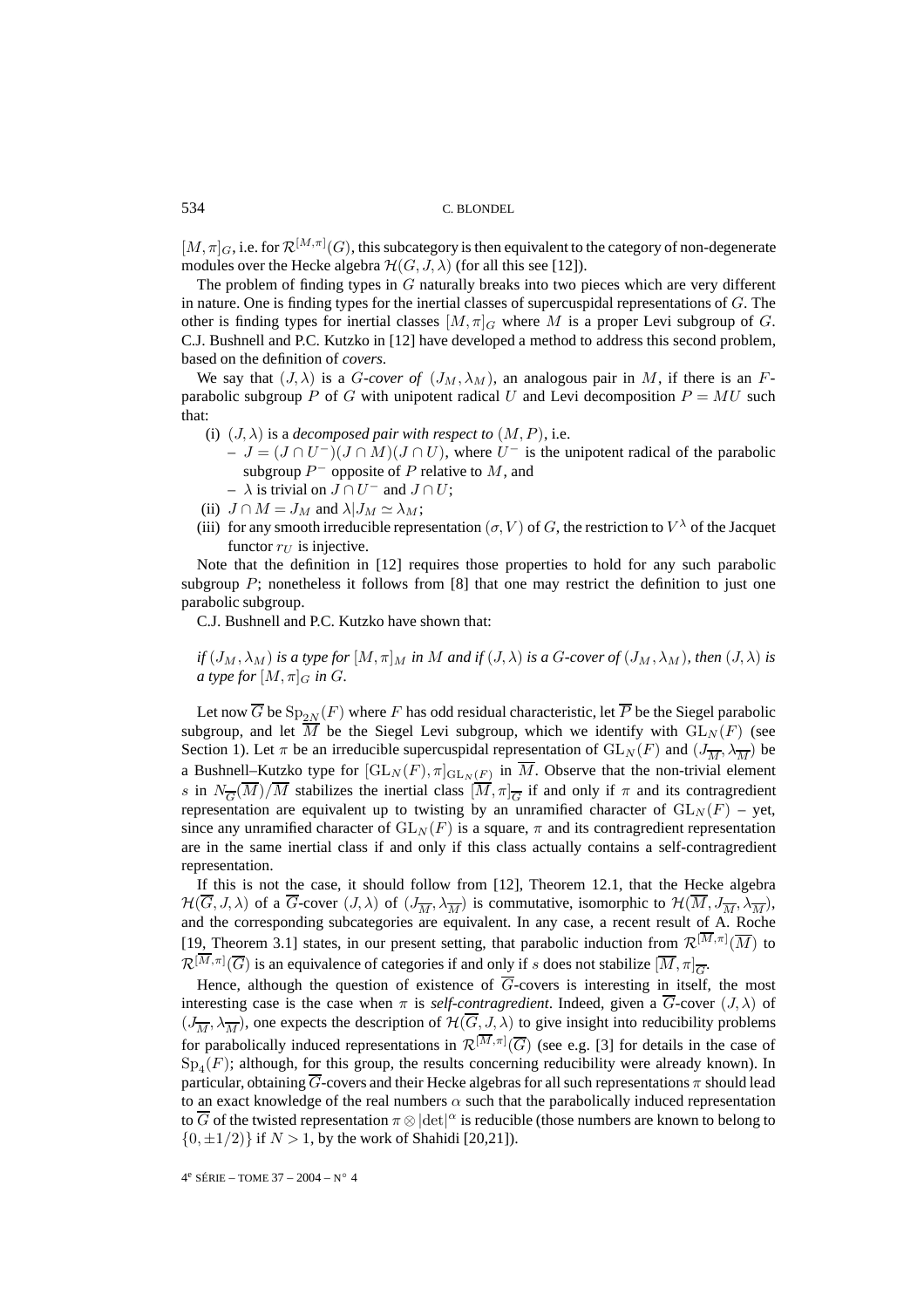#### $SP(2N)$ -COVERS 535

We construct in this paper  $\overline{G}$ -covers for Bushnell–Kutzko types attached to inertial classes  $[\operatorname{GL}_N(F), \pi]_{\operatorname{GL}_N(F)}$  where  $\pi$  is self-contragredient, which is the first step in the above program. We do not compute the corresponding Hecke algebras. The principle of the construction is to start with a well chosen  $GL_{2N}(F)$ -cover attached to the inertial class  $[GL_{N}(F) \times GL_{N}(F)$ ,  $\pi \otimes \pi|_{\mathrm{GL}_{2N}(F)}$  and then restrict it to  $\mathrm{Sp}_{2N}(F)$ . In the process we need some strong properties of simple types attached to self-contragredient supercuspidal representations. We prove the following in Section 2 (Corollary 2.3):

**THEOREM** 1. – Let  $(\Gamma, \gamma)$  be a maximal simple type (in the sense of [11]) in  $GL_N(F)$  such *that the corresponding inertial class contains a self-contragredient representation. Then either*  $(\Gamma, \gamma)$  *has level zero, or the simple character*  $\theta_0$  *attached to*  $\gamma$  *can be attached to a simple stratum*  $[\mathfrak{A}_0, n_0, 0, \beta]$  *in*  $M_N(F)$  *with the following properties:* 

- (1) *The field*  $F[\beta]$  *is a quadratic extension of*  $F[\beta^2]$  (*in particular* N *is even*).
- (2) Let  $\nu$  be an element in  $\mathfrak{A}_{0}^{\times}$  realizing the Galois conjugation of  $F[\beta]$  over  $F[\beta^2]$ . The *character*  $\theta_0$  *satisfies*  $\theta_0(\nu x\nu^{-1}) = \theta_0(x^{-1})$  (x in  $H^1(\beta, \mathfrak{A}_0)$ ).

This property of self-contragredient supercuspidal representations was known in the tame case: such a representation is then attached to an admissible character of a maximal field extension contained in  $GL_N(F)$  and Adler [1] proved that this character is trivial on the group of norms relative to a quadratic subextension (or  $N = 1$  and the character is quadratic). In loc. cit. Adler also gives a full description of level zero self-contragredient supercuspidal representations (which exist only if N is even or  $N = 1$ ).

Let  $g \mapsto \tau g$  be the transposition relative to the anti-diagonal. Theorem 1 essentially amounts to saying that, for a suitable order  $\mathfrak A$  in  $M_{2N}(F)$  related to the order  $\mathfrak A_0$  above, the stratum  $\Lambda = \left[\mathfrak{A}, 2n_0, 0, \begin{pmatrix} \beta & 0 \\ 0 & -\frac{r}{\beta} \end{pmatrix}\right]$  in  $M_{2N}(F)$  is simple. Let  $G = GL_{2N}(F)$  and P be the maximal parabolic subgroup in  $\tilde{G}$  of upper block-diagonal matrices with Levi subgroup M isomorphic to  $GL_N(F) \times GL_N(F)$ . The process in [11], §7.2, provides us (Corollary 2.2) with a G-cover  $(J_P, \lambda_P)$  of  $(\Gamma \times \tau \Gamma, \gamma \otimes \gamma^*)$ , with  $\gamma^*(x) = \gamma(\tau x^{-1})$ , attached to the stratum Λ. It will lead us (Theorem 3.1) to the cover we are looking for:

THEOREM 2. – Let  $(\Gamma, \gamma)$  be as in Theorem 1 and  $(J_P, \lambda_P)$  be as above. The unique *representation*  $\omega$  *of*  $\Omega = J_P \cap \overline{G}$  *such that*  $(\Omega, \omega)$  *is a decomposed pair with respect to*  $(\overline{M}, \overline{P})$ *with*  $\Omega \cap \overline{M} = \Gamma$  *and*  $\omega | \Omega \cap \overline{M} = \gamma$  *is a*  $\overline{G}$ *-cover of*  $(\Gamma, \gamma)$ *.* 

In the case when  $(\Gamma, \gamma)$  has level zero, the cover given by Theorem 2 has previously been obtained by L. Morris in [18]. Also recall that J.-L. Kim [14] has constructed a set of types in classical groups, under the assumption that the characteristic of  $F$  is 0 and the residual characteristic is "big enough". The types in her work that correspond to our present setting need not be the same as those above, in particular they may not be G-covers (see [2]).

The main goal of this paper is Theorem 2, while Theorem 1 appears as a necessary tool. In Section 1, we establish notation and explain the basic mechanism allowing one to build decomposed pairs in  $Sp_{2N}(F)$  from the restriction of decomposed pairs in  $GL_{2N}(F)$ . In Section 2, we detail the structure of the maximal simple type  $(\Gamma, \gamma)$  and of suitable  $GL_{2N}(F)$ covers of  $(\Gamma \times {}^{7} \Gamma, \gamma \otimes \gamma^*)$ . This leads us to a proof of Theorem 1, as a corollary of Theorem 2.3. In Section 3, we first build a periodic infinite sequence  $(\Omega_i, \omega_i)$  of decomposed pairs in G, with  $\Omega_i \cap \overline{M} = \Gamma$  and  $\omega_i | \Omega_i \cap \overline{M} = \gamma$ , then we show that certain sufficient criteria for this sequence to be a sequence of  $\overline{G}$ -covers are satisfied. Section 4 is devoted to the proof of an intertwining property (Proposition 4.1) that has been assumed in Section 3.

From Section 2.2 on, we assume that the order  $\mathfrak{A}_0$  is standard. Any maximal simple type  $(\Gamma, \gamma)$ in  $GL<sub>N</sub>(F)$  is conjugate to a maximal simple type satisfying this property, hence Theorems 1 and 2 hold without this restriction (see the remarks after Corollary 2.3 and Theorem 3.1).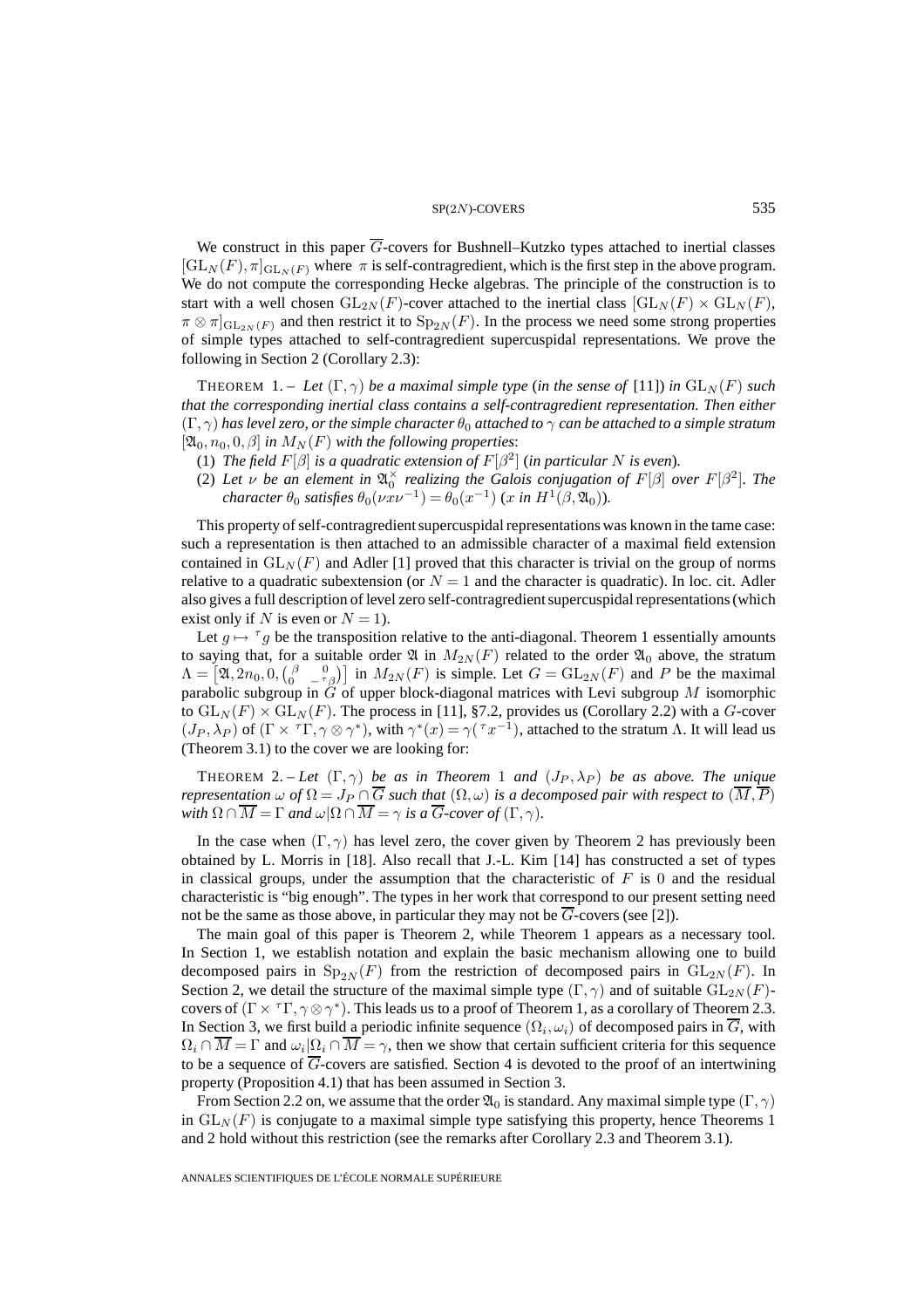# **1. Framework and basic tool**

# **1.1. Notations**

Let F be a non-archimedean local field of residual characteristic p different from 2, let  $\mathfrak{o}_F$ or  $\mathfrak o$  be its ring of integers,  $\mathfrak p_F$  or  $\mathfrak p$  the maximal ideal of  $\mathfrak o_F$ ,  $\varpi_F$  or  $\varpi$  a uniformizing element and  $k_F = \mathfrak{o}_F / \mathfrak{p}_F$  the residue class field, of cardinality  $q_F$ . We will be working with the group  $G = GL_{2N}(F)$  and its subgroup  $\overline{G} = Sp_{2N}(F)$  viewed as the symplectic group of the F-vector space  $V = F^{2N}$  equipped with the symplectic form  $\langle , \rangle$  with matrix  $\left( \begin{array}{cc} 0 & -w_N \\ w_N & 0 \end{array} \right)$  in the canonical basis  $\{e_1, \ldots, e_{2N}\}\$ , where

$$
w_N = \begin{pmatrix} 0 & \dots & 0 & 1 \\ 0 & \dots & 1 & 0 \\ \vdots & \ddots & \vdots & \vdots \\ 1 & 0 & \dots & 0 \end{pmatrix}.
$$

Most matrices written below will be  $2 \times 2$  block matrices with  $N \times N$  blocks. Hence:

$$
Sp_{2N}(F) = \left\{ g \in GL_{2N}(F); \begin{pmatrix} 0 & -w_N \\ w_N & 0 \end{pmatrix} t g^{-1} \begin{pmatrix} 0 & w_N \\ -w_N & 0 \end{pmatrix} = g \right\}.
$$

We will let  $X \mapsto {}^T X$  denote the corresponding involution on  $M_{2N}(F)$ :

$$
{}^{T}X = \begin{pmatrix} 0 & -w_N \\ w_N & 0 \end{pmatrix} {}^{t}X \begin{pmatrix} 0 & w_N \\ -w_N & 0 \end{pmatrix}; \qquad {}^{T} \begin{pmatrix} A & B \\ C & D \end{pmatrix} = \begin{pmatrix} {}^{T}D & -{}^{T}B \\ -{}^{T}C & {}^{T}A \end{pmatrix},
$$

where  $g \mapsto {}^{\tau}g$ ,  $g \in GL_i(F)$ , is the transposition relative to the antidiagonal; in other words:  ${}^{t\tau}g = {}^{\tau t}g = w_i g w_i$ .

For any subgroup H of G, we put  $\overline{H} = H \cap \overline{G}$ . Let P be the stabilizer of the subspace  $\langle e_1,\ldots,e_N\rangle$  in  $F^{2N}$ , a parabolic subgroup of G. Let U be its unipotent radical and let M be the Levi factor of P consisting of matrices stabilizing  $\langle e_{N+1},...,e_{2N} \rangle$ . We let P<sup>-</sup> be the parabolic subgroup of G opposite of P relative to M and we let  $U^-$  be its unipotent radical. We have

$$
M = \left\{ \begin{pmatrix} g_1 & 0 \\ 0 & g_2 \end{pmatrix}; g_1, g_2 \in GL_N(F) \right\}, \qquad U = \left\{ \begin{pmatrix} I & X \\ 0 & I \end{pmatrix}; X \in M_N(F) \right\},
$$

$$
\overline{M} = \left\{ \begin{pmatrix} g & 0 \\ 0 & \tau g^{-1} \end{pmatrix}; g \in GL_N(F) \right\}, \qquad \overline{U} = \left\{ \begin{pmatrix} I & X \\ 0 & I \end{pmatrix}; X \in M_N(F), X = \tau X \right\}.
$$

We will accordingly identify M with  $GL_N(F) \times GL_N(F)$  and  $\overline{M}$  with  $GL_N(F)$ , the latter through the isomorphism i from  $GL_N(F)$  to  $\overline{M}$  defined by

$$
i(g) = \begin{pmatrix} g & 0 \\ 0 & \tau g^{-1} \end{pmatrix}, \quad g \in \text{GL}_N(F).
$$

If  $\mu$  is a representation of a subgroup H of  $GL_N(F)$ ,  $i(\mu)$  will be the representation of  $i(H)$ defined by  $i(\mu)(i(q)) = \mu(q)$   $(q \in H)$ .

Let H be a compact open subgroup of G and  $\rho$  a smooth irreducible representation of H. The G-intertwining of  $\rho$  is:

$$
I_G(\rho) = I_G(\rho, H) = \{ g \in G \mid \text{Hom}_{H \cap H^g} (\rho, \rho^g) \neq \{0\} \}.
$$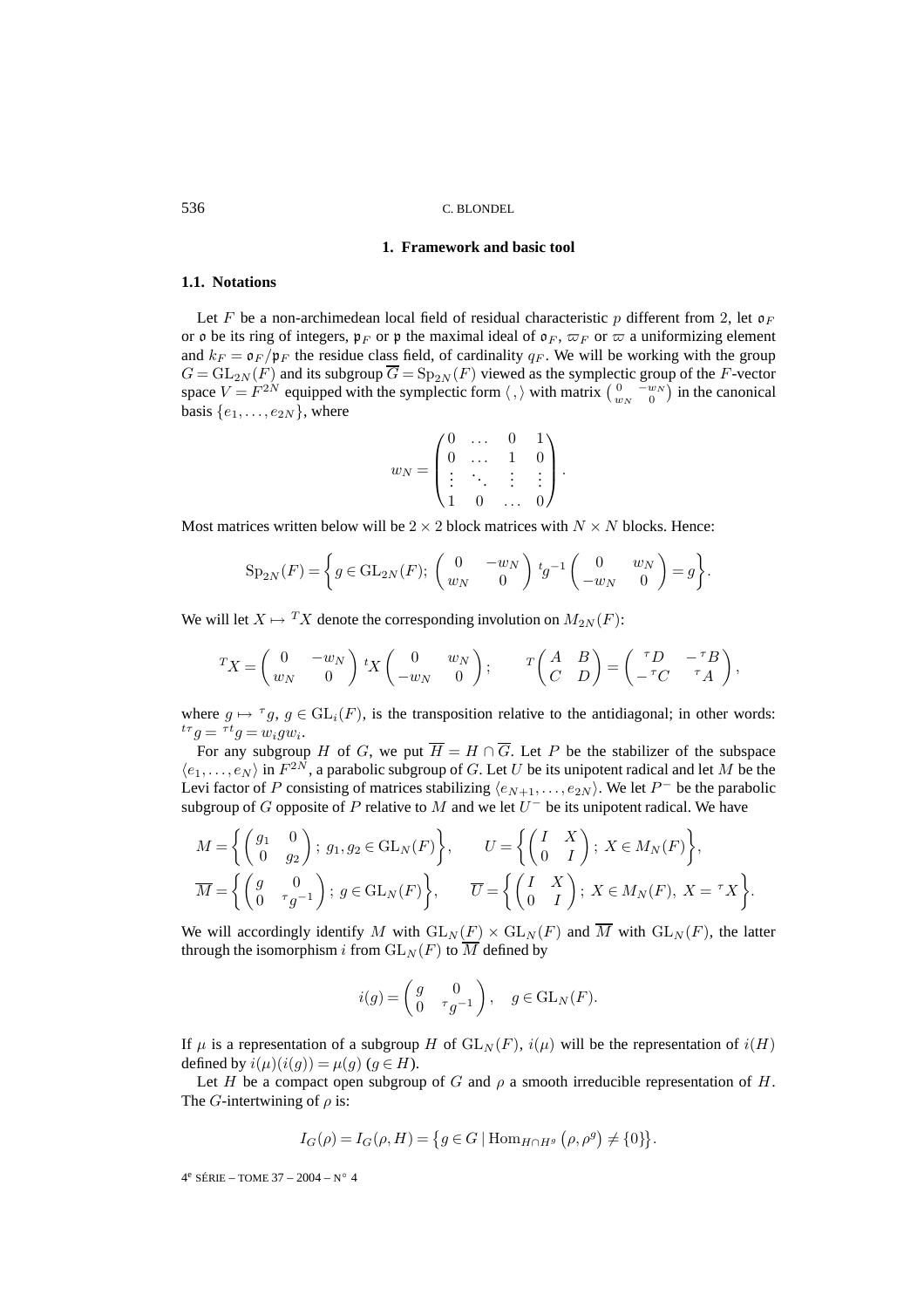For any g in G we define the intertwining space of  $\rho$  at g to be

$$
I_g(\rho) = I_g(\rho, H) = \text{Hom}_{H \cap H^g} (\rho, \rho^g).
$$

# **1.2. Some decomposed pairs in**  $Sp_{2N}(F)$

Let  $\pi$  be a smooth irreducible self-contragredient supercuspidal representation of  $GL_N(F)$ , hence viewed as a representation of  $\overline{M}$ ; likewise  $\pi \otimes \pi$  is viewed as a representation of M. We want to find *types* in G and  $\overline{G}$  for the inertial classes attached to these representations, and we want those types to be a *G-cover* and a  $\overline{G}$ -*cover* respectively, of types attached to  $\pi \otimes \pi$  in M and to  $i(\pi)$  in  $\overline{M}$ . The situation in G has been settled by Bushnell and Kutzko in [11], as we will recall in Section 2. Indeed we will use the types built in loc. cit. to construct the  $\overline{G}$ -covers we are looking for: the process will involve a suitable conjugation followed by a restriction to  $Sp_{2N}(F)$ . The basic mechanism is the following:

**PROPOSITION.** – Let  $\Gamma$  be a compact open subgroup of  $GL_N(F)$  and let  $\gamma$  be a smooth *finite-dimensional complex representation of* Γ*. Let* γ<sup>∗</sup> *be the representation of* <sup>τ</sup>Γ *defined by*:  $\gamma^*(g) = \gamma(\tau g^{-1}), g \in \tau \Gamma.$ 

*If*  $(J, \lambda)$  *is a decomposed pair in G relative to*  $(M, P)$  *such that*  $J \cap M = \Gamma \times {}^{T}\Gamma$  *and*  $\lambda_{|J\cap M}\simeq\gamma\otimes\gamma^*$ , then  $\overline{J}\cap\overline{M}=i(\Gamma)$  and there exists a unique representation  $\hat{\lambda}$  of  $\overline{J}$  such *that*  $(\overline{J}, \hat{\lambda})$  *is a decomposed pair in*  $\overline{G}$  *relative to*  $(\overline{M}, \overline{P})$  *with* 

$$
\hat{\lambda}_{|i(\Gamma)} = i(\gamma).
$$

*The representation*  $\overline{\lambda} = \lambda_{1\overline{J}}$  *of*  $\overline{J}$  *is isomorphic to*  $\hat{\lambda} \otimes \hat{\lambda}$ *.* 

*Proof.* – We recall the following useful fact: let  $x \in U^-$ ,  $m \in M$  and  $y \in U$  be such that their product xmy belongs to  $\overline{G}$ ; then x, m and y already belong to  $\overline{G}$ . Indeed the involution defining  $Sp_{2N}(F)$  stabilizes  $U^-$ , M and U.

Hence taking intersections with  $\overline{G}$  provides a decomposed pair  $(\overline{J},\overline{\lambda})$  in  $\overline{G}$  relative to  $(\overline{M},\overline{P})$ . We have  $\overline{J} \cap \overline{M} = \overline{J \cap M} = \overline{\Gamma \times {}^{T}\Gamma} = i(\Gamma)$  and

$$
\overline{\lambda}\left(\begin{pmatrix}g&0\\0&{}^{\tau}g^{-1}\end{pmatrix}\right)\simeq \gamma(g)\otimes \gamma^*\big({}^{\tau}g^{-1}\big)=\gamma(g)\otimes \gamma(g),\quad g\in \Gamma.
$$

In particular:  $(\overline{J} \cap \overline{U})(\overline{J} \cap \overline{U}^{-}) \subset (\overline{J} \cap \overline{U}^{-})T(\overline{J} \cap \overline{U})$ , with

$$
T = \left\{ \begin{pmatrix} g & 0 \\ 0 & \tau g^{-1} \end{pmatrix}; \ g \in \Gamma, \ \gamma(g) \otimes \gamma(g) = I \right\}.
$$

To go from there to the decomposed pair we are looking for, it is enough [4, Lemme 1] to prove a similar inclusion with  $T$  replaced by

$$
T' = \left\{ \begin{pmatrix} g & 0 \\ 0 & \tau g^{-1} \end{pmatrix}; \ g \in \Gamma, \ \gamma(g) = I \right\}.
$$

Indeed, the representation  $\hat{\lambda}$  will then be uniquely defined by the condition  $\hat{\lambda}_{i}(\Gamma) = i(\gamma)$ , plus the fact that it is trivial on  $\overline{J} \cap \overline{U}$  and  $\overline{J} \cap \overline{U}^{-}$ .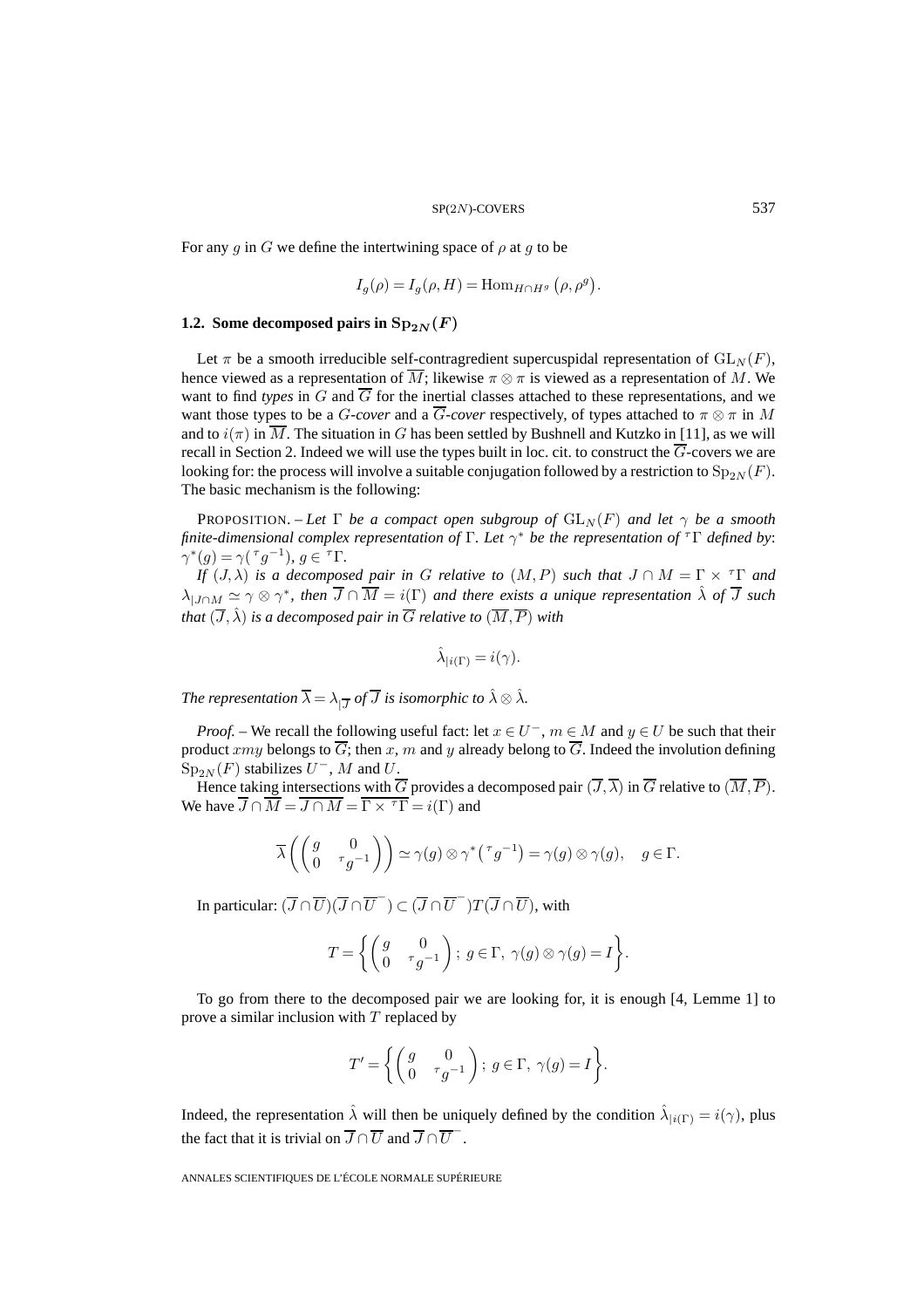Now the subgroup of  $\overline{J}$  generated by  $\overline{J} \cap \overline{U}$  and  $\overline{J} \cap \overline{U}$  is a pro-*p*-group [6] and so is its intersection with  $\overline{M}$ , hence we can replace T in the above inclusion by a suitable pro-p-subgroup of  $T$ . All we have to show is:

LEMMA. – Let  $\gamma$  be a finite-dimensional smooth complex representation of a pro-p-group H, *with* p *odd.* If the representation  $\gamma \otimes \gamma$  *of* H *is trivial, so is*  $\gamma$ *.* 

Indeed  $\gamma$  factors through a finite quotient of H, so it is unitarisable. In particular each operator  $\gamma(h)$ ,  $h \in H$ , is diagonalisable, and the triviality of  $\gamma \otimes \gamma$  implies that any product of two eigenvalues of  $\gamma(h)$  is equal to 1. Hence  $\gamma(h)$  is a scalar operator, namely  $\pm I$ . Now  $-I$  is impossible for p odd.  $\square$ 

If the pair  $(\Gamma, \gamma)$  in the proposition is a maximal simple type in  $GL_N(F)$  and the pair  $(J, \lambda)$  is a G-cover of  $(\Gamma \times^{\tau} \Gamma, \gamma \otimes \gamma^*)$ , one would like to know whether or not, under relevant conditions on  $(J, \lambda)$ , the associated pair  $(\overline{J}, \hat{\lambda})$  is a  $\overline{G}$ -cover of  $(\Gamma, \gamma)$ . We do address this question here in the special case of a pair  $(\Gamma, \gamma)$  attached to the inertial class of a self-contragredient representation; the object of Section 2 is to use Bushnell and Kutzko's simple types to produce in this context a  $G$ -cover  $(J, \lambda)$  with suitable properties for that purpose.

# 2. "Self-contragredient"  $GL_{2N}(F)$ -covers

# **2.1. Bushnell and Kutzko's**  $GL_{2N}(F)$ -covers

All references in this paragraph are to [11], any undefined notion or notation comes from [11]. Let  $\pi$  be an irreducible supercuspidal representation of  $GL_N(F)$  and  $(\Gamma, \gamma)$  a maximal simple type in  $GL_N(F)$  attached to the inertial class of  $\pi$ . From Definition (5.5.10) – where we do treat (b) as a special case of (a) – and Theorems (6.2.1), (6.2.2), the pair  $(\Gamma, \gamma) = (J(\beta, \mathfrak{A}_0), \lambda(\beta, \mathfrak{A}_0))$ comes equipped with the following data:

(i) A principal  $\mathfrak{d}_F$ -order  $\mathfrak{A}_0$  and a simple stratum  $[\mathfrak{A}_0, n_0, 0, \beta]$  in  $M_N(F)$ ; in particular  $E = F[\beta]$  is a field extension of F.

We let  $\mathfrak{P}_0$  be the radical of  $\mathfrak{A}_0$  and  $B_0$  be the commutant of E in  $M_N(F)$ . Then  $\mathfrak{B}_0 = \mathfrak{A}_0 \cap B_0$  is a maximal  $\mathfrak{o}_E$ -order with radical  $\mathfrak{Q}_0 = \mathfrak{P}_0 \cap B_0$ .

- (ii) A simple character  $\theta_0 \in C(\mathfrak{A}_0, 0, \beta)$  and a  $\beta$ -extension  $\kappa_0$  to  $J(\beta, \mathfrak{A}_0)$  of the unique irreducible representation  $\eta_0$  of  $J^1(\beta, \mathfrak{A}_0)$  which contains  $\theta_0$ .
- (iii) An irreducible cuspidal representation  $\sigma_0$  of  $GL(f, k_E)$  inflated to  $\Gamma$  through:

$$
J(\beta, \mathfrak{A}_0)/J^1(\beta, \mathfrak{A}_0) \simeq \mathbf{U}(\mathfrak{B}_0)/\mathbf{U}^1(\mathfrak{B}_0) \simeq \mathrm{GL}(f, k_E), \quad f = N/[E : F].
$$

We now write  $M_{2N}(F)$  as  $2 \times 2$  block matrices with entries in  $M_N(F)$ . This amounts to a decomposition of the underlying vector space  $V = F^{2N}$ , written as column matrices, as a direct sum  $V = V^{(1)} \oplus V^{(2)}$  with  $V^{(1)}$  (resp.  $V^{(2)}$ ) the subspace of column matrices having their first (resp. last)  $N$  entries equal to 0.

Let  $(\Lambda_{0,i})_{i\in\mathbb{Z}}$  be the lattice chain in  $F^N$  associated to the order  $\mathfrak{A}_0$ . It determines lattice chains  $(\Lambda_{0,i}^{(j)})_{i\in\mathbb{Z}}$  in  $V^{(j)}$ ,  $j=1,2$ , under the natural identification of  $V^{(j)}$  with  $F^N$ . Let  $(\Lambda_i)_{i\in\mathbb{Z}}$  be the lattice chain in  $V$  defined by:

$$
\Lambda_{2i} = \Lambda_{0,i}^{(1)} \oplus \Lambda_{0,i}^{(2)}, \quad \Lambda_{2i+1} = \Lambda_{0,i+1}^{(1)} \oplus \Lambda_{0,i}^{(2)} \quad (i \in \mathbb{Z}).
$$

The corresponding principal order in  $M_{2N}(F)$  is  $\mathfrak{A} = \begin{pmatrix} \mathfrak{A}_0 & \mathfrak{A}_0 \\ \mathfrak{P}_0 & \mathfrak{A}_0 \end{pmatrix}$ .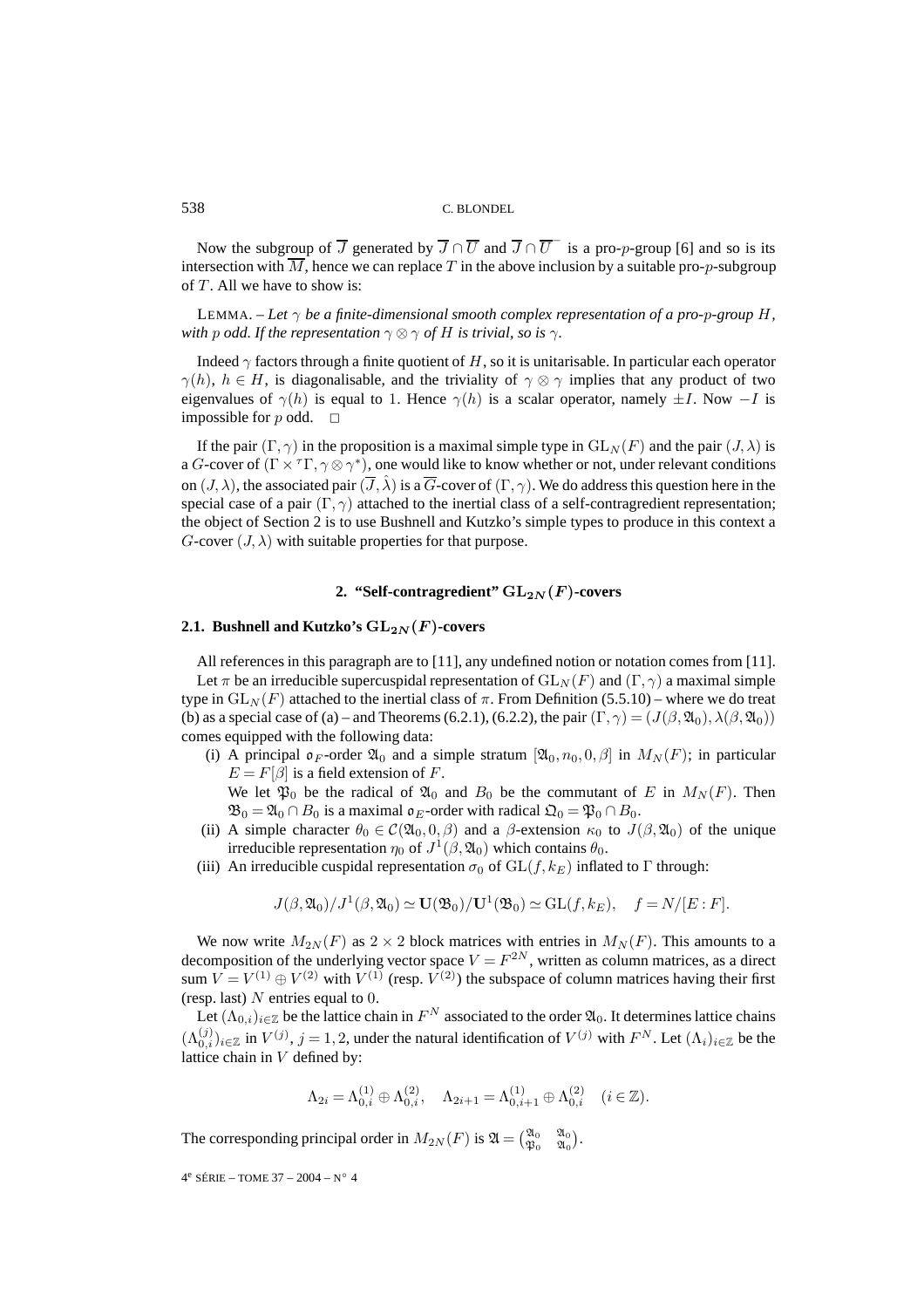#### $SP(2N)$ -COVERS 539

We identify E with its block-diagonal image in  $M_{2N}(F)$ , hence we also write  $\beta$  for  $\begin{pmatrix} \beta & 0 \\ 0 & \beta \end{pmatrix}$ . We write B for the commutant of E in  $M_{2N}(F)$  and define the  $\mathfrak{o}_E$ -order  $\mathfrak{B} = \mathfrak{A} \cap B$ , with radical  $\mathfrak{Q} = \mathfrak{P} \cap B$  (where  $\mathfrak{P}$  is the radical of  $\mathfrak{A}$ ).

Since the period of  $(\Lambda_i)_{i\in\mathbb{Z}}$  is twice the period of  $(\Lambda_{0,i})_{i\in\mathbb{Z}}$ , we get (see 1.2.11, 1.4.13, 1.2.4):

FACT. –  $[\mathfrak{A}, 2n_0, 0, \beta]$  *is a simple stratum in*  $M_{2N}(F)$  *and all assumptions in* (7.1.11)*,* (7.2.1) *are satisfied, with*  $t = e(\mathfrak{B}|\mathfrak{o}_E)=2$ .

The following proposition can be regarded as obvious: it is a paraphrase of [11], §7. We state it to fix notations and make references easy, and give a sketch of proof as a matter of conscientiousness. The groups  $P, U, M$  are defined in (7.1.13) or equivalently in Section 1.1 above.

**PROPOSITION.** – *There exists a unique representation*  $\lambda$  *of*  $J = J(\beta, \mathfrak{A})$  *which is a simple type with the following property.*

Let  $\lambda_P$  *denote the natural representation of*  $J_P = (J \cap P)H^1(\beta, \mathfrak{A})$  *on the space of*  $J^1(\beta, \mathfrak{A}) \cap U$ -fixed vectors in  $\lambda$ . The pair  $(J_P, \lambda_P)$  is a decomposed pair in G relative to  $(M, P)$ *with*:

$$
J_P \cap M = J \cap M = \Gamma \times \Gamma \quad \text{and} \quad (\lambda_P)_{|J \cap M} = \gamma \otimes \gamma.
$$

*Proof.* – Indeed this is Theorem (7.2.17) in [11], except that we want an actual equality between representations instead of an equivalence.

From (7.1.16):  $J \cap M = J(\beta, \mathfrak{A}^{(1)}) \times J(\beta, \mathfrak{A}^{(2)})$ ; but we have arranged  $\mathfrak{A}$  so that  $\mathfrak{A}^{(1)} =$  $\mathfrak{A}^{(2)} = \mathfrak{A}_0$ , hence  $J(\beta, \mathfrak{A}^{(i)}) = \Gamma$ .

If  $\beta$  belongs to  $\mathfrak{o}_F$  we just note that  $J = J_P$  and  $J \cap M = \mathbf{U}(\mathfrak{A}_0) \times \mathbf{U}(\mathfrak{A}_0)$ ; we take the representation  $\sigma_0 \otimes \sigma_0$  there.

We now assume that  $\beta \notin \mathfrak{o}_F$ . From (7.1.19), the restriction to  $H^1 = H^1(\beta, \mathfrak{A})$  of any simple type  $\lambda$  is a multiple of a simple character  $\theta \in C(\mathfrak{A},0,\beta)$  and the pair  $(H^1,\theta)$  is a decomposed pair in G relative to  $(M, P)$ , satisfying:  $H^1 \cap M = H^1(\beta, \mathfrak{A}^{(1)}) \times H^1(\beta, \mathfrak{A}^{(2)})$ and  $\theta_{|H^1 \cap M} = \theta^{(1)} \otimes \theta^{(2)}$ , where  $\theta^{(i)} \in C(\mathfrak{A}^{(i)}, 0, \beta)$  is the image of  $\theta$  under the bijection  $\mathcal{C}(\mathfrak{A}^{(i)},0,\beta) \stackrel{\approx}{\longrightarrow} \mathcal{C}(\mathfrak{A},0,\beta)$  given by Theorem (3.6.14). Since the family of bijections given by (3.6.14) is unique and  $\mathfrak{A}^{(1)} = \mathfrak{A}^{(2)} = \mathfrak{A}_0$ , we must have  $\theta^{(1)} = \theta^{(2)}$ , and from (3.6.14) there is a unique  $\theta \in \mathcal{C}(\mathfrak{A}, 0, \beta)$  such that  $\theta_{|H^1 \cap M} = \theta_0 \otimes \theta_0$ .

With this choice of  $\theta$ , the next step towards  $\lambda$  is the choice of a  $\beta$ -extension  $\kappa$ . From (7.2.5), (7.2.15), (7.2.16), it has the form  $\kappa = \text{Ind}_{J_P}^J \kappa_P$  where again the pair  $(J_P, \kappa_P)$  is decomposed and  $(\kappa_P)_{|J \cap M} = \kappa^{(1)} \otimes \kappa^{(2)}$ , both being  $\beta$ -extensions of  $\eta_0$ . Since  $(\kappa_P)_{|J \cap M}$  is normalized by  $\begin{pmatrix} 0 & I_N \\ \varpi_E & 0 \end{pmatrix}$  (7.2.15) and  $\varpi_E$  intertwines  $\kappa^{(i)}$ , we have  $\kappa^{(1)} \simeq \kappa^{(2)} \simeq \kappa_0 \otimes \chi \circ \det_{B_0}$  in the notation of (5.2.2). Since  $\kappa \otimes \chi^{-1} \circ \det_B$  is another  $\beta$ -extension we may pick  $\kappa$  in the first place so that  $(\kappa_P)_{\mid J \cap M} = \kappa_0 \otimes \kappa_0.$ 

All we have to do now is to tensor  $\kappa$  with  $\sigma_0 \otimes \sigma_0$  as before (7.2.17).  $\Box$ 

COROLLARY. – *The pair*  $(J_P, \lambda_P)$  *is a G-cover of the pair*  $(\Gamma \times \Gamma, \gamma \otimes \gamma)$  *in M. The pair*  $(J_P, \lambda_P)$  *is a type in G attached to the inertial class*  $[M, \pi \otimes \pi]_G$ *.* 

The first assertion follows from (7.3.2) and the results in [12, §7], the second from Theorem 8.3 in [12]. Note that by symmetry – see (7.1.13) – this also holds for the pair  $(J_{P}^-, \lambda_{P}^-)$ , with  $J_{P^-} = (J \cap P^-)H^1$ .

Before turning to the case of self-contragredient supercuspidals in the next paragraphs, let us fix some more notations and write down some properties that will be used later on; they all derive from [11, §3.1].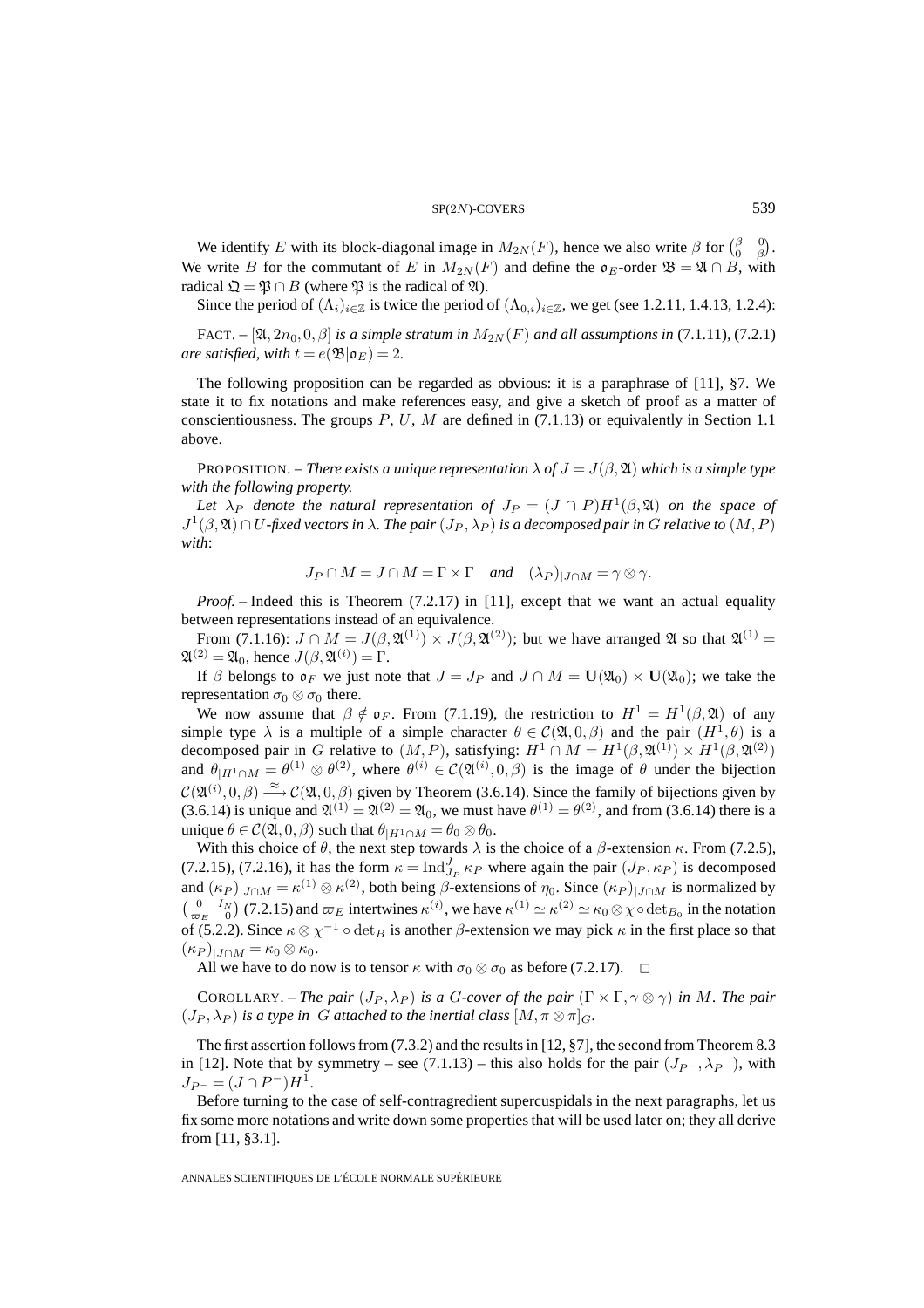Let

$$
\mathbb{U} = \begin{pmatrix} 0 & M_N(F) \\ 0 & 0 \end{pmatrix} \quad \text{and} \quad \mathbb{U}^- = \begin{pmatrix} 0 & 0 \\ M_N(F) & 0 \end{pmatrix}.
$$

We will identify  $\mathbb{U}^-$  with  $M_N(F)$  through  $\begin{pmatrix} 0 & 0 \\ X & 0 \end{pmatrix} \mapsto X$  and  $\mathbb{U}$  with  $M_N(F)$  through

$$
\begin{pmatrix} 0 & X \\ 0 & 0 \end{pmatrix} \mapsto X.
$$

We also use the isomorphisms  $i^+$  and  $i^-$  from  $M_N(F)$  to  $U = 1 + \mathbb{U}$  and  $U^- = 1 + \mathbb{U}^$ respectively, defined by

$$
i^+(X) = \begin{pmatrix} I & X \\ 0 & I \end{pmatrix}, \qquad i^-(X) = \begin{pmatrix} I & 0 \\ X & I \end{pmatrix}.
$$

Write  $J^1 = J^1(\beta, \mathfrak{A}), \mathfrak{J}^1 = \mathfrak{J}^1(\beta, \mathfrak{A}), \mathfrak{J}^1 = \mathfrak{J}^1 \cap \mathbb{U}^-, \mathfrak{J}^1_+ = \mathfrak{J}^1 \cap \mathbb{U}$  (both viewed as lattices in  $M_N(F)$ , and similarly for  $H^1$ ,  $\mathfrak{H}^1$ . From [11, §3.1, 7.1] we have:

$$
J^{1} = 1 + \mathfrak{J}^{1} = i^{-}(\mathfrak{J}^{1}_{-}) (J^{1} \cap M) i^{+}(\mathfrak{J}^{1}_{+}),
$$
  

$$
H^{1} = 1 + \mathfrak{H}^{1} = i^{-}(\mathfrak{H}^{1}_{-}) (H^{1} \cap M) i^{+}(\mathfrak{H}^{1}_{+})
$$

.

The lattices  $\mathfrak{H}^1$  and  $\mathfrak{J}^1$  are invariant under conjugation by  $\mathfrak{K}(\mathfrak{B})$ , hence by  $\begin{pmatrix} 0 & I_N \\ \varpi_E & 0 \end{pmatrix}$ . Hence

$$
\mathfrak{J}_-^1=\varpi_E\mathfrak{J}_+^1=\mathfrak{J}_+^1\varpi_E;\qquad \mathfrak{H}_-^1=\varpi_E\mathfrak{H}_+^1=\mathfrak{H}_+^1\varpi_E.
$$

Those lattices in  $M_N(F)$  also satisfy:

$$
\varpi_E \mathfrak{J}_-^1 \subset \mathfrak{H}_-^1 \subset \mathfrak{J}_-^1 \subset \mathfrak{H}_+^1 \subset \mathfrak{J}_+^1 \subset \varpi_E^{-1} \mathfrak{H}_+^1.
$$

# **2.2. Intertwining properties in the self-contragredient case**

Let  $(\Gamma, \gamma) = (J(\beta, \mathfrak{A}_0), \lambda(\beta, \mathfrak{A}_0))$  be a maximal simple type in  $GL_N(F)$  as above, attached to the inertial class of  $\pi$ . We want to use the decomposed pair  $(J_P, \lambda_P)$  given by Proposition 2.1 to produce a decomposed pair in  $\overline{G}$  through the process described in Proposition 1.2. This is easy if Γ is equal to  $\tau\Gamma$  and  $\gamma^*$  equivalent to  $\gamma$ , which implies that  $\pi$  and its contragredient representation belong to the same inertial class. We actually want to show that the converse is true up to conjugacy.

PROPOSITION. – Let  $(\Gamma, \gamma)$  be a maximal simple type in  $GL_N(F)$  such that the corresponding inertial class of irreducible supercuspidal representations of  $GL_N(F)$  contains a self*contragredient representation*  $\pi$ *. We keep the notation in Section* 2.1 *and assume the order*  $\mathfrak{A}_0$  *is standard.*

- (i) *There exists*  $\sigma$  *in*  $U(\mathfrak{A}_0)$  *such that*  $\Gamma$  *is stable under*  $\tilde{\sigma}: x \mapsto \sigma^{\tau} x^{-1} \sigma^{-1}$ *, and*  $\gamma$  *is equivalent to*  $\gamma \circ \tilde{\sigma}$ .
- (ii) *Such an element* σ *is unique up to left multiplication by* Γ*. It satisfies*:
	- (a)  $\sigma^{\tau}\sigma^{-1} \in \Gamma$  *and*  $\varpi_E^{-1}\sigma^{\tau}\varpi_E^{\tau}\sigma^{-1} \in \Gamma$ .
	- (b) *The map*  $\tilde{\sigma}$  *stabilizes*  $H^1(\beta, \mathfrak{A}_0)$  *and*  $J^1(\beta, \mathfrak{A}_0)$  *and* we have:  $\theta_0 = \theta_0 \circ \tilde{\sigma}$ *.*
	- (c) The lattices  $\mathfrak{J}^1_+$ ,  $\mathfrak{J}^1_-$ ,  $\mathfrak{H}^1_+$  and  $\mathfrak{H}^1_-$  in  $M_N(F)$  defined in Section 2.1 are stable under  $X \mapsto \sigma^\tau X \sigma^{-1}$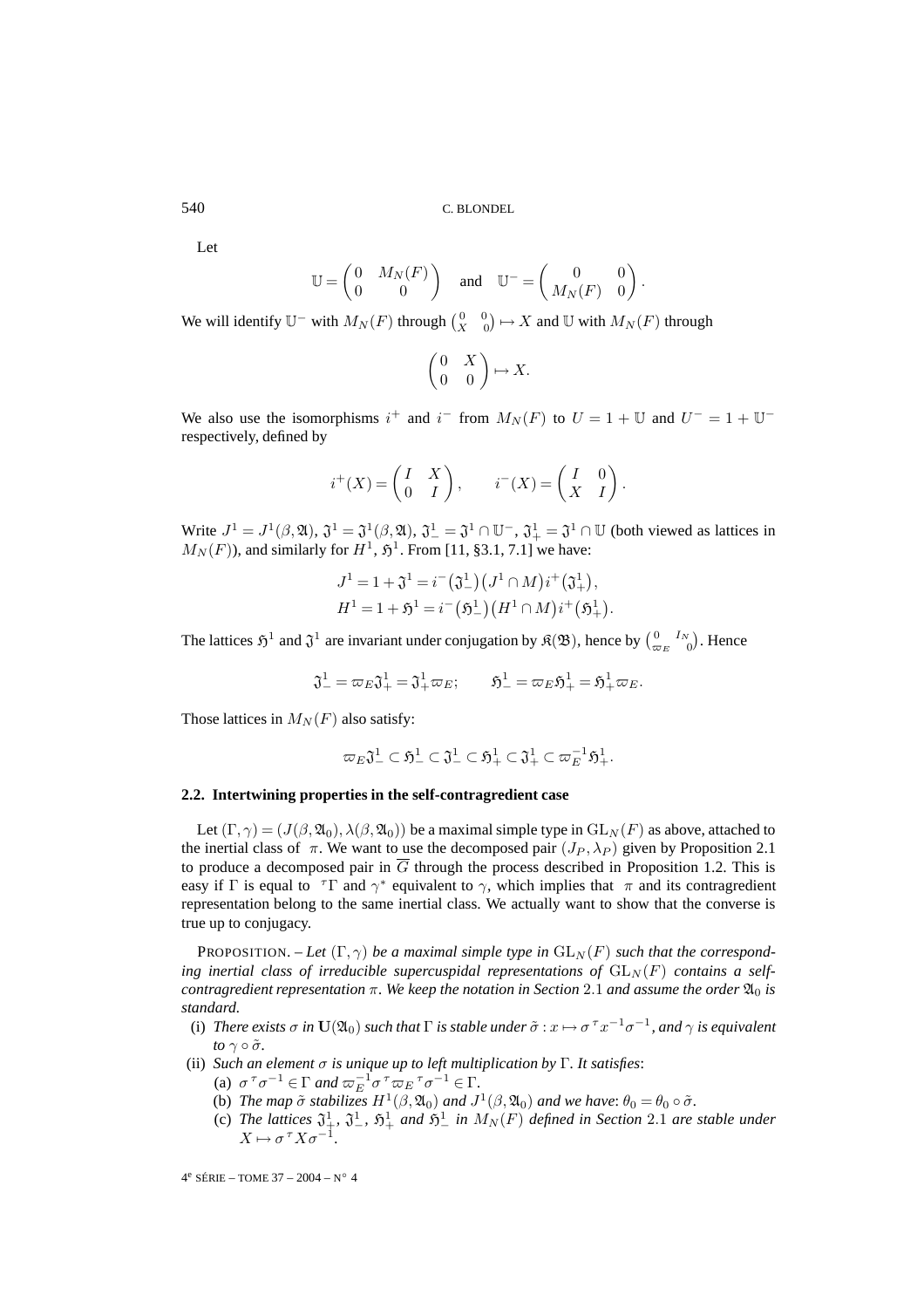*Example*. – Assume  $N = 2$  and E is a quadratic extension of F generated by an element of matrix form  $\begin{pmatrix} 0 & a \\ b & 0 \end{pmatrix}$ . Then we may take  $\sigma = \begin{pmatrix} 1 & 0 \\ 0 & -1 \end{pmatrix}$ ; here conjugation by  $\sigma$  realizes the conjugation of E over F and  $\sigma$  plays an explicit part in the construction of  $\overline{G}$ -covers in [2,3].

*Proof. –* We call here *standard* an order whose matrix form is given by [11], (2.5.1) or [7], (1.9). Note that we can always conjugate  $(\Gamma, \gamma)$  into a maximal simple type whose associated order is standard. The property we need here is that  $\mathfrak{A}_0$ , being standard and principal, is stable under the map  $x \mapsto \tau x$ .

(i) By a theorem of Gelfand and Kazhdan [13, Theorem 2], the contragredient representation of  $\pi$  is equivalent to the representation  $\pi^*$  defined by  $\pi^*(x) = \pi(\tau x^{-1})$ . Since  $\mathfrak{A}_0$  is stable under  $\tau$ , the automorphism  $x \mapsto \tau x^{-1}$  transforms the pair  $(\Gamma, \gamma) = (J(\beta, \mathfrak{A}_0), \lambda(\beta, \mathfrak{A}_0))$  into  $(\Gamma^*, \gamma^*)=(J(-\tau\beta, \mathfrak{A}_0), \lambda(-\tau\beta, \mathfrak{A}_0))$ , a maximal simple type underlaid by the simple stratum  $[2a_0, n_0, 0, -\tau\beta]$ . Since  $\pi^*$  is equivalent to  $\pi$ , those two types,  $(\Gamma, \gamma)$  and  $(\Gamma^*, \gamma^*)$ , intertwine in  $GL_N(F)$  and we may use [11, Theorem (5.7.1)] to derive that they are conjugate in  $GL_N(F)$ . Since the two types are associated to the same order  $\mathfrak{A}_0$ , the proof of loc. cit. actually tells us more: indeed it says that there is an element  $\sigma$  in  $U(\mathfrak{A}_0)$  that conjugates the simple character  $\theta_0 \in \mathcal{C}(\mathfrak{A}_0, 0, \beta)$  into  $\theta_0^* = \theta_0 \circ (x \mapsto \tau x^{-1}) \in \mathcal{C}(\mathfrak{A}_0, 0, -\tau\beta)$ , and that, eventually, that same element  $\sigma$  conjugates  $(\Gamma, \gamma)$  into  $(\Gamma^*, \gamma')$  where  $\gamma'$  is equivalent to  $\gamma^*$  (if  $\gamma$  has level 0, it says that  $\gamma$  and  $\gamma^*$  are equivalent).

(ii) Let  $\sigma_1$  be another such element. The automorphism  $\tilde{\sigma}_1 \circ \tilde{\sigma}$  normalizes  $(\Gamma, \gamma)$  and is a conjugation by  $\sigma_1 \tau \sigma^{-1}$  that must therefore belong to  $E^{\times} \Gamma \cap \mathbf{U}(\mathfrak{A}_0) = \Gamma$  ([11], (6.2.2)). Then the first part in (a) follows whence  $\sigma_1 \in \Gamma^{\tau} \sigma = \Gamma \sigma$ .

For the last part in (a), we use the same argument: the element  $\sigma_1 = \varpi_E^{-1} \sigma$  also satisfies the conditions in (i) – except that it does not belong to  $U(\mathfrak{A}_0)$  – because  $\varpi_E$  normalizes  $(\Gamma, \gamma)$ , and the determinant of  $\sigma_1(\tau_{\sigma_1})^{-1}$  is 1, whence the result.

Now, for (b) we only have to note that the element  $\sigma$  produced in the proof of (i) satisfies the required properties.

The first step in the proof of (c) is the description of  $\mathfrak{J}^1(\beta,\mathfrak{A})$  and  $\mathfrak{H}^1(\beta,\mathfrak{A})$  in terms of the lattices in  $M_N(F)$  attached to  $[\mathfrak{A}_0, n_0, 0, \beta]$ , as in [11], (7.1.12). Since the given lattices in  $M_{2N}(F)$  are the direct sums of their intersections with the  $\text{Hom}_F(V^{(i)}, V^{(j)})$  we use the corresponding block-matrix notation.

LEMMA. – *For any non-negative integer* k*, we have*:

$$
\mathfrak{H}^{k}(\beta,\mathfrak{A}) = \begin{pmatrix}\n\mathfrak{H}^{[(k+1)/2]}(\beta,\mathfrak{A}_0) & \mathfrak{J}^{[k/2]}(\beta,\mathfrak{A}_0) \\
\varpi_E \mathfrak{J}^{[k/2]}(\beta,\mathfrak{A}_0) & \mathfrak{H}^{[(k+1)/2]}(\beta,\mathfrak{A}_0)\n\end{pmatrix} \quad \text{and}
$$
\n
$$
\mathfrak{J}^{k}(\beta,\mathfrak{A}) = \begin{pmatrix}\n\mathfrak{J}^{[(k+1)/2]}(\beta,\mathfrak{A}_0) & \varpi_E^{-1}\mathfrak{H}^{[k/2]+1}(\beta,\mathfrak{A}_0) \\
\mathfrak{H}^{[k/2]+1}(\beta,\mathfrak{A}_0) & \mathfrak{J}^{[(k+1)/2]}(\beta,\mathfrak{A}_0)\n\end{pmatrix}.
$$

*Proof. –* The diagonal blocks are already described in [11], Proposition (7.1.12), (iii). Since the lattices  $\mathfrak{H}^k(\beta,\mathfrak{A}), \mathfrak{J}^k(\beta,\mathfrak{A})$  are invariant under conjugation by  $\left(\begin{smallmatrix} 0 & I_N \ \varpi_E & 0 \end{smallmatrix}\right) \in \mathfrak{K}(\mathfrak{B}),$  all we have to show is  $\mathfrak{H}^k(\beta,\mathfrak{A})\cap \mathbb{N}=\mathfrak{J}^{[k/2]}(\beta,\mathfrak{A}_0)$  and  $\mathfrak{J}^k(\beta,\mathfrak{A})\cap \mathbb{N}^-=\mathfrak{H}^{[k/2]+1}(\beta,\mathfrak{A}_0).$  The proof of this goes exactly as in loc. cit.: the equality is first checked for  $\beta$  a minimal element, then obtained by induction along  $\beta$ .  $\Box$ 

Since  $\mathfrak{J}^1_+ = \varpi_E^{-1} \mathfrak{J}^1_-$  and  $\mathfrak{H}^1_- = \varpi_E \mathfrak{H}^1_+$  it is easy, using property (a), to check that  $\mathfrak{J}^1_+$  and  $\mathfrak{H}^1$  are stable under the map  $\Sigma : X \mapsto \sigma^T X \sigma^{-1}$  if  $\mathfrak{J}^1$  and  $\mathfrak{H}^1$  are. From the lemma we have  $\mathfrak{J}_-^1 = \mathfrak{H}^1(\beta, \mathfrak{A}_0)$  and  $\mathfrak{H}_+^1 = \mathfrak{J}(\beta, \mathfrak{A}_0)$ .

We know from (b) that  $\Sigma$  stabilizes  $H^1(\beta,\mathfrak{A}_0)=1+\mathfrak{H}^1(\beta,\mathfrak{A}_0)$  hence  $\mathfrak{H}^1(\beta,\mathfrak{A}_0)$ .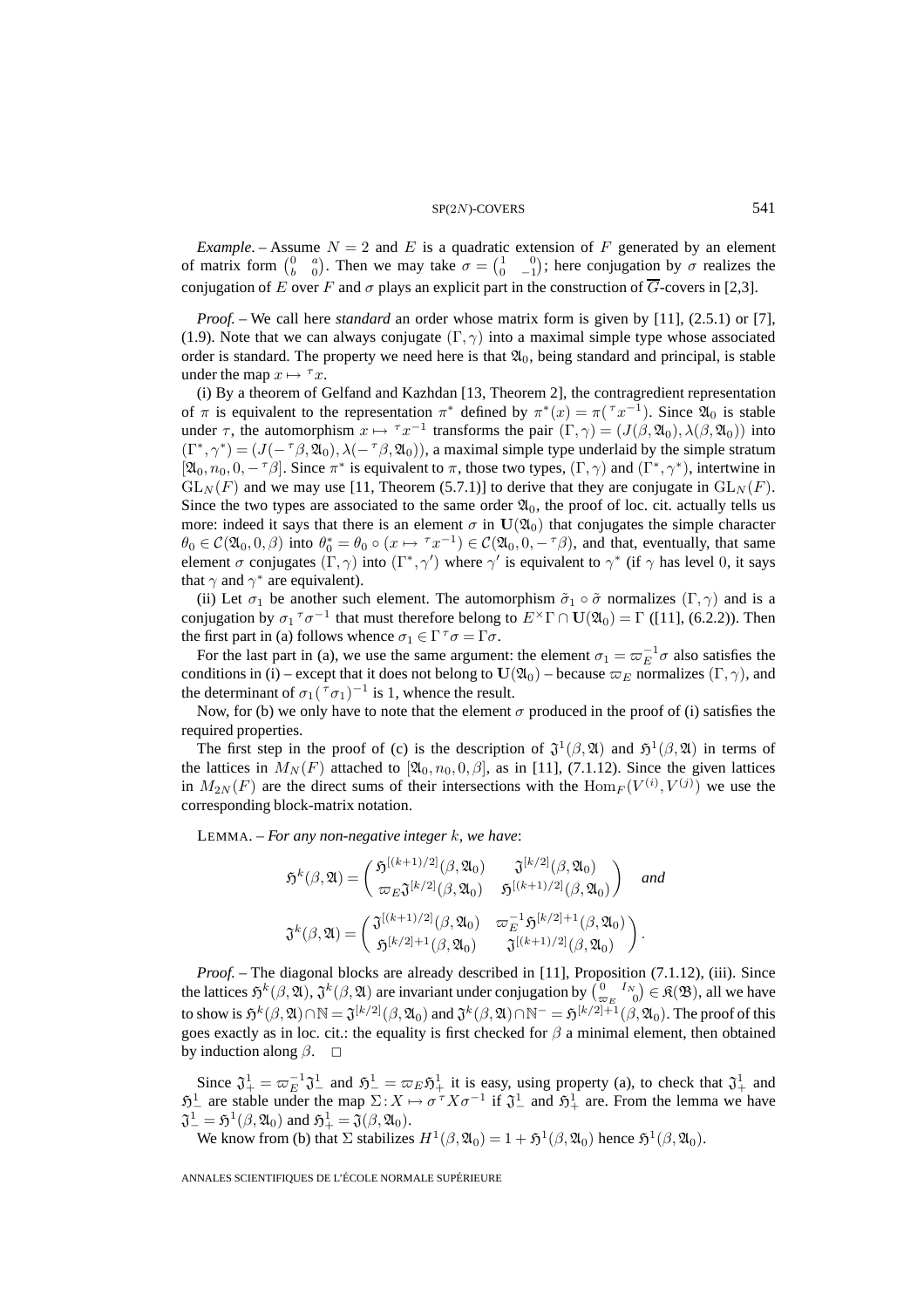We have  $\mathfrak{J}(\beta,\mathfrak{A}_0) = \mathfrak{B}_0 + \mathfrak{J}^1(\beta,\mathfrak{A}_0)$  ([11] (3.1.8)) and  $\mathfrak{J}^1(\beta,\mathfrak{A}_0)$  is stable under  $\Sigma$  by (b), so we have to show that  $\Sigma(\mathfrak{B}_0)$  is contained in  $\mathfrak{J}(\beta,\mathfrak{A}_0)$ . We know that  $\Sigma(\mathfrak{Q}_0) = \Sigma(\mathfrak{B}_0 \cap \mathfrak{P}_0)$ is contained in  $\mathfrak{J}^1(\beta,\mathfrak{A}_0)$ . Since  $J(\beta,\mathfrak{A}_0)=\Gamma$  is invariant under  $\tilde{\sigma}$  we also know that  $\Sigma(\mathfrak{B}_0^{\times})$ is contained in  $J(\beta, \mathfrak{A}_0)$ . Our claim then follows from the fact that  $\mathfrak{B}_0$  is the  $\mathfrak{o}_E$ -linear span of  $\mathfrak{B}_{0}^{\times}$ :  $\mathfrak{B}_{0} = \mathfrak{o}_{E}[\mathfrak{B}_{0}^{\times}],$  as asserted in [7] on page 190 (recall  $p \ge 3$ ).  $\Box$ 

Let  $S = \begin{pmatrix} I & 0 \\ 0 & \sigma \end{pmatrix}$ ; it belongs to  $U(\mathfrak{A})$ . Define  $J^S = S^{-1}JS$  and  $\lambda^S(x) = \lambda(SxS^{-1})$ ,  $x \in J^S$ , where  $(J, \lambda)$  is the simple type given by Proposition 2.1. Recall that the restriction of  $\lambda$ to  $H^1 = H^1(\beta, \mathfrak{A})$  is a multiple of a simple character  $\theta \in C(\mathfrak{A}, 0, \beta)$  such that  $(H^1, \theta)$  is a decomposed pair in G relative to  $(M, P)$  with  $H^1 \cap M = H^1(\beta, \mathfrak{A}_0) \times H^1(\beta, \mathfrak{A}_0)$  and  $\theta_{|H^1 \cap M} = \theta_0 \otimes \theta_0.$ 

COROLLARY. – *The representation*  $\lambda^S$  *of*  $J^S = J(S^{-1}\beta S, \mathfrak{A})$  *is a simple type with the following properties*:

(i) The pair  $(J_P^S, \lambda_P^S)$  is a decomposed pair in  $G$  relative to  $(M, P)$  with:

$$
J_P^S \cap M = J^S \cap M = \Gamma \times {}^{\tau} \Gamma \quad \text{and} \quad \left(\lambda_P^S\right)_{|J^S \cap M} \simeq \gamma \otimes \gamma^*.
$$

*The same holds for the pair*  $(J_{P^-}^S, \lambda_{P^-}^S)$ *.* 

- (ii) The groups  $J^S$ ,  $J^S_P$  and  $J^S_{P^-}$  are invariant under the involution  $X \mapsto TX^{-1}$ .
- (iii) *The group*  $H^1(\beta, \mathfrak{A})^S$  *is invariant under the involution*  $X \mapsto TX^{-1}$  *and so is the simple character*  $\theta^S$ *. We have*  $\theta^S_{|H^1S \cap M} = \theta_0 \otimes \theta_0^*$ *.*

Indeed, using Iwahori decompositions of those groups, one checks easily that the invariance of their intersections with  $M$ , U and  $U^-$  derives from the properties in the proposition.

#### **2.3. A block-diagonal skew-simple stratum**

The simple character  $\theta^S \in \mathcal{C}(\mathfrak{A}, 0, S^{-1}\beta S)$  in the above corollary is fixed under the involution  $X \mapsto T X^{-1}$ ; it follows from [22], Theorem 6.3, that this character can be viewed as a simple character attached to a skew simple stratum, namely:

*There exists a simple stratum* [ $\mathfrak{A}, 2n_0, 0, \delta$ ] *in* End<sub>F</sub>(V) *satisfying*  $\delta = -T\delta$  *such that*  $\theta^S$ *belongs to*  $\mathcal{C}(\mathfrak{A},0,\delta)$ *.* 

In our situation we want, though, to work with a field extension both stable under the involution and contained in  $M$ . We will thus derive a number of properties of the above stratum that will lead us to that goal: we will first study the hermitian structure of V over the field  $L = F[\delta]$  and show that we can conjugate  $\delta$  into a block diagonal element  $g^{-1}\delta g$  (Lemma 1); then we will use the very strong intertwining properties of simple types (Lemma 2) to show that we can pick  $g$ in  $J^S$ .

If  $\delta$  is equal to 0, then  $L = F$  is already contained in M anyway. We thus assume that  $\delta \neq 0$ . The involution  $X \mapsto T X$  induces on L an automorphism of order 2; let  $L_0$  be the fixed field of this automorphism. Then L is a separable extension of  $L_0$  (recall  $p \neq 2$ ) with

$$
\operatorname{Tr}_{L/L_0}(X) = X + \,^T X \quad (X \in L).
$$

Let  $\phi$  be any non-zero F-linear form on  $L_0$ ; then  $\phi \circ \text{Tr}_{L/L_0}$  is a non-zero F-linear form on L, invariant under the involution T. We define a non-degenerate L-anti-hermitian form  $b_{\phi}$  on V through:

 $\forall a \in L, \ \forall x \in V, \ \forall y \in V, \quad \langle ax, y \rangle = \phi \circ \text{Tr}_{L/L_0} (ab_{\phi}(x, y)).$ 

The intersection of  $\text{End}_L(V)$  with  $\text{Sp}(V)$  is the unitary group  $U(V,b_{\phi})$  relative to that form.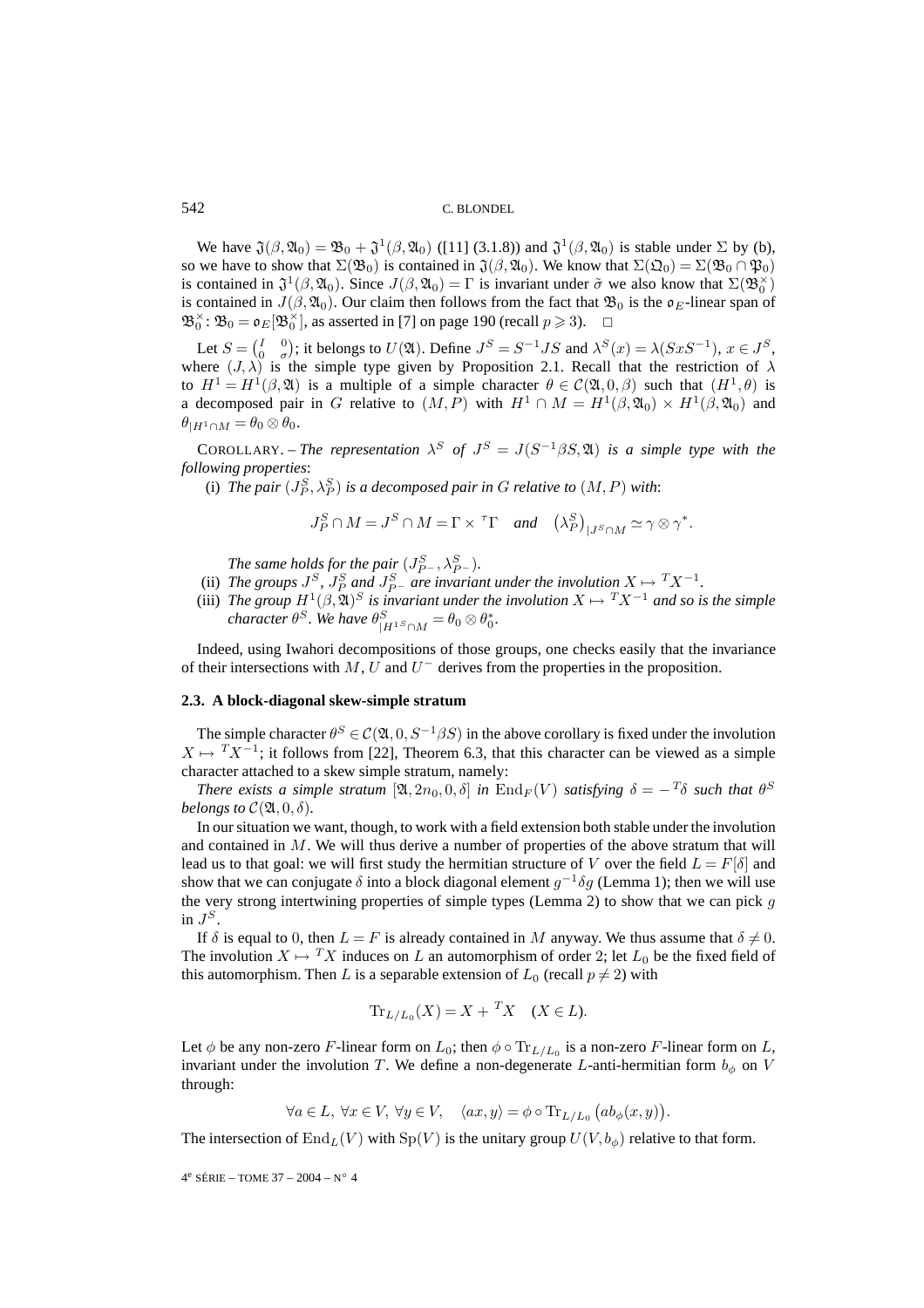#### $SP(2N)$ -COVERS 543

We first want to find a decomposition of the symplectic  $F$ -space  $V$  as a direct sum of maximal isotropic subspaces stable under  $L$ ; it amounts to showing that the anisotropic part of the (anti-)hermitian space  $(V, b_{\phi})$  is equal to  $\{0\}$ . To show this we will use lattice duality, and it will actually be easier, as Shaun Stevens pointed out to us, to work with an hermitian form. We then fix an element u in L satisfying  $Tr_{L/L_0}(u)=0$  and such that  $val_L u=0$  if  $L/L_0$  is unramified, val<sub>L</sub>u = 1 if  $L/L_0$  is ramified, and we define:  $d_{\phi}(x, y) = ub_{\phi}(x, y)$  ( $x, y \in V$ ). This is an hermitian form.

Recall ([11], (3.5.1)) that the field extensions  $E = F[\beta]$  and  $L = F[\delta]$  have the same ramification index and residual degree over F (hence  $[E : F]$  is even). In particular the selfdual lattice chain  $(\Lambda_i)_{i\in\mathbb{Z}}$  attached to  $\mathfrak{A}(2.1)$  has period 2 over L (by definition of a stratum, those lattices are  $\mathfrak{o}_L$ -lattices). For Y an  $\mathfrak{o}_L$ -lattice in V we put:

$$
Y^{\sharp} = \{ v \in V \mid \langle v, Y \rangle \subseteq \mathfrak{o}_F \}; \qquad Y^{\natural} = \{ v \in V \mid d_{\phi}(v, Y) \subseteq \mathfrak{o}_L \}.
$$

We fix  $\phi$  such that  $\phi(\mathfrak{o}_{L_0}) = \mathfrak{o}_F$  and  $\phi(\mathfrak{p}_{L_0}^{-1}) = \mathfrak{p}_F^{-1}$ ; we then have  $Y^{\sharp} = Y^{\sharp}$ . Since  $\mathfrak{A}_0$  is standard, we can number the lattice chain  $(\Lambda_{0,i})_{i\in\mathbb{Z}}$  in such a way that

$$
\Lambda_{0,0} = \begin{pmatrix} \mathfrak{o}_F \\ \vdots \\ \mathfrak{o}_F \end{pmatrix}.
$$

We get the sequence  $\Lambda_1^{\sharp} = \Lambda_{-1} \supset \Lambda_0 = \Lambda_0^{\sharp} \supset \Lambda_1 = \varpi_L \Lambda_{-1}$ , that reads:

$$
\Lambda_1^{\natural} = \Lambda_{-1} \supset \Lambda_0 = \Lambda_0^{\natural} \supset \Lambda_1 = \varpi_L \Lambda_{-1}.
$$

This is the self-dual slice of the lattice chain in the sense of Morris [17]. Propositions 1.7, 1.10 in [17] tell us that we can find a decomposition of the hermitian space  $(V, d_{\phi})$  into a direct orthogonal sum  $V = V_H \oplus V_a$ , where  $V_a$  is anisotropic and the anisotropic part of  $V_H$  is null, such that, for all  $i \in \mathbb{Z}$ :  $\Lambda_i = \Lambda_i \cap V_H \oplus \Lambda_i \cap V_a$ . We now use the following fact:

Let  $(W, b)$  be an anisotropic hermitian space over L. Assume there is an  $\mathfrak{o}_L$ -lattice Y in W *satisfying*:

 $Y = Y^{\dagger}$  if  $L/L_0$  is unramified;  $Y = \varpi_L Y^{\dagger}$  if  $L/L_0$  is ramified. *Then* W *has dimension* 0 *or* 1 *over* L*.*

*Remark*. – The first case is a remark in [16], 5.I.1. Both cases rely on the classification of anisotropic hermitian spaces (see, e.g., [16], 1.I.4, or [17], 1.8); indeed such a configuration cannot occur in two-dimensional spaces.

We can now conclude, since V has even dimension over  $L$  as over  $E$ , that the anisotropic part of  $V$  is null. Again, from Propositions 1.7, 1.10 in [17], we can find a decomposition  $V = W_1 \oplus W_2$  into a direct sum of maximal  $b_{\phi}$ -isotropic L-subspaces such that:

– for all  $i \in \mathbb{Z}$ ,  $\Lambda_i = \Lambda_i \cap W_1 \oplus \Lambda_i \cap W_2$ ;

– the induced lattice chains on  $W_1$  and  $W_2$  have period 1 over L;

 $- \Lambda_1 = \Lambda_0 \cap W_1 \oplus \varpi_L \Lambda_0 \cap W_2.$ 

Let  $(f_1,...,f_N)$  be an  $\mathfrak{o}_F$ -basis for  $(\Lambda_i \cap W_1)_{i \in \mathbb{Z}}$  (see definition (1.1.7) in [11]) such that  $\Lambda_0 \cap W_1 = \mathfrak{d}_F f_1 + \cdots + \mathfrak{d}_F f_N$ ; one checks easily that the basis  $(f_{N+1}, \ldots, f_{2N})$  of  $W_2$  defined by  $\langle f_k, f_{2N-k+1} \rangle = -1$  for  $1 \leq k \leq N$  and  $\langle f_j, f_{2N-k+1} \rangle = 0$  for  $1 \leq k \leq N$ ,  $1 \leq j \leq N$  and  $j \neq k$ , is an  $\mathfrak{o}_F$ -basis for  $(\Lambda_i \cap W_2)_{i \in \mathbb{Z}}$ .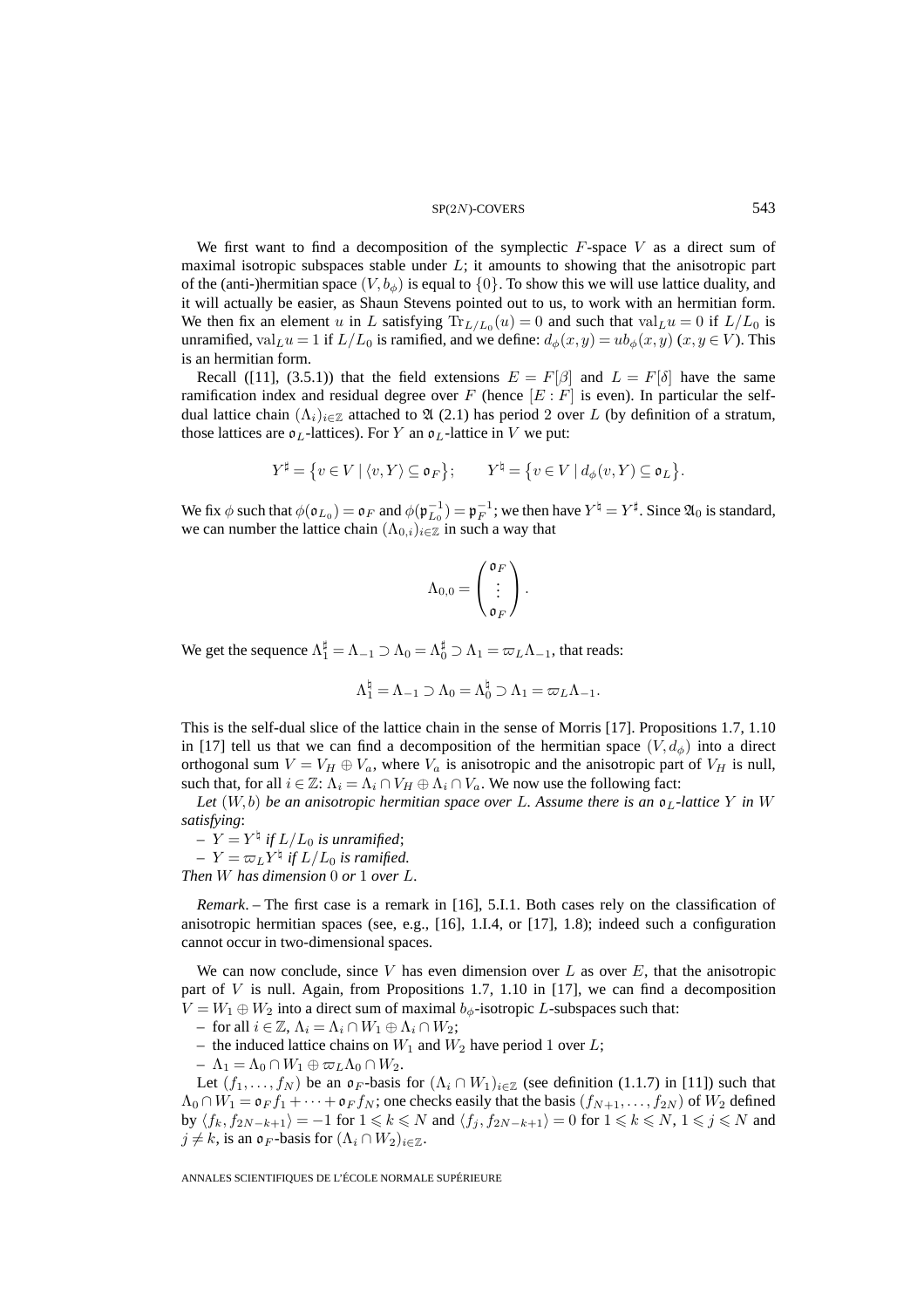Let g be the element of  $Sp(V)$  that sends the canonical basis  $(e_1,...,e_{2N})$  on  $(f_1,...,f_{2N})$ . We started (see 2.1) with a decomposition  $V = V^{(2)} \oplus V^{(1)}$  having the same properties with respect to E as the above decomposition with respect to L, and  $(e_1, \ldots, e_N)$  is an  $\mathfrak{o}_F$ -basis for  $(\Lambda_i \cap V^{(2)})_{i \in \mathbb{Z}}$ . We thus have  $g(\Lambda_i \cap V^{(2)}) = \Lambda_i \cap W_1$  for all  $i \in \mathbb{Z}$ , hence, using duals,  $g(\Lambda_i) = \Lambda_i$ , so g belongs to  $\mathfrak{A}^{\times}$ . We sum up what we have just proved:

LEMMA 1. – *There exists an element* g *in*  $Sp_{2N}(F) ∩ ℜ<sup>×</sup> such that  $g<sup>-1</sup>δg$  is block diagonal,$ *namely*

$$
g^{-1}\delta g = \begin{pmatrix} \delta_0 & 0 \\ 0 & -\tau \delta_0 \end{pmatrix}.
$$

Let us come back now to the simple type  $(J^S, \lambda^S)$  in Corollary 2.2, related to the simple character  $\theta^S$  in  $\mathcal{C}(\mathfrak{A}, 0, S^{-1}\beta S) = \mathcal{C}(\mathfrak{A}, 0, \delta)$ . Its conjugate  $(J^{Sg}, \lambda^{Sg})$  is related to the simple character  $\theta^{Sg}$  in  $C(g^{-1}\mathfrak{A}g, 0, g^{-1}\delta g)$ ; note that  $g^{-1}\mathfrak{A}g = \mathfrak{A}$  since g belongs to  $\mathfrak{A}^{\times}$ . Since  $g^{-1}\delta g$  is block diagonal, the machinery of [11], §7.1 and 7.2 applies:  $(J^{Sg}, \lambda^{Sg})$  determines equivalent maximal simple types  $\rho^{(1)}$  and  $\rho^{(2)}$ , attached respectively to the strata  $[\mathfrak{A}_0, n_0, 0, \delta_0]$ and  $[\mathfrak{A}_0, n_0, 0, -\tau \delta_0]$ ; from [11], Theorem 7.2.17, we have:  $(\lambda^{Sg})_U = \rho^{(1)} \otimes \rho^{(2)}$  (see also  $terminology 7.2.18$ ,  $(iii)$ ).

We now recall [11], Corollary 7.3.12. Let  $\pi'$  be any smooth irreducible representation of G containing  $\lambda$ . Its supercuspidal support consists of unramified twists of an irreducible supercuspidal representation  $\pi$  of  $GL_N(F)$  containing  $\gamma$ , the maximal simple type we started with in 2.2:  $(\Gamma, \gamma) = (J(\beta, \mathfrak{A}_0), \lambda(\beta, \mathfrak{A}_0)).$ 

But  $\pi'$  contains  $\lambda$  if and only if it contains  $\lambda^{Sg}$ , hence  $\pi$  also contains the maximal simple type  $\rho^{(1)}$ . Since the maximal simple types  $\lambda(\beta,\mathfrak{A}_0)$  and  $\rho^{(1)}$  intertwine in  $\mathrm{GL}_N(F)$  and are associated to the same order  $\mathfrak{A}_0$ , they are conjugate in  $\mathfrak{A}_0^{\times}$  ([11], Theorem 5.7.1 and its proof). We sum up:

LEMMA 2. – Let  $(J(\delta_0, \mathfrak{A}_0), \rho^{(1)})$  be the maximal simple type associated to  $(J^{Sg}, \lambda^{Sg})$ . There *exists an element*  $a$  *in*  $\mathfrak{A}_{0}^{\times}$  *such that*  $J(\delta_{0}, \mathfrak{A}_{0}) = a^{-1}J(\beta, \mathfrak{A}_{0})a$  *and*  $\rho^{(1)} \simeq [\lambda(\beta, \mathfrak{A}_{0})]^{a}$ *.* 

Now the element a above is related as follows to the element  $g$  in Lemma 1:

**PROPOSITION.** – Let  $c = \begin{pmatrix} a & 0 \ 0 & \tau a^{-1} \end{pmatrix}$  be the element of  $\text{Sp}_{2N}(F) \cap \mathfrak{A}^{\times}$  associated to a. Then g belongs to the coset  $cJ^{Sg}$  in  $\mathfrak{A}^{\times}$ .

*Proof.* – To simplify notation here we let  $H = J^{Sg} = J(g^{-1}\delta g, \mathfrak{A})$  and  $\mu = \lambda^{Sg}$ . We use [11], Theorem 7.2.17, to produce two decomposed pairs  $(H_1, \mu_1)$  and  $(H_2, \mu_2)$  in H such that  $\mu = \text{Ind}_{H_1}^H \mu_1 = \text{Ind}_{H_2}^H \mu_2.$ 

For the first one we let  $\mu_1$  be the natural action of  $H_1 = (H \cap P)H^1(g^{-1}\delta g, \mathfrak{A})$  on the space of  $(H \cap U)$ -fixed vectors in  $\mu$ ; indeed  $H_1 = (J^{Sg})_P$ ,  $\mu_1 = (\lambda^{Sg})_P$ . We obtain a decomposed pair  $(H_1, \mu_1)$  relative to  $(M, P)$  with  $\mu = \text{Ind}_{H_1}^{\tilde{H}} \mu_1$ .

For the second one, we let  $H_2 = (J_P)^{S_g}$ ,  $\mu_2 = (\lambda_P)^{S_g}$  and obtain a decomposed pair relative to  $(g^{-1}Mg, g^{-1}Pg)$  with  $\mu = \text{Ind}_{H_2}^H \mu_2$ .

We now apply Mackey's theorem [15] to the irreducible representation  $\mu$ . The intertwining of  $\mu$  in H is one-dimensional, hence there exists a unique double coset  $H_2zH_1$  in H such that the restrictions of  $\mu_1$  and  $\mu_2^z$  to their common domain  $H_1 \cap z^{-1}H_2z$  intertwine.

Let us look at the induced representation  $\text{Ind}_{H}^{\mathfrak{A}^{\times}} \mu$ . It is irreducible – indeed the intertwining of  $\mu$  in  $\mathfrak{A}^{\times}$  is contained in the intersection with  $\mathfrak{A}^{\times}$  of the intertwining of the simple character  $\theta^{Sg}$ , hence in  $(HD^{\times}H) \cap \mathfrak{A}^{\times} = H(D \cap \mathfrak{A})^{\times}H = H$ , where D is the commutant algebra of  $g^{-1}\delta g$ . Applying the same theorem to  $\text{Ind}_{H_1}^{\mathfrak{A}^{\times}} \mu_1 = \text{Ind}_{H_2}^{\mathfrak{A}^{\times}} \mu_2$  produces a unique double coset  $H_2 z' H_1$ in  $\mathfrak{A}^{\times}$  with the previous properties. We must have  $H_2 z H_1 = H_2 z' H_1$ , hence the proposition will follow from: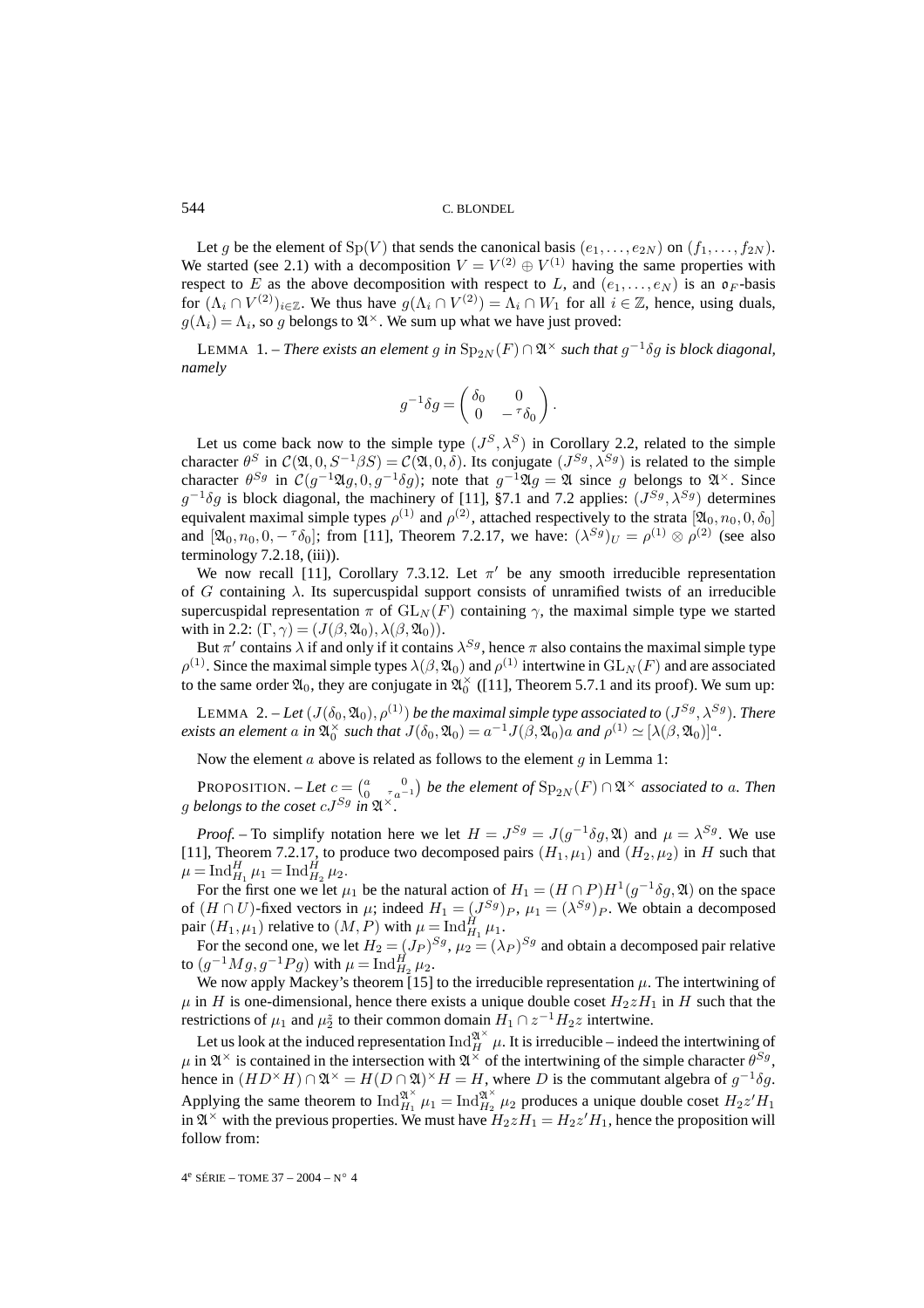CLAIM. –  $q^{-1}c$  *intertwines*  $\mu_1$  *and*  $\mu_2$ *.* 

First note that the pairs  $(H_1, \mu_1)$  and  $(H_2, \mu_2)$  are both invariant (up to equivalence of the representations) under the involution  $x \mapsto {^T}x^{-1}$ : this follows from Corollary 2.2, since g belongs to  $Sp(V)$ .

We have  $c^{-1}gH_2g^{-1}c = c^{-1}J_P^Sc$ , so the pairs  $(H_1, \mu_1)$  and  $(H_2^{g^{-1}c}, \mu_2^{g^{-1}c})$  are both decomposed with respect to  $(M, P)$  and the representations  $\mu_1$  and  $\mu_2^{g^{-1}c}$  intertwine if and only if their restrictions to  $H_1 \cap M$  and  $H_2^{g^{-1}c} \cap M$  intertwine.

Now  $H_1 \cap M = J(g^{-1}\delta g, \mathfrak{A}) \cap M = J(\delta_0, \mathfrak{A}_0) \times J(\delta_0, \mathfrak{A}_0)$  and the restriction of  $\mu_1$  there is  $\rho^{(1)} \otimes \rho^{(2)}$ , equivalent to  $\rho^{(1)} \otimes (\rho^{(1)})^*$ . On the other hand:

$$
H_2^{g^{-1}c} \cap M = c^{-1}(J_P \cap M)^S c = (a^{-1}J(\beta, \mathfrak{A}_0)a) \times \tau(a^{-1}J(\beta, \mathfrak{A}_0)a)
$$

and the restriction of  $\mu_2^{g^{-1}c}$  there is isomorphic to  $[\lambda(\beta,\mathfrak{A}_0)]^a \otimes ([\lambda(\beta,\mathfrak{A}_0)]^a)^*$ . We now conclude with Lemma 2.  $\Box$ 

Since  $c^{-1}g$  belongs to  $J^{Sg}$ , then  $c^{-1}$  belongs to  $g^{-1}J^S$  so we can write  $g = hc$  with  $h \in J^S$ ; note that h belongs to  $\overline{G}$  since g and c do. Since the elements  $g^{-1}\delta g = c^{-1}h^{-1}\delta h c$  and c belong to M, so does  $h^{-1}\delta h$ . Furthermore, since h belongs to  $J^S$ , it stabilizes the simple character  $\theta^S$ .

We have finally proved that, given any simple stratum  $[\mathfrak{A}, 2n_0, 0, \delta]$  in  $M_{2N}(F)$  satisfying  $\delta = -T\delta$  and  $\theta^S \in \mathcal{C}(\mathfrak{A},0,\delta)$ , there exists an element  $h \in J^S \cap \overline{G}$  such that  $h^{-1}\delta h$  belongs to M. We conclude:

THEOREM. – Let  $\theta^S$  be the simple character in Corollary 2.2. There exists a simple stratum  $[\mathfrak{A}, 2n_0, 0, \alpha]$  *in*  $M_{2N}(F)$ *, satisfying*  $\alpha \in M$  *and*  $\alpha = -T_{\alpha}$ *, such that*  $\theta^S$  *belongs to*  $\mathcal{C}(\mathfrak{A}, 0, \alpha)$ *.* 

Now write  $\alpha = \begin{pmatrix} \alpha_0 & 0 \\ 0 & -\tau \alpha_0 \end{pmatrix}$  and note that such an element generates a field over F if and only if  $\alpha_0 = 0$  (case ruled out from the start) or the field  $K = \overline{F}[\alpha_0]$  is a quadratic extension of  $K_0 = F[\alpha_0^2].$ 

Recall that the pair  $(H^1(\alpha,\mathfrak{A}), \theta^S)$  is a decomposed pair above  $(H^1(\alpha_0,\mathfrak{A}_0)\times H^1(-\tau_{\alpha_0},\mathfrak{A}_0))$ ,  $\theta_0 \otimes \theta_0^*$  and is T-stable, i.e.:

$$
\begin{cases}\nH^1(\alpha_0, \mathfrak{A}_0) \times H^1(-\tau \alpha_0, \mathfrak{A}_0) = H^1(\alpha_0, \mathfrak{A}_0) \times \tau H^1(\alpha_0, \mathfrak{A}_0), \\
\theta_S\left(\begin{pmatrix} g_1 & 0 \\ 0 & g_2 \end{pmatrix}\right) = \theta_0(g_1)\theta_0(\tau g_2^{-1}).\n\end{cases}
$$

From [11], Proposition 7.1.19, we conclude that the character  $g \mapsto \theta_0(\tau g^{-1})$  on  $H^1(-\tau \alpha_0, \mathfrak{A}_0)$ is the image of  $\theta_0$  under the canonical transfer of simple characters from [11], Theorem 3.6.14:

$$
\mathcal{C}(\mathfrak{A}_0, 0, \alpha_0) \stackrel{\approx}{\longrightarrow} \mathcal{C}(\mathfrak{A}_0, 0, -^{\tau}\alpha_0).
$$

It is difficult here to use the original notations to denote the canonical map; indeed  $\mathcal{C}(\mathfrak{A}_0, 0, -\tau_{\alpha_0})$ is still a set of simple characters attached to  $\alpha_0$ , but we change the action of K on the underlying vector space by composing it with  $\tau$  and with the Galois conjugacy over  $K_0$ , denoted by  $x \mapsto \overline{x}$ . We now use the following

FACT. – Let  $\psi_1$ ,  $\psi_2$  be two F-embeddings of K into  $M_N(F)$  such that  $\psi_1(K^{\times})$  and  $\psi_2(K^{\times})$ *both normalise*  $\mathfrak{A}_0$ *. There exists* u *in*  $U(\mathfrak{A}_0)$  *such that, for all* x *in* K*, we have*  $\psi_2(x) =$  $u^{-1}\psi_1(x)u$ . The canonical transfer map between the set of simple characters  $\mathcal{C}(\mathfrak{A}_0,m,\psi_1(\alpha_0))$ *and*  $\mathcal{C}(\mathfrak{A}_0, m, \psi_2(\alpha_0))$  (*m in* N) *is then given by*  $\theta \mapsto \theta^u$ .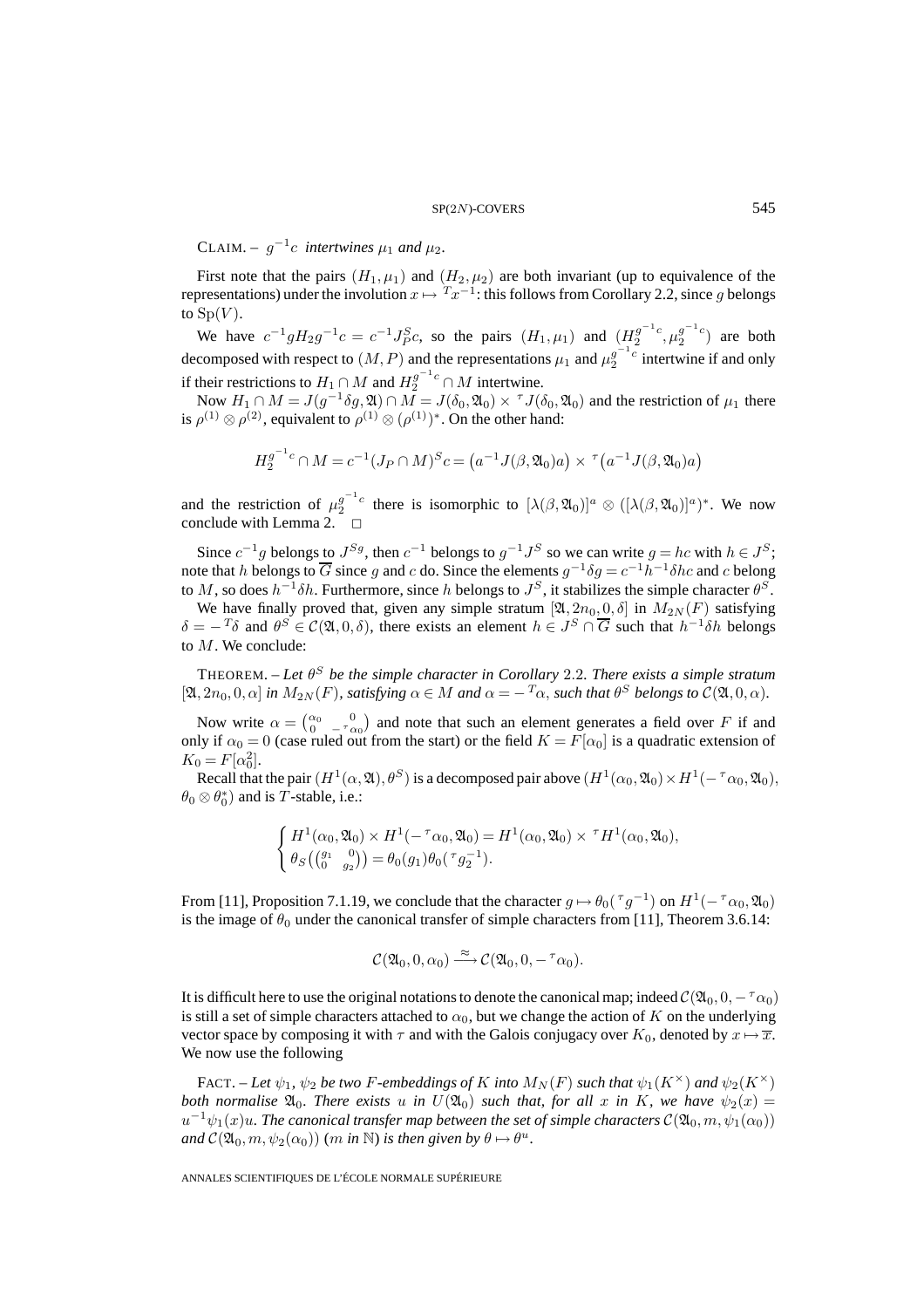(The first assertion above is Lemma 1.6 in [9]. The second is so tautological that it is implicit in [11]. In any case properties 3.6.13 in [11] are easily checked.)

We may then choose an element  $\sigma$  in  $U(\mathfrak{A}_0)$  such that  $\sigma^{-1}x\sigma = \tau \overline{x}$  for all x in K. The canonical transfer map from  $\mathcal{C}(\mathfrak{A}_0, 0, \alpha_0)$  to  $\mathcal{C}(\mathfrak{A}_0, 0, -\tau_{\alpha_0})$  hence transforms a simple character  $\mu$  into the simple character  $x \mapsto \mu(\sigma x \sigma^{-1})$ . We get:

COROLLARY. – Let  $(\Gamma, \gamma)$  be a maximal simple type in  $GL_N(F)$  such that the corresponding inertial class of irreducible supercuspidal representations of  $GL_N(F)$  contains a self*contragredient representation*  $\pi$ *, and assume the corresponding principal order*  $\mathfrak{A}_0$  *is standard. Then either*  $(\Gamma, \gamma)$  *has level zero, or the simple character*  $\theta_0$  *underlying it can be attached to a simple stratum*  $[\mathfrak{A}_0, n_0, 0, \alpha_0]$  *in*  $M_N(F)$  *with the following properties.* 

- (1) *The field*  $F[\alpha_0]$  *is a quadratic extension of*  $F[\alpha_0^2]$  *in particular* N *is even.*
- (2) Let  $x \mapsto \overline{x}$  denote the Galois conjugation of  $F[\alpha_0]$  over  $F[\alpha_0^2]$ . There is an element  $\sigma$  in  $U(\mathfrak{A}_0)$  *such that*  $\sigma^{-1}x\sigma = \tau \bar{x}$  *for all* x *in* F[ $\alpha_0$ ]*. The simple character*  $\theta_0$  *then satisfies*:

$$
\theta_0(\sigma^{\tau}x\sigma^{-1}) = \theta_0(x^{-1}) \quad (x \in H^1(\alpha_0, \mathfrak{A}_0)).
$$

*Remark* 1. – The element  $\sigma$  above satisfies all assumptions in Proposition 2.2 (see the proof of 2.2). It is unique up to left multiplication by  $U(\mathfrak{B}_0)$ , and  $\sigma^{\tau}\sigma^{-1}$  belongs to  $U(\mathfrak{B}_0)$ .

*Remark* 2. – We can apply the above fact to the embedding  $x \mapsto {^{\tau}x}$  of K into  $M_N(F)$ , and get u in  $U(\mathfrak{A}_0)$  such that  $u^{-1}xu = \tau x$  for all x in K. The transfer map between  $\mathcal{C}(\mathfrak{A}_0,m,\alpha_0)$ and  $\mathcal{C}(\mathfrak{A}_0,m, \tau_{\alpha_0})$  is then given by  $\theta \mapsto \theta^u$ . Since it is also given by  $\theta \mapsto \theta \circ \tau$ , any simple character  $\theta$  in  $\mathcal{C}(\mathfrak{A}_0,m,\alpha_0)$  satifies  $\theta(g) = \theta(u^{\tau}gu^{-1})$ . We let  $\nu = \sigma u^{-1}$  and combine this with the above corollary: we have  $v^{-1}xv = \overline{x}$  for  $x \in K$  and  $\theta_0(vxv^{-1}) = \theta_0(x^{-1})$  for x in  $H^1(\alpha_0,\mathfrak{A}_0)$ . This is the formulation given in the introduction; it is conjugacy-invariant, hence the assumption that  $\mathfrak{A}_0$  is standard can be removed there.

*Remark* 3. – One can actually go further along the same lines and show that  $f = N/[E : F]$  is either even or equal to 1; hence either  $[E : F]$  is equal to N, or N is a multiple of 4.

# **3.** A sequence of  $Sp_{2N}(F)$ -covers

#### **3.1. Construction of the sequence**

We do not need in this paragraph the results obtained in Section 2.3; their use would not help. Henceworth we keep the notations and assumptions in Section 2.2 – in particular  $(\Gamma, \gamma)$ is a maximal simple type in  $GL_N(F)$ , attached to the inertial class of a self-contragredient supercuspidal representation  $\pi$ , and  $\mathfrak{A}_0$  is standard – and start with a sequence  $(J_i, \lambda_i)_{0 \leq i \leq 4}$ of G-covers of the pair  $(\Gamma \times \Gamma, \gamma \otimes \gamma)$  as obtained from Proposition 2.1:

$$
(J_3, \lambda_3) = (J_P, \lambda_P); \qquad (J_2, \lambda_2) = (J_{P^-}, \lambda_{P^-});
$$
  

$$
(J_1, \lambda_1) = (J_2^s, \lambda_2^s); \quad (J_0, \lambda_0) = (J_3^s, \lambda_3^s) \quad \text{with } s = \begin{pmatrix} 0 & I \\ I & 0 \end{pmatrix};
$$
  

$$
(J_4, \lambda_4) = (J_0^c, \lambda_0^c) \quad \text{with } c = \begin{pmatrix} \varpi_E & 0 \\ 0 & \varpi_E^{-1} \end{pmatrix}.
$$

Note that the elements s and c normalize  $(\Gamma \times \Gamma, \gamma \otimes \gamma)$ . Let us write down the Iwahori decompositions of the  $J_i$ 's to visualize them: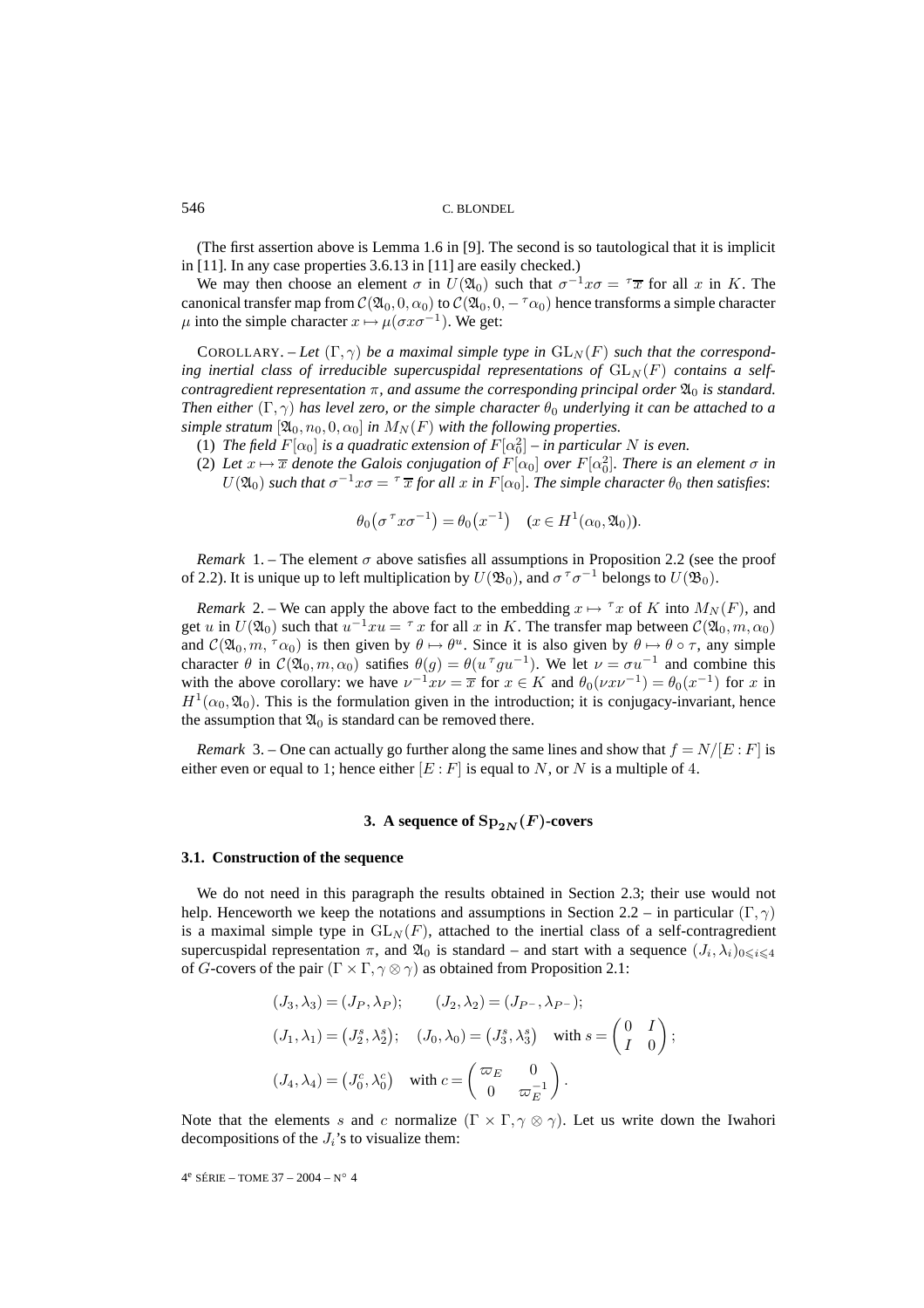$$
J_0 = i^-(\mathfrak{J}^1_+)(J \cap M)i^+(\mathfrak{H}^1_-), \qquad J_1 = i^-(\mathfrak{H}^1_+)(J \cap M)i^+(\mathfrak{J}^1_-),
$$
  
\n
$$
J_2 = i^-(\mathfrak{J}^1_-)(J \cap M)i^+(\mathfrak{H}^1_+), \qquad J_3 = i^-(\mathfrak{H}^1_-)(J \cap M)i^+(\mathfrak{J}^1_+),
$$
  
\n
$$
J_4 = i^-(\mathfrak{J}^1_- \varpi_E)(J \cap M)i^+(\varpi_E^{-1} \mathfrak{H}^1_+).
$$

The process in Proposition 1.2, applied to the conjugates  $J_i^S$  of Corollary 2.2, provides us with a corresponding sequence of decomposed pairs  $(J_i^S, \lambda_i^S)$  in  $\overline{G}$ , that we will denote by  $(\Omega_i, \omega_i)$  to simplify notations; namely:

 $(\Omega_i, \omega_i)_{0 \leq i \leq 4}$  with  $\Omega_i = J_i^S \cap \overline{G}$ ,  $\Omega_i \cap \overline{M} = i(\Gamma)$  and  $(\omega_i)_{|\Omega_i \cap \overline{M}} = i(\gamma)$ .

We have:

$$
\begin{split} &J_4^S=\begin{pmatrix}\varpi_E^{-1} & 0\\ 0 & \sigma^{-1}\varpi_E\sigma\end{pmatrix}J_0^S\begin{pmatrix}\varpi_E & 0\\ 0 & \sigma^{-1}\varpi_E^{-1}\sigma\end{pmatrix} \quad\text{with}\\ &\begin{pmatrix}\varpi_E^{-1} & 0\\ 0 & \sigma^{-1}\varpi_E\sigma\end{pmatrix}=\begin{pmatrix}\varpi_E^{-1} & 0\\ 0 & {}^\tau\varpi_E\end{pmatrix}\begin{pmatrix}I & 0\\ 0 & {}^\tau\varpi_E^{-1}\sigma^{-1}\varpi_E\sigma\end{pmatrix} \end{split}
$$

and we know from Proposition 2.2 that  $\tau \varpi_E^{-1} \sigma^{-1} \varpi_E \sigma$  belongs to  $\sigma^{-1} \Gamma \sigma = \tau \Gamma$ . Hence  $\Omega_4$ is equal to  $z^{-1}\Omega_0 z$  where  $z = \begin{pmatrix} \overline{\omega}_E & 0 \\ 0 & \overline{\omega}_E^{-1} \end{pmatrix}$  belongs to  $\overline{G}$ . We can thus derive from the above  $(\Omega_i, \omega_i)_{0 \leq i \leq 4}$  an infinite sequence of decomposed pairs in  $\overline{G}$  through:

$$
\Omega_{i+4j} = z^{-j} \Omega_i z^j, \quad i \in \{0, 1, 2, 3\}, \ j \in \mathbb{N}.
$$

**THEOREM.** – *The pairs*  $(\Omega_i, \omega_i)$ *,*  $i \in \mathbb{N}$ *, are*  $\overline{G}$ *-covers of the pair*  $(i(\Gamma), i(\gamma))$ *.* 

*Remark*. – Let  $(\Gamma', \gamma')$  be another maximal simple type attached to the inertial class of  $\pi$ . From [11], (6.2.4), we can find  $a \in GL_N(F)$  such that  $\Gamma' = \Gamma^a$ ,  $\gamma' = \gamma^a$ . The conjugates of the subgroups in Corollary 2.2 by the element  $A = i(a)$  in  $Sp_{2N}(F)$  satisfy analogous properties with respect to  $(\Gamma', \gamma')$ . The process in Proposition 1.2 then gives us decomposed pairs above  $(i(\Gamma'), i(\gamma'))$  which are G-covers of  $(i(\Gamma'), i(\gamma'))$ , as A-conjugates of the above. Hence Theorem 3.1 actually provides us with a construction of a  $\overline{G}$ -cover of  $(i(\Gamma), i(\gamma))$  whether or not  $\mathfrak{A}_0$  is standard.

The proof of this theorem will occupy the remainder of this paper; it is organised as follows. From the properties recalled in Section 2.1 we know that the sequences  $\Omega_i \cap \overline{U}$  and  $\Omega_i \cap \overline{U}$ ,  $i \in \mathbb{N}$ , are respectively increasing and decreasing, with  $\bigcup_{i \in \mathbb{N}} \Omega_i = U$ . We can then use [2], Theorem I.3.4: to show that the sequence of decomposed pairs  $(\Omega_i, \omega_i)$  is actually a sequence of *covers*, it is enough to show that each couple of consecutive pairs  $((\Omega_i, \omega_i), (\Omega_{i+1}, \omega_{i+1})), i \in \mathbb{N}$ , satisfies one of three criteria. In the present paragraph we will prove a convenient periodicity lemma, allowing us to reduce this checking of criteria to the cases  $i = 0$  to 3. For  $i = 0$  or 2, criterion 1 in loc. cit. is satisfied (3.2). For  $i = 1$  or 3, criterion 2 is used, but the proof in 3.3 takes for granted an intertwining property, property  $(\star)$ . Section 4 is then devoted to proving property  $(\star)$ , or rather Proposition 4.1 which implies the former; for this we will need Theorem 2.3, i.e. the stability of the underlying field extension under the involution  $T$ .

Since an appropriate power of  $\varpi_E$  belongs to  $\varpi_F \Gamma$ , the sequence  $(\Omega_i, \omega_i)$  is periodic in the sense of [5], Lemma 1, with period  $4e(E/F)$ . Since we would rather restrict the checking of criteria to the smallest possible number of cases, we have to generalize this lemma to the case of our element z, which does not lie in the center of  $\overline{M}$ . Note that although we state the periodicity lemma below in our present context, it actually holds in the more general situation of [5], Lemma 1.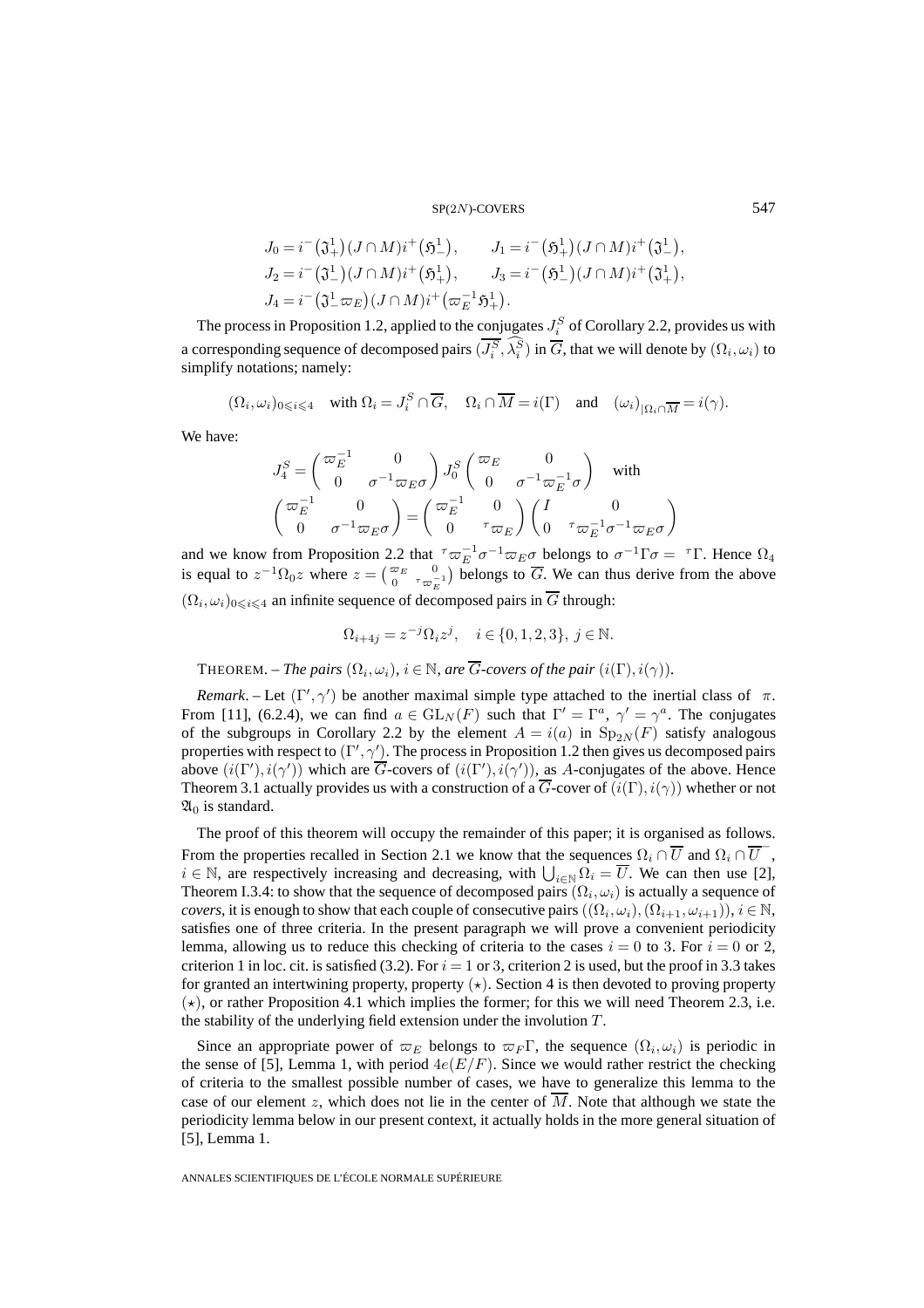LEMMA. – Let z be an element of  $\overline{M}$  which normalizes  $\Omega_i \cap \overline{M} = i(\Gamma)$  and such that  $\gamma$  and  $z_{\gamma}: x \mapsto \gamma(z^{-1}xz)$ , are equivalent representations of  $\Gamma$ . Let  $i, k \in \mathbb{N}$  such that  $\Omega_{i+k} = z^{-1}\Omega_i z$ *and*  $\Omega_{i+k+1} = z^{-1} \Omega_{i+1} z$ *. Let*  $(\tau, W)$  *be a smooth representation of*  $\overline{G}$  *and define, for*  $w \in W^{\omega_i}$ *:* 

$$
\mathfrak{N}_i^{\tau}(w) = \int\limits_{\Omega_i \cap \overline{U}^{-}} \tau(y) \, dy \int\limits_{\Omega_{i+1} \cap \overline{U}} \tau(n) w \, dn.
$$

We have  $\mathfrak{N}_{i+k}^{\tau} = \tau(z^{-1}) \, \mathfrak{N}_{i}^{\tau} \, \tau(z)$ , hence  $\mathfrak{N}_{i+k}^{\tau}$  is injective on  $W^{\omega_{i+k}}$  if and only if  $\mathfrak{N}_{i}^{\tau}$  is injective *on*  $W^{\omega_i}$ *.* 

*Proof.* – Since z belongs to  $\overline{M}$  we have:  $\Omega_{i+k} \cap \overline{U}^- = z^{-1}(\Omega_i \cap \overline{U}^-)z$  and  $\Omega_{i+k+1} \cap \overline{U} =$  $z^{-1}(\Omega_{i+1} \cap \overline{U})z$ . From a change of variables  $(y,n) \mapsto (z^{-1}yz, z^{-1}nz)$  in the integral defining  $\mathfrak{N}_{i+k}^{\tau}$ , we get  $\mathfrak{N}_{i+k}^{\tau} = \tau(z^{-1}) \mathfrak{N}_{i}^{\tau} \tau(z)$  (indeed the moduli of the action of z on  $\overline{U}$  and  $\overline{U}$ are mutually inverse). The consequence on injectivity relies on the equality  $\tau(z)W^{\omega_{i+k}} = W^{\omega_i}$ , due to the fact that, since  $\gamma$  and  $z_{\gamma}$  are equivalent, the representations  $\omega_i$  and  $z_{\omega_{i+k}}$  of  $\Omega_i$  are equivalent.  $\square$ 

Since our present element  $z = \begin{pmatrix} \overline{\omega}_E & 0 \\ 0 & \tau_{\overline{\omega}_E^{-1}} \end{pmatrix}$  satisfies the assumptions in the lemma, showing injectivity of the operators  $\mathfrak{N}_i^{\tau}$  for  $i \in \mathbb{N}$  amounts to showing it for  $i = 0$  to 3. In other words (see [5], Proposition 1), we only need to check the criteria in [2], Theorem I.3.4, for  $i = 0$  to 3.

# **3.2.** Injectivity of  $\mathfrak{N}_i^{\tau}$  for  $i = 0$  or 2

We start with the case  $i = 2$  and will prove that criterion 1 is satisfied, namely:

*for any* y *in*  $\Omega_3 \cap \overline{U}$ ,  $y \notin \Omega_2$ , there is a closed subgroup X of  $\Omega_2 \cap \overline{U}^-$  such that  $y^{-1}Xy$  is *contained in*  $\Omega_2$  *and has no non-zero fixed vectors under*  $\omega_2$ *.* 

We use the groups  $H^1 = H^1(\beta, \mathfrak{A})$  and  $J^1 = J^1(\beta, \mathfrak{A})$  from Section 2. From our definitions of  $J_2$  and  $J_3$ , both groups contain  $H^1$  and the restrictions of  $\lambda_2$  and  $\lambda_3$  to  $H^1$  are a multiple of the simple character  $\theta$  which satisfies ([11], (7.2.3)):

FACT. – *For* x *in*  $J^1 \cap U^-$  *and* y *in*  $J^1 \cap U$ *, the commutator*  $[x, y] = xyx^{-1}y^{-1}$  *belongs to*  $H^1$  and the map:

$$
(J1 \cap U^- / H1 \cap U^-) \times (J1 \cap U / H1 \cap U) \longrightarrow \mathbb{C}^{\times},
$$
  

$$
(x, y) \longmapsto \theta([x, y])
$$

*is a perfect duality between those two groups.*

We have by definition  $J_2 \cap U^- = J^1 \cap U^-$ ,  $J_3 \cap U^- = H^1 \cap U^-$ ,  $J_3 \cap U = J^1 \cap U$  and  $J_2 \cap U = H^1 \cap U$ . Conjugating by S then gives us a perfect duality:

$$
(J_2^S \cap U^- / J_3^S \cap U^-) \times (J_3^S \cap U / J_2^S \cap U) \longrightarrow \mathbb{C}^\times,
$$
  

$$
(x, y) \longmapsto \theta^S([x, y]).
$$

Corollary 2.2 states that the involution  $X \mapsto TX^{-1}$  on G preserves  $J_2^S$ ,  $J_3^S$  and the above duality given by  $\theta^S$ . From Stevens's remark in [22, §4], we conclude that by restriction to  $Sp_{2N}(F)$  we still have a perfect duality:

$$
(\Omega_2 \cap \overline{U}^-/\Omega_3 \cap \overline{U}^-) \times (\Omega_3 \cap \overline{U}/\Omega_2 \cap \overline{U}) \longrightarrow \mathbb{C}^{\times},
$$
  

$$
(x, y) \longmapsto \theta^S([x, y]).
$$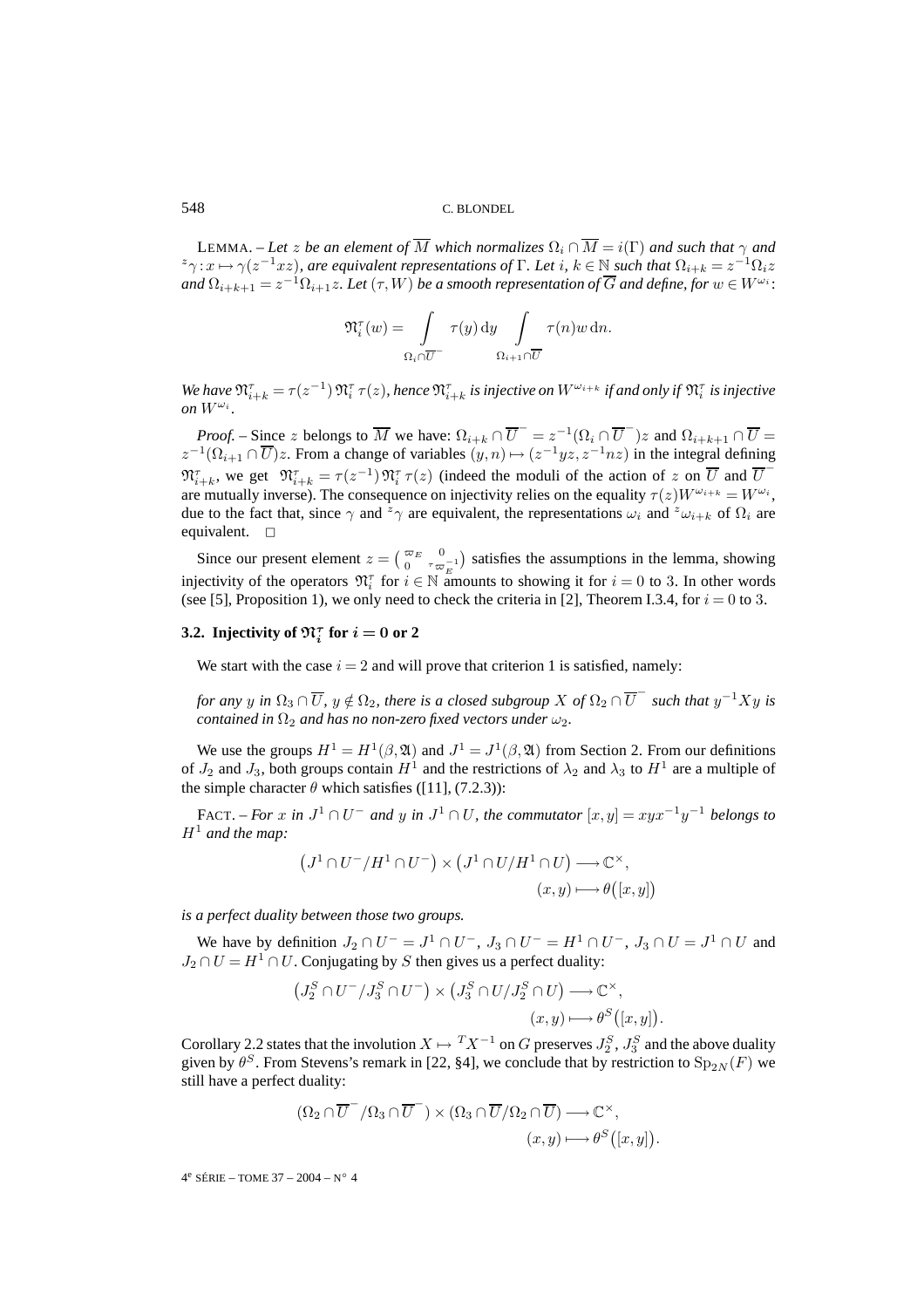Now for x in  $\Omega_2 \cap \overline{U}^-$  and y in  $\Omega_3 \cap \overline{U}$ , the commutator  $[x, y]$  belongs to

$$
(H^1\cap \overline{U}^-)i(g)(H^1\cap \overline{U})
$$

for some g in  $H^1(\beta,\mathfrak{A}_0)$ , and we have  $\theta^S([x,y]) = \theta_0(g)^2$ . On the other hand  $\omega_2([x,y])$  is a multiple of  $\theta_0(g)$ . Since  $H^1$  is a p-group with p odd, the perfect duality above implies that, if  $y \notin \Omega_2$ , the subgroup  $y^{-1}(\Omega_2 \cap \overline{U}^-)y$  acts in  $\omega_2$  through a non-trivial character.

The case  $i = 0$  is entirely similar: indeed  $J_1 = sJ_2s^{-1}$  and  $J_0 = sJ_3s^{-1}$ .

# **3.3.** Injectivity of  $\mathfrak{N}_i^{\tau}$  for  $i = 1$  or 3

Those steps are more involved that the previous ones – indeed, in cases when  $\mathfrak{J}^1_{\pm} = \mathfrak{H}^1_{\pm}$ , we have  $\Omega_2 = \Omega_3$ . We start with  $i = 1$  and want to show that criterion 2 is satisfied, i.e.:

*there is a compact subgroup*  $\overline{K}$  *of*  $\overline{G}$ *, containing*  $\Omega_1$ *, such that the Hecke algebra*  $\mathcal{H}(\overline{K},\Omega_1,\omega_1)$  *is supported on*  $\Omega_1 \cup \Omega_1 t \Omega_1$  *for some t in*  $\overline{K}$  *satisfying*:

$$
t^{-1}i(\Gamma)t = i(\Gamma), \quad t^{-1}(\Omega_1 \cap \overline{U})t = \Omega_2 \cap \overline{U}^-, \quad t^{-1}(\Omega_1 \cap \overline{U}^-)t = \Omega_2 \cap \overline{U}.
$$

We certainly have  $\Omega_1 = t \Omega_2 t^{-1}$  with

$$
t = \begin{pmatrix} 0 & \sigma \\ -\tau \sigma^{-1} & 0 \end{pmatrix} = S^{-1} \begin{pmatrix} 0 & I \\ -\sigma \tau \sigma^{-1} & 0 \end{pmatrix} S \quad (t \in \overline{G}).
$$

Note that  $\left(\begin{matrix} 0 & I \ -\sigma^\tau \sigma^{-1} & 0 \end{matrix}\right)$  belongs to the coset  $s(\Gamma \times \Gamma)$  from Proposition 2.2(a); hence t normalizes  $(\Omega_2 \cap \overline{M}, i(\gamma))$  and intertwines  $\omega_2$ .

Since  $J_1 = sJ_2s^{-1}$  and  $J_2$ , s and S are contained in  $K = GL_{2N}(\mathfrak{o})$  (recall  $\mathfrak{A}_0$  is standard), the subgroup generated by  $\Omega_1$  and  $\Omega_2$  is contained in the maximal compact subgroup  $\overline{K} = \text{Sp}_{2N}(\mathfrak{o})$ . Note that working with  $\Omega_2$  or  $\Omega_1$  here amounts to the same since the element  $t^2$  belongs to  $i(\Gamma)$ . The support of  $\mathcal{H}(\overline{G},\Omega_2,\omega_2)$  is the  $\overline{G}$ -intertwining of  $\omega_2$ , criterion 2 hence amounts to showing:

PROPOSITION. – *We have*:  $I_{\overline{G}}(\omega_2) \cap \overline{K} \subset \Omega_2 \cup \Omega_2 t \Omega_2$ .

*Proof.* – From Proposition 1.2 we know that  $I_{\overline{G}}(\omega_2)$  is contained in  $I_{\overline{G}}(\lambda_2^S)$ , itself contained in  $I_{\overline{G}}(\overline{\theta^S})$ , since the restriction of  $\lambda_2^S$  to  $H' = S^{-1}H^1S$  is a multiple of  $\theta^S$ .

We must now make an essential use of Shaun Stevens's results in [22]. Indeed the character  $\theta^S$  of H' is fixed under the involution  $x \mapsto Tx^{-1}$ . From [22], Theorem 6.3, it follows that  $\theta^S$  can be viewed as a simple character attached to a skew simple stratum, hence satisfies the properties shown in [22], §3. In particular we have by [22], Theorem 3.7:

$$
I_{\overline{G}}\left(\overline{\theta^S}\right) = I_G\left(\theta^S\right) \cap \overline{G}.
$$

We thus have the following information on the support we are looking for:

$$
I_{\overline{G}}(\omega_2) \cap \overline{K} \subset I_G(\theta^S) \cap \overline{K}.
$$

From [11], (5.1.1) and (5.5.11), the intertwining of  $\theta$  is equal to  $JB^{\times}J = J\widetilde{W}J$ , where  $\widetilde{W}$ is the affine Weyl group of  $B^{\times}$  relative to the basis given in loc. cit. Assume for a moment that  $[E : F] = N$ . Since  $B^{\times}$  is isomorphic to  $GL_i(E)$  with  $i[E : F] = 2N$ , we are considering in this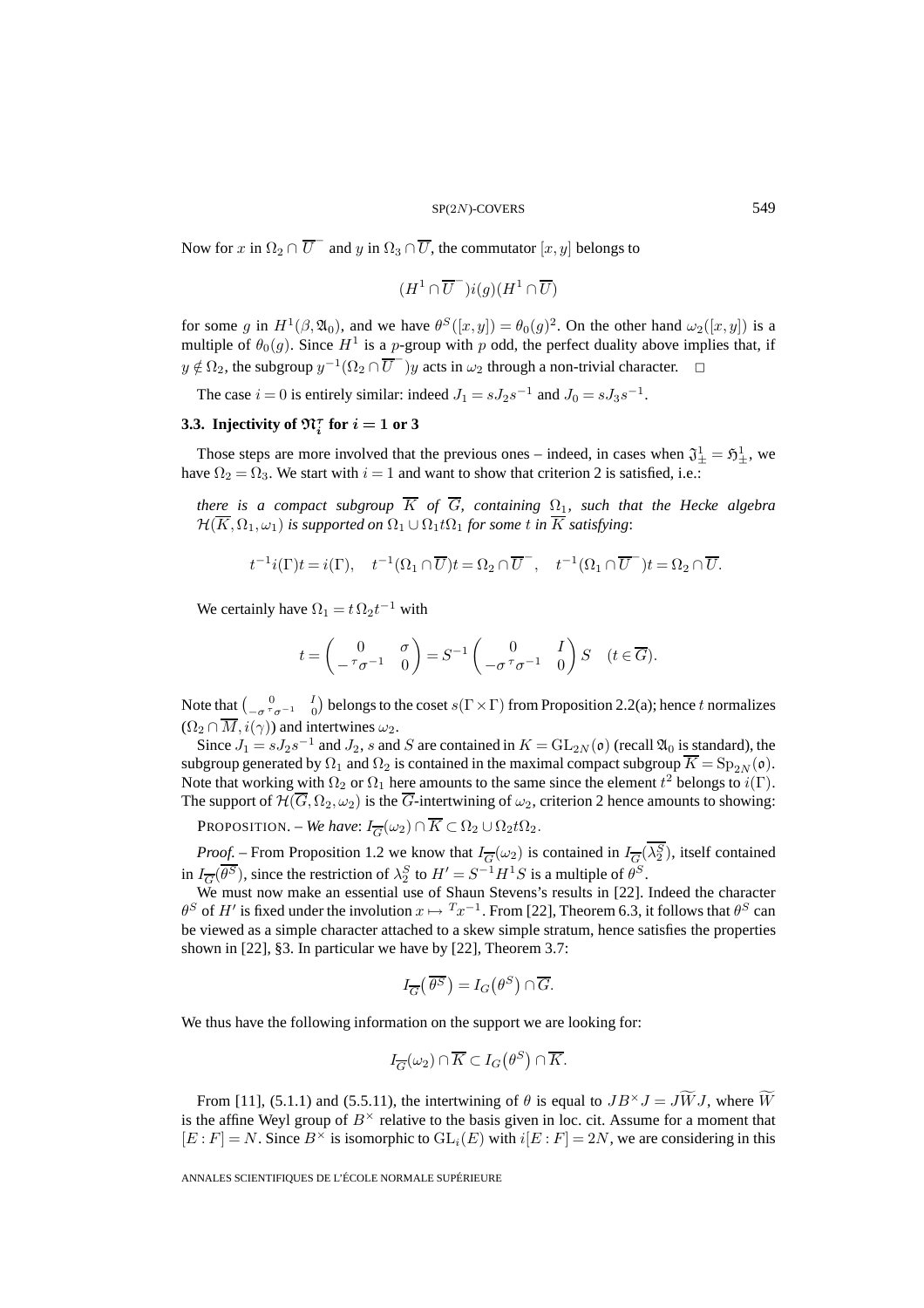case the affine Weyl group of  $GL_2(E)$ , whose intersection with a maximal compact subgroup has at most two elements, so  $I_G(\theta) \cap K$  consists of the two double classes J and JsJ and we get:

$$
I_{\overline{G}}(\omega_2) \cap \overline{K} \subset \left( J^S \cup J^S t J^S \right) \cap \overline{K}.
$$

We now drop our assumption on  $[E: F]$  and get on with our proof *assuming that*  $(\star)$  *holds*.

Since  $J = i^-(\mathfrak{J}^1_-)(J \cap M)i^+(\mathfrak{J}^1_+) = (J_2 \cap U^-)(J_2 \cap M)(J_3 \cap U) = J_2J_3$ , the group  $\Omega =$  $J^S \cap \overline{G}$  satisfies  $\Omega = (\Omega_2 \cap \overline{U}^{\perp})(\Omega_2 \cap \overline{M})(\Omega_3 \cap \overline{U}) = \Omega_2 \Omega_3 = \Omega_2(\Omega_3 \cap \overline{U})$ . Furthermore we have:

LEMMA. –  $J^S$  t  $J^S \cap \overline{G} = \Omega t \Omega$ .

*Proof.* – Since  $t(J^S \cap U^-)t^{-1}$  is contained in  $J^S \cap U$ , we have

$$
J^S t J^S = (J^S \cap U) t (J^S \cap M) (J^S \cap U).
$$

We apply [23], Theorem 2.3, to the automorphism  $x \mapsto {^{T}}x^{-1}$  of G, the pro-p-subgroup  $J^{S} \cap U$ , and the subgroup  $H = (J^S \cap M) \cup t(J^S \cap M)$ . Condition (2.1) in [23] is easily checked, hence

$$
J^S t J^S \cap \overline{G} = (\Omega \cap \overline{U}) t (\Omega \cap \overline{M}) (\Omega \cap \overline{U}) = \Omega t \Omega.
$$

At this point we know:  $I_{\overline{G}}(\omega_2) \cap \overline{K} \subset \Omega \cup \Omega t\Omega$ . Now note that the above argument can be applied in exactly the same way to the representation  $\omega_3$  of  $\Omega_3$ ; indeed  $J_3^S$  also contains  $H'$ . We thus get  $I_{\overline{G}}(\omega_3) \cap \overline{K} \subset \Omega \cup \Omega t\Omega$ , with the pleasant feature that  $\Omega t\Omega = \Omega_3 t\Omega_3$  since  $\Omega \cap \overline{U} = \Omega_3 \cap \overline{U}.$ 

We now use [11], (4.1.5): for  $i = 2, 3$ , the dimension of the subspace of the Hecke algebra  $\mathcal{H}(\overline{G},\Omega_i,\omega_i)$  supported on  $\Omega$  (resp.  $\Omega t\Omega$ ) is equal to the dimension of the subspace of the Hecke algebra  $\mathcal{H}(\overline{G},\Omega,\text{Ind}_{\Omega_i}^{\Omega}\omega_i)$  supported on  $\overline{\Omega}$  (resp.  $\Omega t\Omega$ ). But the argument in Section 3.2 shows that the induced representation of  $\omega_i$  to  $\Omega$  is irreducible, hence the first dimension – dimension of the subspaces supported on  $\Omega$  – is equal to 1. Furthermore the two induced representations  $\text{Ind}_{\Omega_i}^{\Omega} \omega_i$ ,  $i = 2, 3$ , are isomorphic (use for instance Mackey restriction formula, plus the irreducibility and the fact that the representations  $\omega_2$  and  $\omega_3$  coincide on  $\Omega_2 \cap \Omega_3$ ), so the second dimension – dimension of the subspaces supported on  $\Omega t\Omega$  – is the same for  $i = 2$ and  $i = 3$ . For  $i = 3$  it is equal to 1, because any intertwining between  $\omega_3$  and  $\omega_3^t$  must intertwine the irreducible representation  $i(\gamma)$ , then it is also equal to 1 for  $i = 2$ , and since t does intertwine  $\omega_2$  we get the required property.  $\square$ 

The last case left,  $i = 3$ , is dealt with exactly in the same manner, after observing that  $\Omega_4 = q \Omega_3 q^{-1}$  with:

$$
q = \begin{pmatrix} 0 & -\tau \sigma^{\tau} \varpi_E^{-1} \\ \sigma^{-1} \varpi_E & 0 \end{pmatrix} = S^{-1} \begin{pmatrix} -\tau \sigma^{\tau} \varpi_E^{-1} \sigma^{-1} \varpi_E & 0 \\ 0 & I \end{pmatrix} wS, \quad w = \begin{pmatrix} 0 & \varpi_E^{-1} \\ \varpi_E & 0 \end{pmatrix}.
$$

Again we have  $J_4 = wJ_3w^{-1}$ . Furthermore, let  $y = \begin{pmatrix} 0 & I \\ \varpi_E & 0 \end{pmatrix}$ ; then:

$$
yJ_1y^{-1} = J_4
$$
,  $yJ_2y^{-1} = J_3$ ,  $yJ_3y^{-1} = J_2$  and  $ysy^{-1} = w$ .

So we can repeat the previous argument, and we obtain a formula analogous to  $(\star)$ , where we replace K by  $(K^y)^S$ ,  $\omega_2$  by  $\omega_3$ , t by q. The lemma becomes  $J^S q J^S \cap \overline{G} = \Omega q \Omega$ , with the same proof except that the roles of U and  $U^-$  are exchanged. Since  $\Omega$  is contained in  $(K^y)^S$ , the last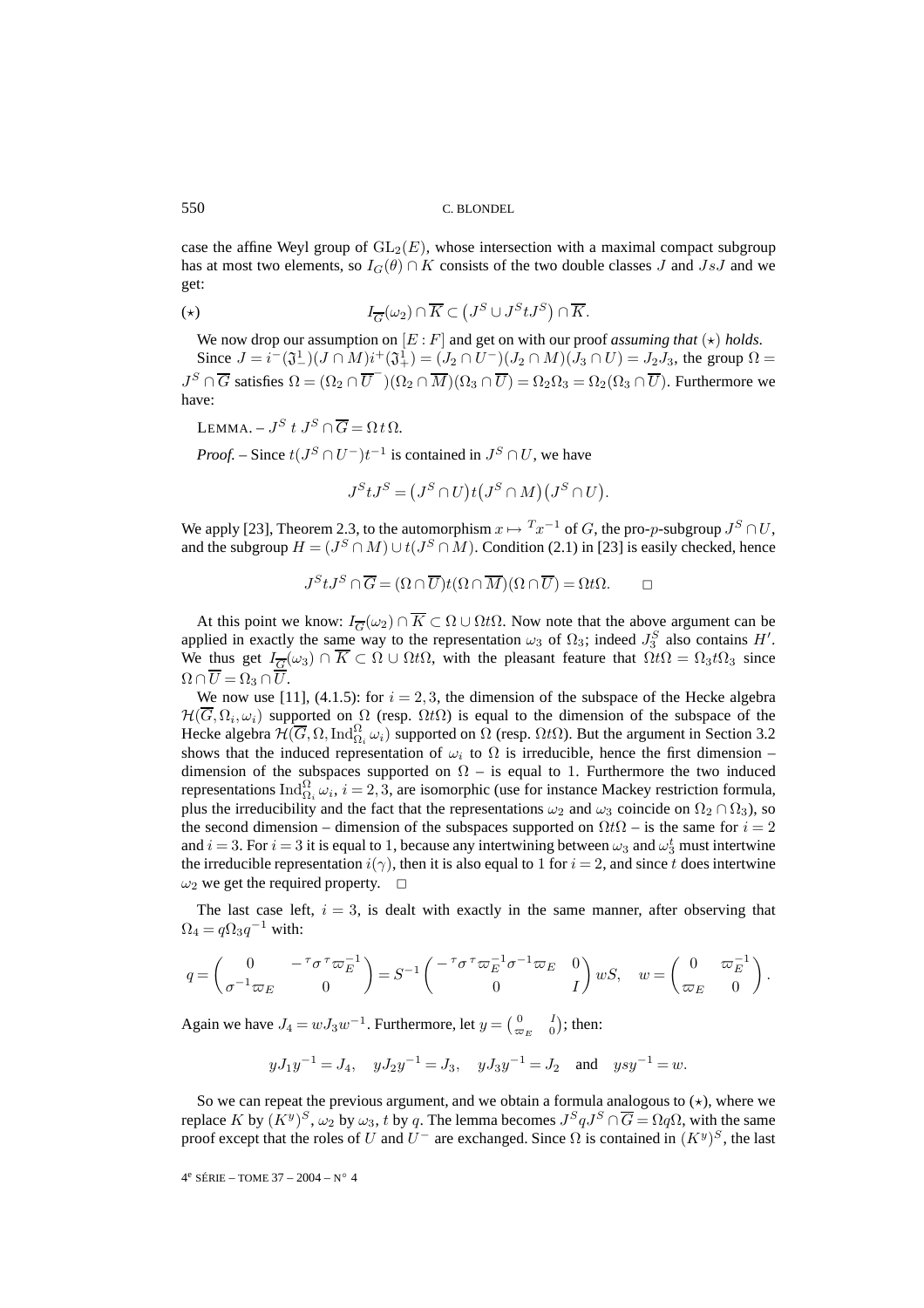#### $SP(2N)$ -COVERS 551

part of the argument also follows through after exchanging the roles of  $\omega_2$  and  $\omega_3$ . The proof of Theorem 3.1 is now complete, provided we prove  $(\star)$  in Section 4 below.

*Remark*. – Along the lines of the above proof we might get on to show that the Hecke algebra of the pair  $(\Omega_2, \omega_2)$  for instance, in  $\overline{G}$ , is the algebra with generators  $T_t$  and  $T_q$  (elements with support the double coset respectively of  $t$  and  $q$ ) and relations the quadratic relations satisfied by  $T_t$  and  $T_q$  (they belong to a two-dimensional subalgebra). We cannot expect though that these quadratic relations be the same as the relations satisfied by  $T_s$  and  $T_w$  in the Hecke algebra of the pair  $(J_2, \lambda_2)$  in  $G$  – and it is not to be expected either! For instance, for  $N = 2$ , the  $\overline{G}$ -covers constructed in [2] are, in the self-contragredient case, instances of the above  $(\Omega_2, \omega_2)$ . The corresponding Hecke algebras are described in [3]; one can check there that the quadratic relations are, in a number of cases, different from the ones in  $GL_4(F)$ .

# **4. Glauberman's correspondence and intertwining**

We must in this last part complete the proof of Theorem 3.1, that is, establish the property ( $\star$ ) in 3.3, as well as the analogous property needed in the last case ( $i = 3$ ) in 3.3. We will first show that these properties follow from a bound on intertwining, namely Proposition 4.1 (compare [11], Proposition 5.5.11). To prove this proposition, we will detail in 4.2 properties of the representations involved and use the argument in [11], Proposition 5.3.2, to reduce the proof to a very precise intertwining assertion: Proposition 4.3. At last we will establish that assertion using Glauberman's correspondence together with arguments from [11], §5.1 and 5.2.

#### **4.1. Intertwining and Weyl group**

We must now use the full content of Theorem 2.3, so we change notations in this last part, both to simplify them and to stick to the notations in [11]. We call  $(J, \lambda)$ ,  $\theta$ , and so on, what we previously called  $(J^S, \lambda^S)$ ,  $\theta^S$  and so on (Corollary 2.2), call  $\beta$  the element in  $M_N(F)$ previously called  $\alpha_0$  and call  $\tilde{\beta}$  the element in  $M_{2N}(F)$  previously called  $\alpha$  in Theorem 2.3, i.e.  $\widetilde{\beta} = \begin{pmatrix} \beta & 0 \\ 0 & -\tau \beta \end{pmatrix}.$ 

We know that  $(J, \lambda) = (J(\tilde{\beta}, \mathfrak{A}), \lambda(\tilde{\beta}, \mathfrak{A}))$  is a simple type attached to the simple stratum  $[\mathfrak{A}, 2n_0, 0, \tilde{\beta}]$  and the simple character  $\theta \in \mathcal{C}(\mathfrak{A}, 0, \tilde{\beta})$ . Recall that J,  $\lambda$  and  $\theta$  are stable under the involution  $X \mapsto TX^{-1}$ . We will abbreviate  $H^1 = H^1(\tilde{\beta}, \mathfrak{A})$  and the same for, e.g.,  $J^1$ , when there is no risk of confusion.

We let E be the field  $F[\beta]$  in  $M_N(F)$  and  $B_0$  be its commutant; we still call E the field embedding  $F[\tilde{\beta}]$  in  $M_{2N}(F)$  and call B its commutant. The crucial fact is that the embedding  $F[\tilde{\beta}]$  of E in  $M_{2N}(F)$  is stable under the involution T and  $\overline{B}^{\times}$  is a unitary group (Section 2.3).

Let W be the affine Weyl group of  $\overline{B}^{\times}$  relative to the subgroup of diagonal matrices. We have  $\overline{B}^{\times} = \overline{U}(\mathfrak{B})W\overline{U}(\mathfrak{B})$ , since  $\overline{U}(\mathfrak{B})$  contains a standard Iwahori subgroup of  $\overline{B}^{\times}$ . As in [11], §5.5, we let  $\mathfrak{M}(\mathfrak{B})^{\times}$  be the intersection with M of  $\mathfrak{B}^{\times}$ .

Let  $I(\lambda)$  be the representation of  $\bar{J}$  defined by  $I(\lambda) = \text{Ind}_{\bar{J}_P}^{\bar{J}} \hat{\lambda}_P$  (notation defined in 1.2). We already know (3.3) that its intertwining is contained in  $\overline{JB^{\times}J} = \overline{J^1B^{\times}J^1}$  (recall  $J = U(\mathfrak{B})J^1$ ). Since B is now stable under T we can use fully [22], Theorem 3.7, to get:  $\overline{J^1B^{\times}J^1} = \overline{J}^1\overline{B}^{\times} \overline{J}^1$ . We will prove in the next paragraphs the following proposition:

**PROPOSITION.** – *The intertwining of*  $I(\lambda)$  *is contained in*  $\bar{J}^1 N_{\overline{R}^{\times}} (\mathfrak{M}(\mathfrak{B})^{\times}) \bar{J}^1$ *, equal to*  $\overline{J}N_W (\mathfrak{M}(\mathfrak{B})^{\times})\overline{J}$ .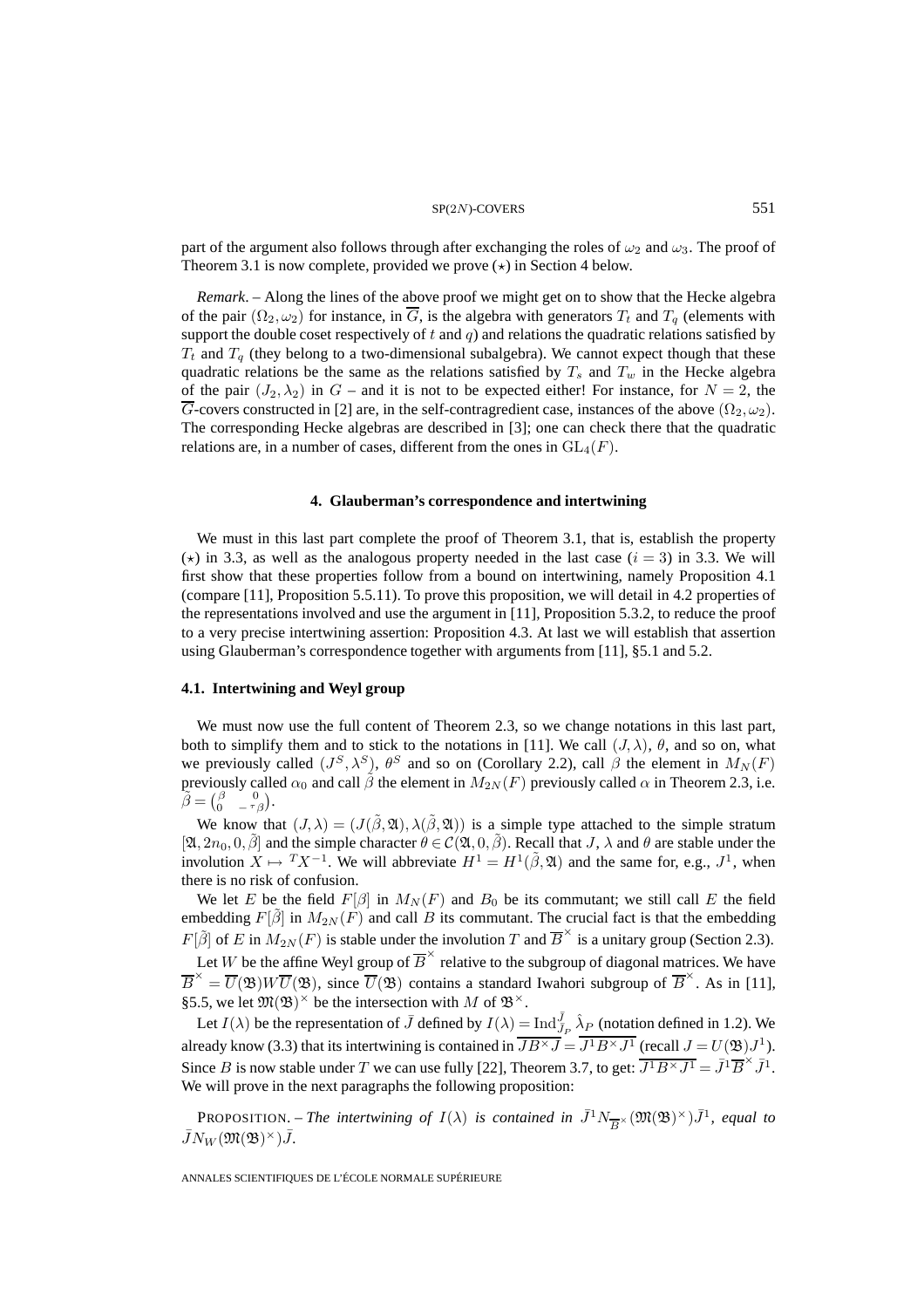To derive property ( $\star$ ) we need only note that the normalizer of  $\mathfrak{M}(\mathfrak{B})^{\times}$  in W is equal to  $(\overline{U}(\mathfrak{B}) \cap W)W_2(\overline{U}(\mathfrak{B}) \cap W)$  with

$$
W_2 = \left\{ \begin{pmatrix} \varpi_E^i & 0 \\ 0 & \tau \varpi_E^{-i} \end{pmatrix}, i \in \mathbb{Z} \right\} \cup \left\{ \begin{pmatrix} 0 & \varpi_E^i \sigma \\ -\tau \varpi_E^{-i} \tau \sigma^{-1} & 0 \end{pmatrix}, i \in \mathbb{Z} \right\},\
$$

where  $\sigma$  is an element in  $U(\mathfrak{A}_0)$  satisfying the property in Corollary 2.3 (or  $\sigma = I$  in the level zero case).

The intersection of  $W_2$  with any compact subgroup has at most two elements. It follows that the intersection with any compact subgroup of the intertwining of  $I(\lambda)$  contains at most two  $\bar{J}$ -double classes.

# **4.2. A one-dimensional intertwining space**

To prove the above proposition we have to collect informations on the representation  $I(\lambda)$ . We need more notation. We let  $J_-=J\cap U^-=J^1\cap U^-$ ,  $J_+=J\cap U=J^1\cap U$ ,  $J_M=J\cap M$ ,  $J_M^1 = J^1 \cap M$ ,  $H_- = H^1 \cap U^-$ ,  $H_+ = H^1 \cap U$ ,  $H_M^1 = H^1 \cap M$ , and so on. We define the auxiliary subgroups  $J_P^1 = H_- J_M^1 J_+$  and  $K = H_- H_M^1 J_+$ . We will move around the following diagram (where arrows mean inclusion):

$$
\bar{J} = \bar{J}_{-} \bar{J}_{M} \bar{J}_{+}
$$
\n
$$
I(\kappa)
$$
\ninduction\n
$$
\bar{J}_{P} = \overline{H}_{-} \bar{J}_{M} \bar{J}_{+}
$$
\n
$$
\bar{J}_{P} = \overline{H}_{-} \bar{J}_{M} \bar{J}_{+}
$$
\n
$$
\bar{J}_{P} = \overline{H}_{-} \bar{J}_{M} \bar{J}_{+}
$$
\n
$$
\bar{J}_{P} = \overline{H}_{-} \bar{J}_{M}^{1} \bar{J}_{+}
$$
\n
$$
\hat{J}_{P} = \overline{H}_{-} \bar{J}_{M}^{1} \bar{J}_{+}
$$
\n
$$
\hat{\eta}_{P} = \hat{i(\eta_{0})}
$$
\n
$$
\overline{K} = \overline{H}_{-} \overline{H}_{M}^{1} \bar{J}_{+}
$$
\n
$$
\hat{i(\theta_{0})}
$$
\n
$$
\overline{H}^{1} = \overline{H}_{-} \overline{H}_{M}^{1} \overline{H}_{+}
$$
\n
$$
\hat{i(\theta_{0})}
$$

Here, for any subgroup N of  $\overline{G}$  admitting an Iwahori decomposition with respect to  $(M, P)$ , we denote by  $i(\mu)$  the representation of N trivial on  $N \cap U^-$  and  $N \cap U$  and with restriction  $i(\mu)$ to  $N \cap M$ , whenever it makes sense. We define  $I(\kappa) = \text{Ind}_{\bar{J}_P}^{\bar{J}} \widetilde{i(\kappa_0)}$  and  $I(\eta) = \text{Ind}_{\bar{J}_P}^{\bar{J}_1} \widetilde{i(\eta_0)}$ . We let  $\eta_P$  be the representation  $\eta_{|J_P^1}$  of  $J_P^1$  in the space of  $\bar{J}_+$ -fixed vectors in  $\eta$ , as in [11], §7.2. By definition of  $\hat{\eta}_P$  (Proposition 1.2) we have  $\hat{i(\eta_0)} = \hat{\eta}_P$ . Furthermore, since the representation  $\widetilde{i(\sigma_0)}$  of  $\bar{J}$  is trivial on  $\bar{J}^1$ , we have:

$$
\hat{\lambda}_P=i(\widetilde{\kappa_0\otimes\sigma_0})=\widetilde{i(\kappa_0)}\otimes\widetilde{i(\sigma_0)}
$$

hence

$$
I(\lambda) = \mathrm{Ind}_{J_P}^{\overline{J}} \hat{\lambda}_P \simeq (\mathrm{Ind}_{J_P}^{\overline{J}} \widetilde{i(\kappa_0)}) \otimes \widetilde{i(\sigma_0)} = I(\kappa) \otimes \widetilde{i(\sigma_0)}.
$$

We need the following properties:

PROPOSITION. -

- (i) *The representations*  $I(\kappa)$  *and*  $I(\eta)$  *are irreducible.*
- (ii) *The restriction of*  $I(\kappa)$  *to*  $\bar{J}^1$  *is isomorphic to*  $I(\eta)$ *.*

 $4^e$  SÉRIE – TOME 37 – 2004 – N° 4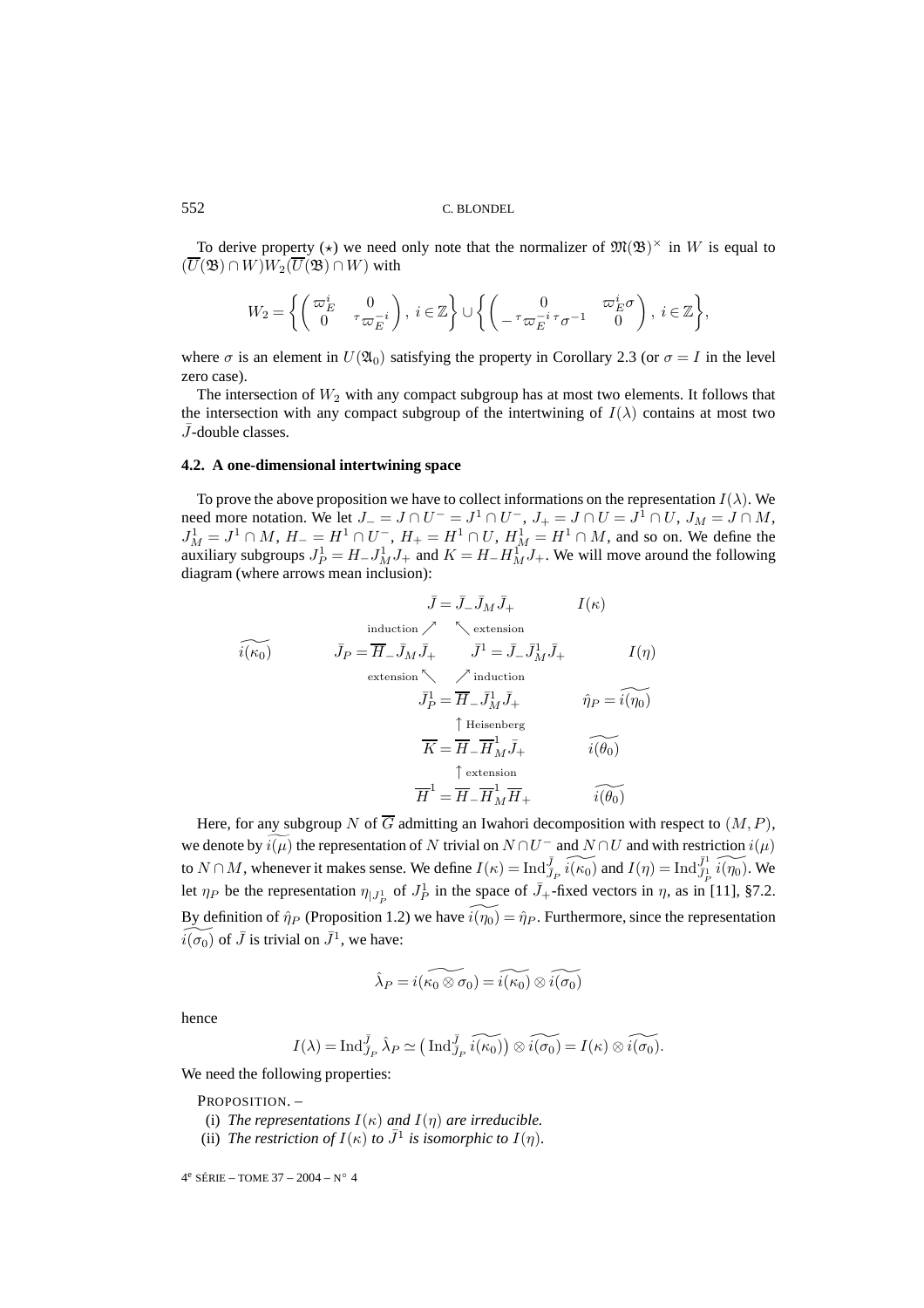- (iii) The representation  $I(\eta)$  is the Heisenberg representation above  $(\overline{H}^1, \widetilde{i(\theta_0)})$ .
- (iv) *The intertwining of*  $I(\eta)$  *is equal to*  $\overline{J}^1\overline{B}^{\times} \overline{J}^1$  *and for any* g *in*  $\overline{J}^1\overline{B}^{\times} \overline{J}^1$  *the dimension of the intertwining space*  $I_g(I(\eta), \bar{J}_1)$  *is equal to* 1.

*Proof.* – The irreducibility of  $I(\eta)$  is a consequence of the fact in 3.2 and (ii) follows from Frobenius reciprocity. For (iii) the argument is in [22,  $\S 4$ ].

(iv) is more intricate but the proof is entirely in [11]. We recall the main points. First of all we already know that the intertwining is contained in  $\bar{J}^1\overline{B}^{\times}\bar{J}^1$  so we may assume that g belongs to  $\overline{B}^{\times}$ . Since  $I(\eta)$  is a Heisenberg representation, the argument in [11], 5.1.8, 5.1.9, reduces us to proving that

$$
\left[\bar{J}^1:\bar{J}^1\cap\left(\bar{J}^1\right)^g\right]=\left[\,\overline{H}^1:\overline{H}^1\cap\left(\,\overline{H}^1\right)^g\right]
$$

namely Lemma 5.1.10 in [11], but for  $\overline{G}$  instead of G. Using the Cayley transform  $x \mapsto$  $(1 + x/2)(1 - x/2)^{-1}$ , which is defined on  $(\mathfrak{J}^1)^{-} = \{X \in \mathfrak{J}^1 | T X = -X\}$  and establishes bijections between  $(\mathfrak{J}^1)^-$  and  $\bar{J}^1$ ,  $(\mathfrak{H}^1)^-$  and  $\bar{H}^1$ , and so on (see [24]), we replace the equality to be proved by

$$
\left[\left(\mathfrak{J}^1\right)^{-}\colon\left(\mathfrak{J}^1\right)^{-}\cap\left(\left(\mathfrak{J}^1\right)^{-}\right)^{g}\right] = \left[\left(\mathfrak{H}^1\right)^{-}\colon\left(\mathfrak{H}^1\right)^{-}\cap\left(\left(\mathfrak{H}^1\right)^{-}\right)^{g}\right]
$$

(the Cayley transform on  $\mathfrak P$  is easily seen to preserve subgroup indices).

Now the proof of loc. cit. applies mutatis mutandis: all exact sequences there remain exact after replacing each lattice involved, say Z, by  $Z^- = \{X \in Z \mid T X = -X\}$ . Indeed, since g belongs to  $B^{\times}$  and satisfies  $g = Tg^{-1}$ , all the lattices involved are T-invariant; furthermore, the map  $a_{\beta}$  is easily seen to commute with the involution T and from [24], Lemma 2.1.1, we may (and must here) choose a corestriction s that also commutes with  $T$ .  $\Box$ 

We are now in a position to work out the intertwining of  $I(\lambda)$ . Let g belong to W and intertwine  $I(\lambda)$ ; we have to show that g normalizes  $\mathfrak{M}(\mathfrak{B})^{\times}$ . Since  $I(\lambda)$  is isomorphic to  $I(\kappa) \otimes \tilde{i(\sigma_0)}$  and the following two facts hold:

 $- i(\sigma_0)$  is trivial on  $\bar{J}^1$ ;

 $-\dim I_g(I(\eta), \bar{J}_1)=1;$ 

we can imitate the proof of [11], Proposition 5.3.2, to get that any non-zero intertwining operator in  $I_g(I(\lambda), \bar{J})$  has the form  $S \otimes R$  with  $S \in I_g(I(\eta), \bar{J}_1)$  and  $R$  an endomorphism in the space of  $\widetilde{i(\sigma_0)}$ .

Let us use Proposition 4.3 below: for any T-stable minimal  $\mathfrak{o}_E$ -order  $\mathfrak{B}_m$  contained in B, the operator S also intertwines the restriction of  $I(\kappa)$  to the subgroup  $\overline{U}^1(\mathfrak{B}_m)\overline{J}^1$ (use one-dimensionality for  $I(\eta)$ ). Again as in loc. cit., this implies that R belongs to  $I_g(\widetilde{i(\sigma_0)}, \overline{U}^1(\mathfrak{B}_m)\bar{J}^1).$ 

Proposition 4.1 now follows from:

LEMMA. – Let  $g \in W$  intertwine the restriction of  $\widetilde{i(\sigma_0)}$  to  $\overline{U}^1(\mathfrak{B}_m)\overline{J}^1$  for any T-stable *minimal*  $\mathfrak{o}_E$ -order  $\mathfrak{B}_m$  *contained in*  $\mathfrak{B}$ *. Then g normalizes the group*  $\mathfrak{M}(\mathfrak{B})^{\times}$ *.* 

*Proof. –* Indeed we almost recognize [11], Proposition 5.5.5, that again we will imitate. The sequence of lemmas there holds unchanged, so we assume g does not normalize  $\mathfrak{M}(\mathfrak{B})^{\times}$  and produce an hereditary order  $\mathfrak{B}_0'$ , with radical  $\mathfrak{Q}_0'$ , and a parabolic subgroup  $Q$  of  $\mathrm{GL}_N(F)$ , with unipotent radical  $N = 1 + \mathfrak{N}$ , such that:

(i)  $\mathfrak{B}'_0 \subset \mathfrak{B}_0$ ;  $\mathfrak{B}'_0 \cap \mathfrak{N} = \mathfrak{Q}'_0 \cap \mathfrak{N} \nsubseteq \mathfrak{Q}_0$ ;  $g^{-1}(\mathfrak{Q}'_0 \cap \mathfrak{N})g \subset \mathfrak{Q}_0$ ;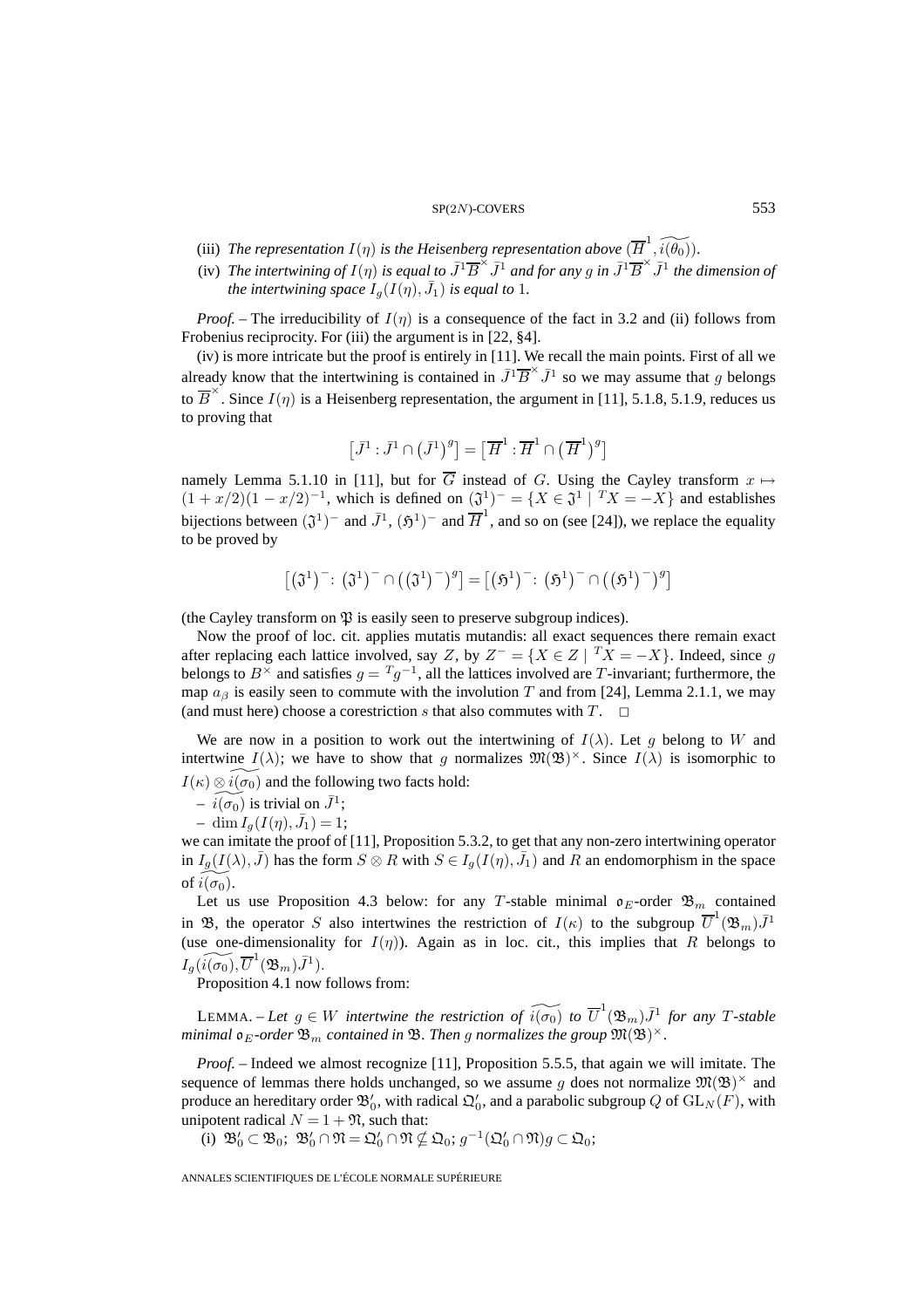(ii) the image of  $1 + \mathfrak{Q}'_0 \cap \mathfrak{N}$  in  $U(\mathfrak{B}_0)/U^1(\mathfrak{B}_0)$  is the unipotent radical of a proper parabolic subgroup of  $U(\mathfrak{B}_0)/U^1(\mathfrak{B}_0)$ .

Indeed, in the notations of loc. cit.,  $\mathfrak{B}'_0$  is  $\overline{\mathfrak{B}}$ , contained in some  $B^i$ , and one can decompose  $V^i$  into a direct sum  $V^i = W^1 \oplus W^2$  of E-vector spaces such that  $\bar{L}_1 \cap W^1 = \bar{L}_0 \cap W^1$  and  $\bar{L}_1 \cap W^2 = \varpi_E \bar{L}_0 \cap W^2$ ; then  $\mathfrak{N} = \text{Hom}_E(W^2, W^1) \subset \text{End}_E V^i$  satisfies the assumptions. Furthermore, since q belongs to  $\overline{B}^{\times}$ , we can as well assume here that  $B^i = B^1$ .

We put  $\mathfrak{B}' = \mathfrak{B}'_0 \oplus \tau \mathfrak{B}'_0$ ; hence  $(\mathfrak{B}')^{\times}$  is contained in M and equal to  $U(\mathfrak{B}'_0) \times \tau U(\mathfrak{B}'_0)$ . We put  $\mathfrak{Q}' = \mathfrak{Q}'_0 \oplus {}^{\tau} \mathfrak{Q}'_0$ . Since g belongs to  $\overline{B}^{\times}$  we still have

$$
g^{-1}\big(1+\big[\mathfrak{Q}_0'\cap\mathfrak{N}\oplus\ {}^{\tau}(\mathfrak{Q}_0'\cap\mathfrak{N})\big]\big)g\subset 1+\mathfrak{Q}\quad\text{and}\quad 1+\mathfrak{Q}'\subset U(\mathfrak{B}).
$$

We now pick a T-stable minimal  $\mathfrak{o}_E$ -order  $\mathfrak{B}_m$  contained in  $\mathfrak{B}' + \mathfrak{Q}$ . Then  $1 + \mathfrak{Q}' \subset 1 + \mathfrak{Q}_m =$  $U^1(\mathfrak{B}_m).$ 

Assume then that g does intertwine the restriction of  $\widetilde{i(\sigma_0)}$  to  $\overline{U}^1(\mathfrak{B}_m)\overline{J}^1$ ; then there is a non-zero operator  $R$  in the space of the representation such that:

$$
\forall x \in \left(\overline{U}^1(\mathfrak{B}_m)\overline{J}^1\right) \cap \left(\overline{U}^1(\mathfrak{B}_m)\overline{J}^1\right)^g \quad R \circ \widetilde{i(\sigma_0)}(x) = \widetilde{i(\sigma_0)}\left(gxg^{-1}\right) \circ R.
$$

This relation holds in particular for  $x = g^{-1}i(y)g$  with  $y \in 1 + \mathfrak{Q}'_0 \cap \mathfrak{N}$ , because  $x$  belongs to  $\bar{J}^1$ and  $i(y)$  belongs to  $\overline{U}^1(\mathfrak{B}_m)$ . We get  $R = \sigma_0(y) \circ R$ , which, with (ii), contradicts the cuspidality of  $\sigma_0$ .  $\Box$ 

*Remark*. – The above lemma itself is the full proof of Proposition 4.1 in the case of level 0 representations.

# **4.3. Glauberman's correspondence**

This last paragraph will be devoted to the proof of the proposition below.

PROPOSITION. – Let  $\mathfrak{B}_m$  be a T-stable minimal  $\mathfrak{O}_E$ -order in B contained in  $\mathfrak{B}$ . The *restriction of*  $I(\kappa)$  *to*  $\overline{U}^1(\mathfrak{B}_m) \bar{J}^1$  *has the same intertwining as*  $I(\eta)$ *.* 

The property we want to prove is invariant under conjugation by  $\overline{\mathcal{B}}^{\times}$ ; hence we may assume (see [11], 1.1.9 and 7.1.15) that  $\mathfrak{B}_m = (\mathfrak{B}_{0,m} \oplus \tau \mathfrak{B}_{0,m}) + \mathfrak{Q}$  where  $\mathfrak{B}_{0,m}$  is a minimal  $\mathfrak{o}_E$ -order in  $B_0$  contained in  $\mathfrak{B}_0$ . We then have:  $\overline{U}^1(\mathfrak{B}_m) = i(U^1(\mathfrak{B}_{0,m}))\overline{U}^1(\mathfrak{B})$  and

$$
\overline{U}^1(\mathfrak{B}_m)\bar{J}^1=i\big(U^1(\mathfrak{B}_{0,m})\big)\bar{J}^1=\bar{J}_-\big[i\big(U^1(\mathfrak{B}_{0,m})\big)\bar{J}^1_M\big]\bar{J}^+.
$$

Looking at the diagram and proposition in 4.2, we find that

$$
I(\kappa)_{|\overline{U}^1(\mathfrak{B}_m)\overline{J}^1} \simeq \mathrm{Ind}_{i(U^1(\mathfrak{B}_{0,m}))\overline{J}^1_p}^{i(U^1(\mathfrak{B}_{0,m}))\overline{J}^1_p} \widetilde{i(\kappa'_0)} \quad \text{where } \kappa'_0 = \kappa_{0|U^1(\mathfrak{B}_{0,m})J^1(\beta,\mathfrak{A}_0)}.
$$

It is enough to show that *the representations*  $\widetilde{i(\kappa_0')}$  *and*  $\widetilde{i(\eta_0)}$  *have the same intertwining*. Indeed, by [11], 4.1.5, we have:  $I_{\overline{G}}(I(\kappa)|_{\overline{U}^1(\mathfrak{B}_m),\overline{J}^1}) = \overline{J}^1 I_{\overline{G}}(\widetilde{i(\kappa'_0)}) \overline{J}^1$  and  $I_{\overline{G}}(I(\eta)) = \overline{J}^1 I_{\overline{G}}(\widetilde{i(\eta_0)}) \overline{J}^1$ .

Glauberman's correspondence is the tool we need here. We recall briefly what it is in our setting; more general and precise statements can be found in [22], §2, or [10], §A2, as well as the original references.

Let  $\epsilon$  be the involution  $x \mapsto {^{T}}x^{-1}$  on G, with fixed points  $\overline{G}$ . For any open compact pro-p-subgroup H of G which is  $\epsilon$ -stable, Glauberman's correspondence gives us a unique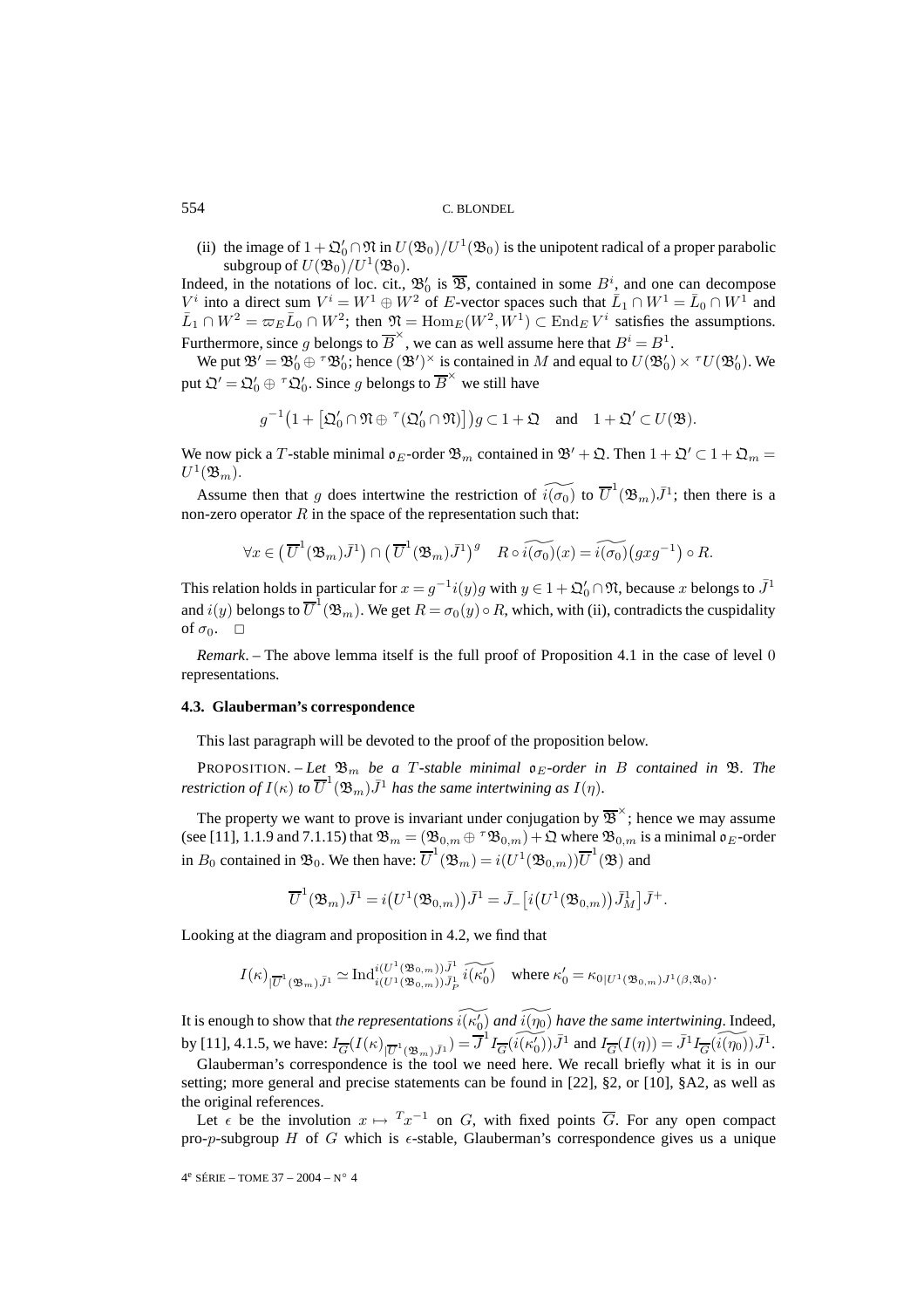#### $SP(2N)$ -COVERS 555

bijection g:  $\rho \mapsto g(\rho)$ , between the set Irr $(H)^\epsilon$  of  $\epsilon$ -stable equivalence classes of smooth irreducible representations of H and the set  $\text{Irr}(\overline{H})$  of equivalence classes of smooth irreducible representations of  $\overline{H}$ , characterized by the property that  $\mathfrak{g}(\rho)$  occurs in  $\rho_{\overline{H}}$  with odd multiplicity.

Let K be a subgroup of H satisfying the same assumptions as  $H$ , let  $\sigma \in \text{Irr}(K)^{\epsilon}$  and  $\rho \in \text{Irr}(H)^{\epsilon}$ . Then  $\rho \simeq \text{Ind}_{K}^{H} \sigma$  implies  $\mathfrak{g}(\rho) \simeq \text{Ind}_{\overline{K}}^{H} \mathfrak{g}(\sigma)$ , and  $\rho_{|K} \simeq \sigma$  implies  $\mathfrak{g}(\rho)_{|\overline{K}} \simeq \mathfrak{g}(\sigma)$ . A crucial property of this correspondence is the following:

FACT (Stevens [22], Lemma 2.4). – *Let*  $\rho \in \text{Irr}(H)^\epsilon$ ,  $g \in \overline{G}$ . The dimension of  $I_g(\rho, H)$  is odd *if and only if the dimension of*  $I_q(\mathfrak{g}(\rho), \overline{H})$  *is odd.* 

We now proceed to find the inverse images under Glauberman's correspondence of the representations  $\widetilde{i(\kappa_0)}$  and  $\widetilde{i(\eta_0)}$ . We start a series of lemmas. The first one is valid for any simple stratum in  $M_N(F)$ .

LEMMA 1. –

- (i) Let  $[\mathfrak{A}, n, 0, \beta]$  be a simple stratum in  $M_N(F)$  and let  $\alpha \in \mathfrak{o}_F^\times$ . Then, for any defining *sequence*  $[\mathfrak{A}, n, r_i, \gamma_i]$  *for*  $[\mathfrak{A}, n, 0, \beta]$  (*see* [11], 2.4.2)*, the sequence*  $[\mathfrak{A}, n, r_i, \alpha \gamma_i]$  *is a defining sequence for* [ $\mathfrak{A}, n, 0, \alpha\beta$ ]. In particular we have  $\mathfrak{J}^k(\beta, \mathfrak{A}) = \mathfrak{J}^k(\alpha\beta, \mathfrak{A})$  and  $\mathfrak{H}^k(\beta,\mathfrak{A}) = \mathfrak{H}^k(\alpha\beta,\mathfrak{A})$ *.*
- (ii) *The map*  $\theta \mapsto \theta^2$  *is a bijection from*  $C(\mathfrak{A}, m, \frac{1}{2}\beta)$  *onto*  $C(\mathfrak{A}, m, \beta)$   $(m \in \mathbb{N})$ *, which is compatible with the canonical bijections of* [11], §3.6*. We will denote the inverse bijection*  $b\mathbf{v} \theta \mapsto \theta^{1/2}$ .

*Proof.* – (i) is simple checking. Since the groups  $H^{m+1}(\beta, \mathfrak{A})$  are p-groups with p odd, (ii) is easily checked by induction along a defining sequence for  $\beta$ .

Let again  $\theta$  be the simple character that underlies our simple type  $(J, \lambda)$  and let  $\theta^{1/2}$  in  $\mathcal{C}(\mathfrak{A}, 0, \frac{1}{2}, \tilde{\beta})$  be its inverse image under the square map. To the simple character  $\theta^{1/2}$  we attach representations  $\eta^{1/2}$ ,  $\kappa^{1/2}$ , and  $\eta_P^{1/2}$ ,  $\kappa_P^{1/2}$  in the usual way of [11], §§5 and 7. For instance,  $\kappa^{1/2}$ is a representation of  $J(\frac{1}{2}\tilde{\beta}, \mathfrak{A}) = J(\tilde{\beta}, \mathfrak{A})$  which is a beta-extension of  $\eta^{1/2}$ ; note that we have to choose one here, while  $\eta^{1/2}$  is completely determined by  $\theta^{1/2}$ .

LEMMA 2. – *We still write*  $\theta^{1/2}$  *for the extension of*  $\theta^{1/2}$  *to* K *trivial on*  $J^+$ *. We have*  $\mathfrak{g}(\theta^{1/2}) \simeq \widetilde{i(\theta_0)}$  (*on* K,  $\overline{K}$ ) and  $\mathfrak{g}(\eta_P^{1/2}) \simeq \widetilde{i(\eta_0)}$  (*on*  $J_P^1$ ,  $\overline{J_P^1}$ ).

*Proof.* – The character  $\theta^{1/2}$  on K is trivial on  $J^+$  and  $H^-$ ; on  $H^1_M$  it is given by  $\theta^{1/2} \left( \begin{pmatrix} g_1 & 0 \\ 0 & g_2 \end{pmatrix} \right) = \theta_0^{1/2} (g_1) \theta_0^{1/2} (\tau g_2^{-1})$  for  $g_1$ ,  $\tau g_2$  in  $H^1(\beta, \mathfrak{A}_0)$  ([11], 7.1.19, and Corollary 2.2). We thus have:  $\theta^{1/2}(i(g)) = \theta_0^{1/2}(g)\theta_0^{1/2}(g) = \theta_0(g)$ , for  $g \in H^1(\beta, \mathfrak{A}_0)$ , which proves the first assertion. The restriction of  $\eta_P^{1/2}$  to K is a multiple of  $\theta^{1/2}$  so its restriction to  $\overline{K}$  is a multiple of  $\widetilde{i(\theta_0)}$ ; unicity of Heisenberg representations says that the restriction of  $\eta_P^{1/2}$  to  $\bar{J}_P^1$  is then a multiple of  $\widetilde{i(\eta_0)}$ .  $\Box$ 

Of course Glauberman's correspondence does not apply to  $J(\tilde{\beta}, \mathfrak{A})$  which is not a p-group, nor to  $J_P$ . But it does apply to the following group, intermediate between  $J_P^1$  and  $J_P$ :

$$
L = [U1(\mathfrak{B}_{0,m}) \times {}^{\tau}U1(\mathfrak{B}_{0,m})]J_P^1
$$
  
=  $H_-[(U1(\mathfrak{B}_{0,m})J1(\beta,\mathfrak{A}_0)) \times {}^{\tau} (U1(\mathfrak{B}_{0,m})J1(\beta,\mathfrak{A}_0))]J_+.$ 

The subgroup L is certainly stable under  $x \mapsto T_x^{-1}$ ; let us check that the restriction to L of the representation  $\kappa_P^{1/2}$  is also stable by this involution, up to isomorphism. From [11], §7.2,  $\kappa_P^{1/2}$  is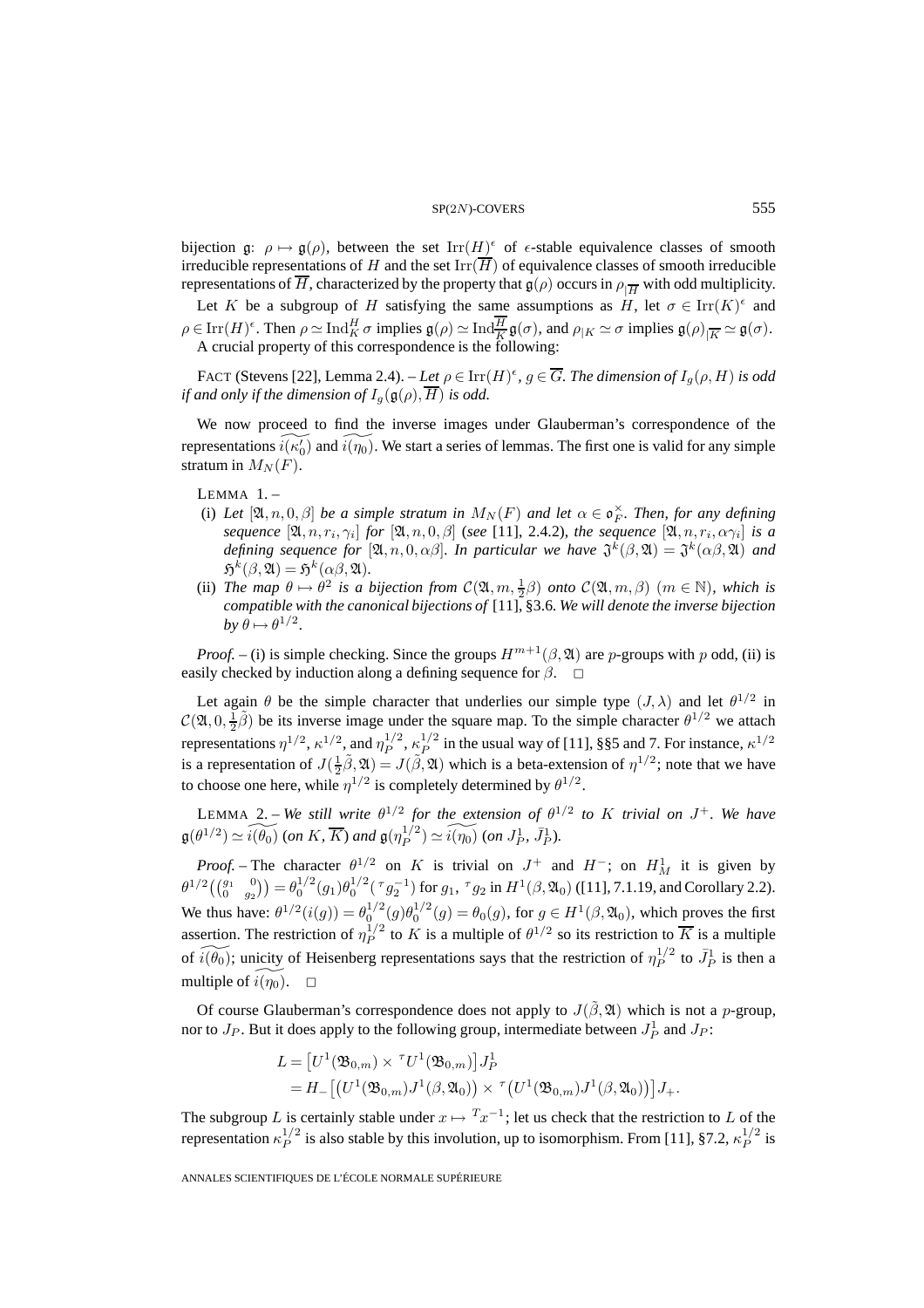trivial on  $L_-\,$  and  $L_+$  and its restriction to  $L \cap M$  has the form

$$
\kappa_P^{1/2}\begin{pmatrix} g_1 & 0 \\ 0 & g_2 \end{pmatrix} \simeq \kappa_1(g_1) \otimes \kappa_2(\tau g_2^{-1}),
$$

where  $\kappa_1$  and  $\kappa_2$  are both beta-extensions of the Heisenberg representation  $\eta_0^{1/2}$  of  $J^1(\beta, \mathfrak{A}_0)$ attached to  $\theta_0^{1/2}$ . Hence  $\kappa_1$  and  $\kappa_2$  differ from a character  $\chi \circ \det_{B_0}$  where  $\chi$  is a character of  $\mathfrak{o}_E^{\times}/1 + \mathfrak{p}_E$  ([11], 5.2.2). This implies that  $\kappa_1$  and  $\kappa_2$  agree on  $U^1(\mathfrak{B}_{0,m})J^1$  whence the stability of  $(\kappa_P^{1/2})_{|L}$  under  $\epsilon$ .

LEMMA 3. – *We have*  $\mathfrak{g}((\kappa_P^{1/2})_{|L}) \simeq \widetilde{i(\kappa_0')}$  (on L,  $\overline{L}$ ).

*Proof.* – Both representations have trivial restrictions to  $\overline{L}_-$  and  $\overline{L}_+$  and irreducible restrictions to  $\bar{L} \cap M$ . So what we have to show is:  $\mathfrak{g}((\kappa_P^{1/2})_{|L \cap M}) \simeq i(\kappa_0').$ Let  $\kappa_M^{1/2} = (\kappa_P^{1/2})_{|L \cap M}$ ; this is a representation of

$$
L \cap M = \big( U^1(\mathfrak{B}_{0,m}) J^1(\beta, \mathfrak{A}_0) \big) \times {}^{\tau} \big( U^1(\mathfrak{B}_{0,m}) J^1(\beta, \mathfrak{A}_0) \big).
$$

Denote by  $\mathfrak{A}_{0,m}$  the unique hereditary  $\mathfrak{o}_F$ -order in  $\mathfrak{A}_0$  stable under conjugation by  $E^\times$ such that  $\mathfrak{A}_{0,m} \cap B_0 = \mathfrak{B}_{0,m}$ . Let  $\theta_{0,m}^{1/2}$  be the image of  $\theta_0^{1/2}$  under the canonical transfer map:  $C(\mathfrak{A}_0, 0, \frac{1}{2}, \beta) \to C(\mathfrak{A}_{0,m}, 0, \frac{1}{2}, \beta)$ , and let  $\eta_{0,m}^{1/2}$  be the unique irreducible representation of  $J^1(\beta,\mathfrak{A}_{0,m})$  containing  $\theta_{0,m}^{1/2}$ . Let  $\mu_0^{1/2}$  be the unique extension of  $\eta_0^{1/2}$  to

$$
L_0 = U^1(\mathfrak{B}_{0,m})J^1(\beta,\mathfrak{A}_0)
$$

satisfying

$$
\operatorname{Ind}_{L_0}^{U^1(\mathfrak{A}_{0,m})} \mu_0^{1/2} \simeq \operatorname{Ind}_{J^1(\beta,\mathfrak{A}_{0,m})}^{U^1(\mathfrak{A}_{0,m})} \eta_{0,m}^{1/2}.
$$

From [11], 5.2.6 and 5.1.15 (where  $\mu_0^{1/2}$  is denoted by  $\tilde{\eta}$ , or in our context  $\eta_0^{1/2}$ ), we have  $\kappa_M^{1/2} \simeq \mu_0^{1/2} \otimes \mu_0^{1/2}$ ∗ . The induced representations above are irreducible and loc. cit. implies:

$$
\operatorname{Ind}_{L\cap M}^{U^{1}(\mathfrak{A}_{0,m})\times^{\tau}U^{1}(\mathfrak{A}_{0,m})}\kappa_{M}^{1/2}\simeq \operatorname{Ind}_{L_{0}}^{U^{1}(\mathfrak{A}_{0,m})}\mu_{0}^{1/2}\otimes\left[\operatorname{Ind}_{L_{0}}^{U^{1}(\mathfrak{A}_{0,m})}\mu_{0}^{1/2}\right]^{*}
$$

$$
\simeq \operatorname{Ind}_{J^{1}(\beta,\mathfrak{A}_{0,m})}^{U^{1}(\mathfrak{A}_{0,m})}\eta_{0,m}^{1/2}\otimes\left[\operatorname{Ind}_{J^{1}(\beta,\mathfrak{A}_{0,m})}^{U^{1}(\mathfrak{A}_{0,m})}\eta_{0,m}^{1/2}\right]^{*}
$$

$$
\simeq \operatorname{Ind}_{J^{1}(\beta,\mathfrak{A}_{0,m})\times^{\tau}U^{1}(\mathfrak{A}_{0,m})}^{U^{1}(\mathfrak{A}_{0,m})}\eta_{0,m}^{1/2}\otimes\left[\eta_{0,m}^{1/2}\right]^{*}.
$$

Since the representations involved are irreducible, one gets through Glauberman's correspondence an isomorphism:

$$
\operatorname{Ind}_{i(L_0)}^{i(U^1(\mathfrak{A}_{0,m}))} \mathfrak{g} \bigl( \kappa_M^{1/2} \bigr) \simeq \operatorname{Ind}_{i(J^1(\beta,\mathfrak{A}_{0,m}))}^{i(U^1(\mathfrak{A}_{0,m}))} \mathfrak{g} \bigl( \eta_{0,m}^{1/2} \otimes \bigl[ \eta_{0,m}^{1/2} \bigr]^* \bigr).
$$

We already know that  $\mathfrak{g}(\eta_P^{1/2})$  is isomorphic to  $\widetilde{i(\eta_0)}$  and that  $i(\kappa_0')$  extends  $i(\eta_0)$ . Again from loc. cit., the representation  $i(\kappa'_0)$  is the unique irreducible representation of  $i(L_0)$  extending  $i(\eta_0)$ and satisfying:

$$
\operatorname{Ind}_{i(L_0)}^{i(U^1(\mathfrak{A}_{0,m}))} i(\kappa'_0) \simeq \operatorname{Ind}_{i(J^1(\beta,\mathfrak{A}_{0,m}))}^{i(U^1(\mathfrak{A}_{0,m}))} i(\eta_{0,m}).
$$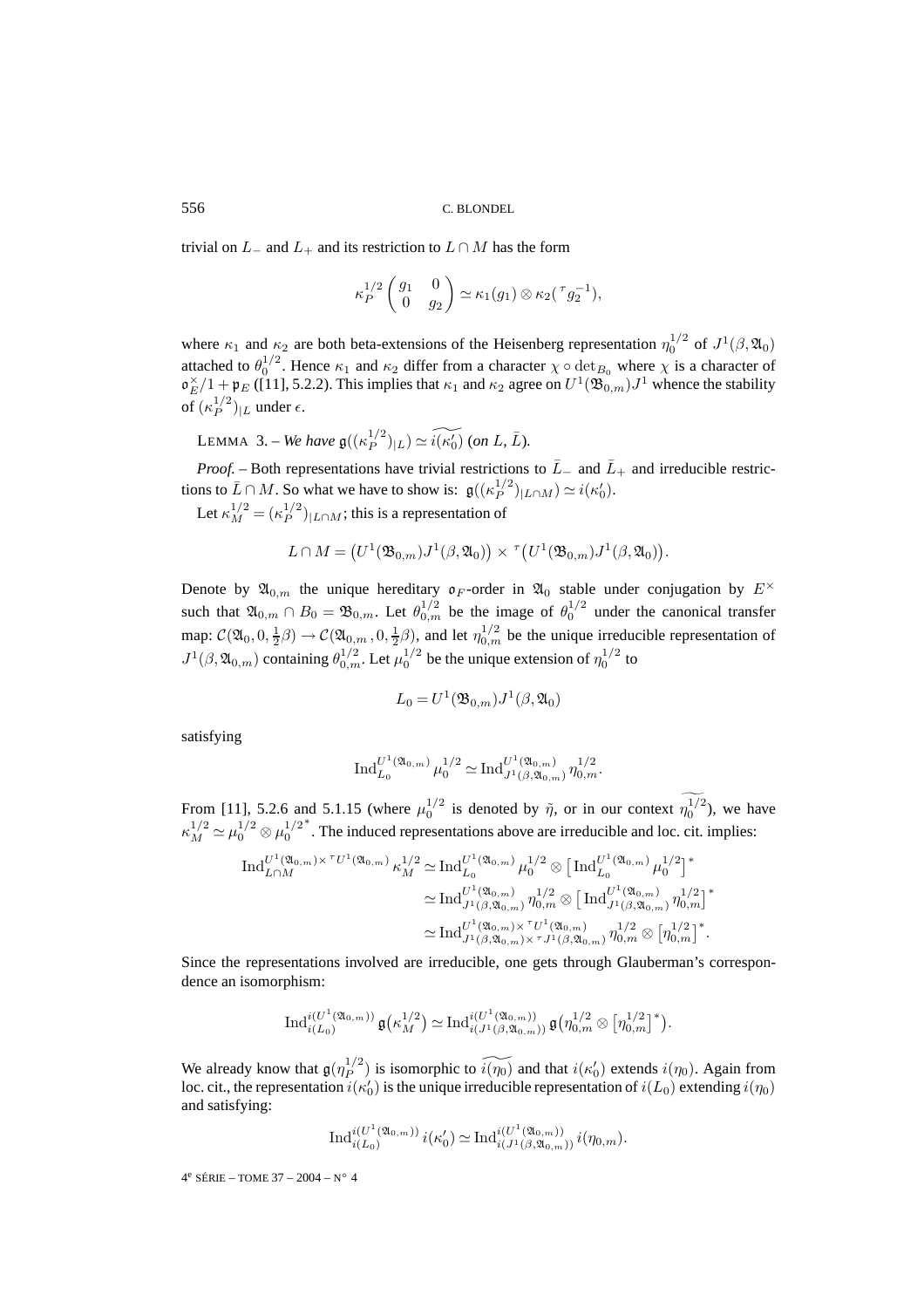Hence it is enough to show that  $\frak g(\eta_{0,m}^{1/2}\otimes [\eta_{0,m}^{1/2}]^*)\simeq i(\eta_{0,m}).$  But the restriction of  $\eta_{0,m}^{1/2}\otimes [\eta_{0,m}^{1/2}]^*$ to  $i(H^1(\beta,\mathfrak{A}_{0,m}))$  is a multiple of

$$
i(g) \mapsto \theta_{0,m}^{1/2}(g) \otimes \left[\theta_{0,m}^{1/2}\right]^* \left(\tau g^{-1}\right) = \left[\theta_{0,m}^{1/2}(g)\right]^2 = \theta_{0,m}(g),
$$

so its image is the Heisenberg representation above  $i(\theta_{0,m})$  namely  $i(\eta_{0,m})$ .  $\Box$ 

*End of proof of Proposition 4.3.* – The intertwining of  $\widetilde{i(\eta_0)}$  contains the intertwining of  $\widetilde{i(\kappa_0)}$  since the second representation restricts to the first. Let us now take g in  $I_{\overline{G}}(\widetilde{i(\eta_0)})$  and show that g belongs to  $I_{\overline{G}}(\widetilde{i(\kappa_0)}).$  The above fact about intertwining spaces and Glauberman's correspondence, combined with the lemmas, gives us:

- g intertwines  $\eta_P^{1/2}$  (Fact and Lemma 2). Indeed  $\dim I_g(\widetilde{i(\eta_0)})$  is equal to 1, from Proposition 4.2 and [11], 4.1.5.
- $-g$  intertwines  $\kappa_P^{1/2}$ . Indeed, from [11], §7.2, g intertwines  $\eta^{1/2}$  (induced from  $\eta_P^{1/2}$ ), hence g intertwines  $\kappa^{1/2}$  (that has the same intertwining as  $\eta^{1/2}$ ); furthermore  $J_P^1 g J_P^1$  is the unique  $J_P^1$ -double coset in  $J^1 g J^1$  that intertwines  $\eta_P^{1/2}$  ([11], 4.1.5 and 5.1.8). Similarly, in  $JgJ$ there is a unique  $J_P$ -double coset  $J_P b J_P$  that intertwines  $\kappa_P^{1/2}$ . Since  $J = J_P J_-$  we may assume that b belongs to  $J_gJ_\_$ , hence to  $J^1gJ^1$ . But then, since b also intertwines  $\eta_P^{1/2}$ , we must have  $b \in J_P^1 g J_P^1$ ; so  $b \in J_P g J_P$  whence the result.
- the dimension of  $I_g(\eta_P^{1/2})$  is equal to 1, so is the dimension of  $I_g((\kappa_P^{1/2})_{|L})$  (again the second representation restricts to the first, by [11], §7.2). Hence  $g$  intertwines the image of this representation by the Glauberman correspondence, namely  $\widetilde{i(\kappa'_0)}$  (Fact and Lemma 3).  $\Box$

*Remark*. – Of course Proposition 4.3 says something about the restriction of  $I(\kappa)$  to a suitable subgroup being a  $\beta$ -extension of  $I(\eta)$ . To prove Theorem 3.1, we actually do not need to know whether or not  $I(\kappa)$  itself is a  $\beta$ -extension of  $I(\eta)$ . It should follow from the study of the Hecke algebra of the  $\overline{G}$ -cover that the bound on intertwining given by Proposition 4.1 is actually an equality, i.e. the intertwining of  $I(\lambda)$  is equal to  $\bar{J}N_W(\mathfrak{M}(\mathfrak{B})^{\times})\bar{J}$  – see the remark at the end of 3.3.

#### **Acknowledgements**

I would like to thank here Bertrand Lemaire for helpful conversations, David Manderscheid and Shaun Stevens for linguistic comments, Shaun Stevens for his careful reading of an earlier draft of the manuscript and pointing out some mistakes, and Guy Henniart for his constant advice.

# **REFERENCES**

- [1] ADLER J.D., Self-contragredient supercuspidal representations of GLn, *Proc. Amer. Math. Soc. (8)* **125** (1997) 2471–2479.
- [2] BLASCO L., BLONDEL C., Types induits des paraboliques maximaux de  $Sp_4(F)$  et  $GSp_4(F)$ , *Ann. Inst. Fourier (6)* **49** (1999) 1805–1851.
- [3] BLASCO L., BLONDEL C., Algèbres de Hecke et séries principales généralisées de Sp4(F), *Proc. London Math. Soc. (3)* **85** (2002) 659–685.
- [4] BLONDEL C., Critère d'injectivité pour l'application de Jacquet, *C. R. Acad. Sci. Paris, Ser. I* **325** (1997) 1149–1152.